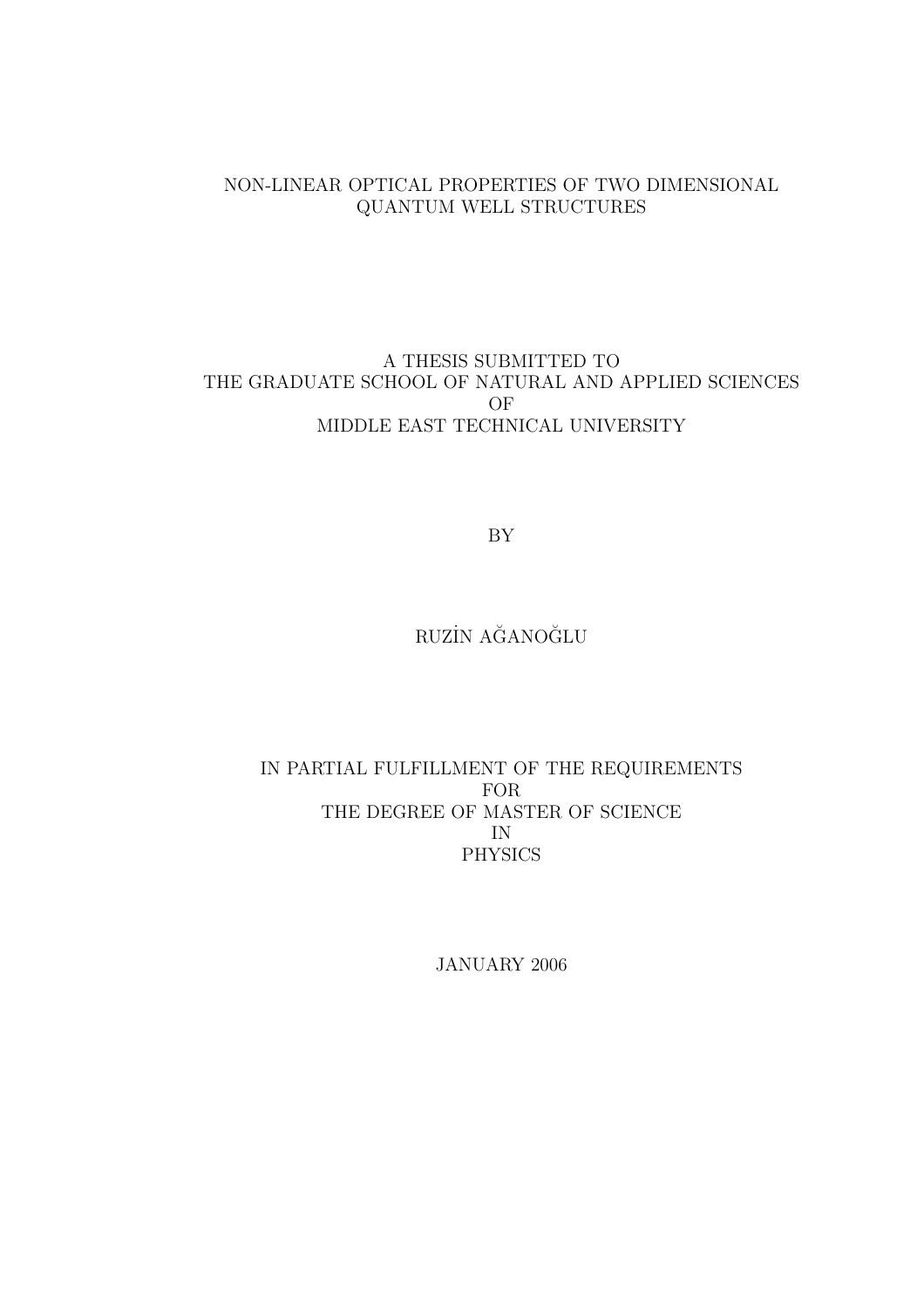Approval of the Graduate School of Natural and Applied Sciences

Prof. Dr. Canan Özgen Director

I certify that this thesis satisfies all the requirements as a thesis for the degree of Master of Science.

Prof. Dr. Sinan Bilikmen

Head of Department

This is to certify that we have read this thesis and that in our opinion it is fully adequate in scope and quality, as a thesis for the degree of Master of Science.

> Prof. Dr. Mehmet Tomak Supervisor

### Examining Committee Members

| Prof. Dr. Tezer Firat        | (HACETTEPE Ü., PHYS ENG) |              |
|------------------------------|--------------------------|--------------|
| Prof. Dr. Mehmet Tomak       |                          |              |
| Prof. Dr. Ramazan Sever      |                          | (METU, PHYS) |
| Assoc. Prof. Dr. Enver Bulur |                          |              |
| Prof. Dr. Mehmet Parlak      | (METU, PHYS)             |              |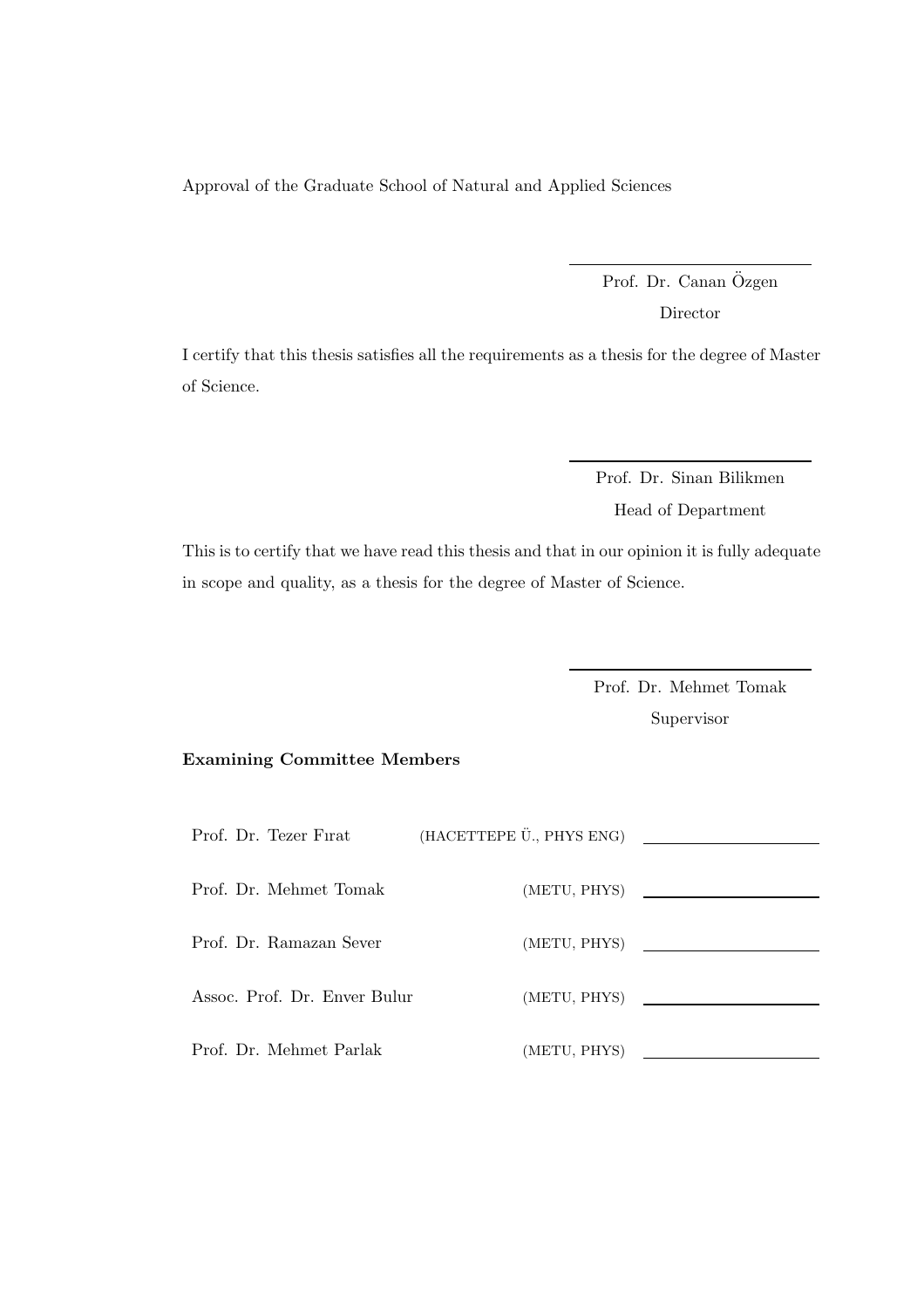I hereby declare that all information in this document has been obtained and presented in accordance with academic rules and ethical conduct. I also declare that, as required by these rules and conduct, I have fully cited and referenced all material and results that are not original to this work.

Name, Last name : Ruzin  $\widetilde{\bf{AGANOGLU}}$ 

Signature :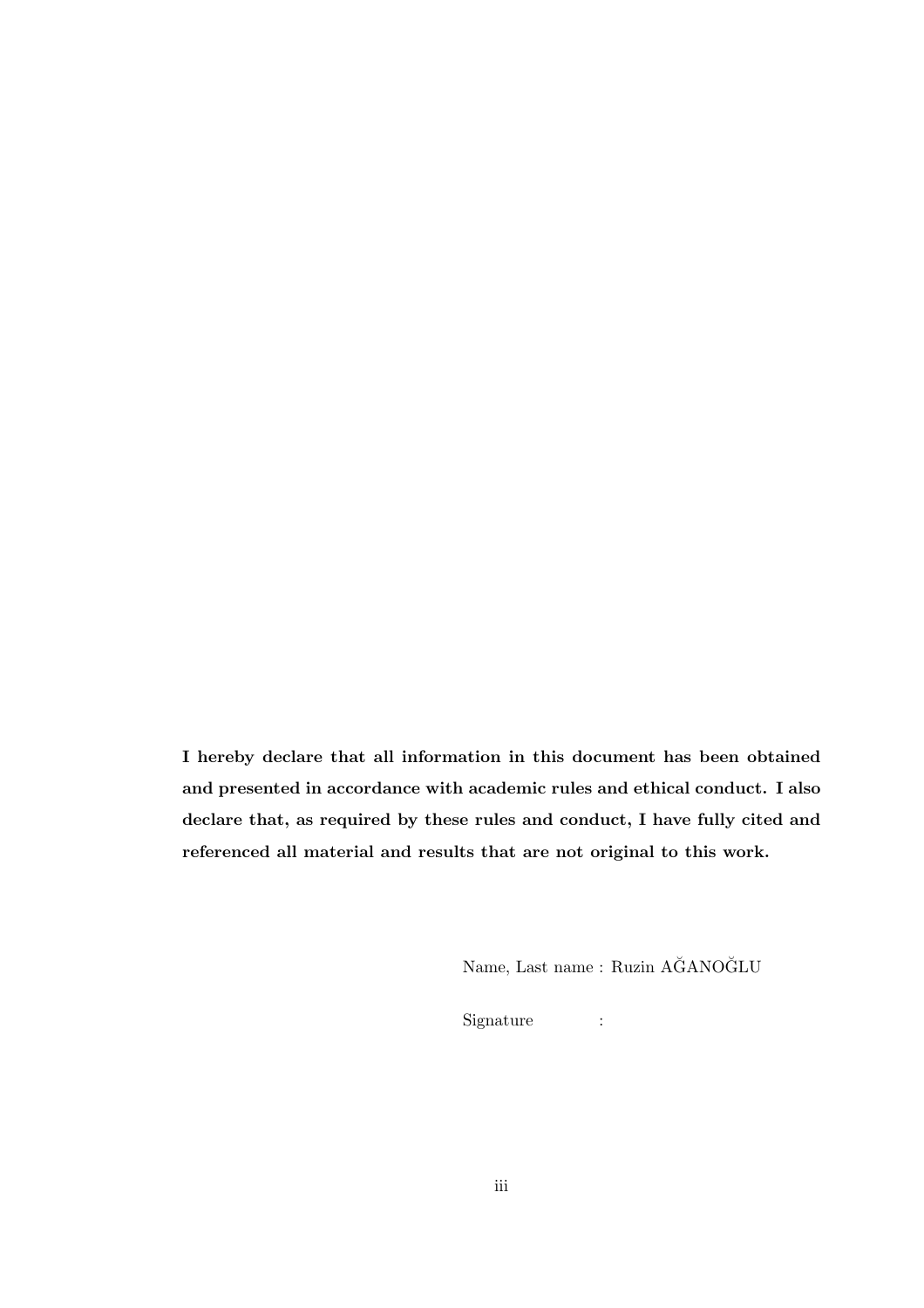### ABSTRACT

# NON-LINEAR OPTICAL PROPERTIES OF TWO DIMENSIONAL QUANTUM WELL STRUCTURES

AĞANOĞLU, Ruzin M.Sc., Department of Physics Supervisor : Prof. Dr. Mehmet Tomak

January 2006, 44 pages

In this work optical properties of two dimensional quantum well structures are studied. Variational calculation of the eigenstates in an isolated quantum well structure with and without the external electrical field is presented. At weak fields a quadratic Stark shift is found whose magnitude depends strongly on the finite well depth. It is observed that under external electrical field, the asymmetries due to lack of inversion symmetry leads to higher order nonlinear optical effects such as second order optical polarization and second order optical susceptibility.

Keywords: quantum wells, semiconductor heterostructures, Stark effect, electronic states, optical properties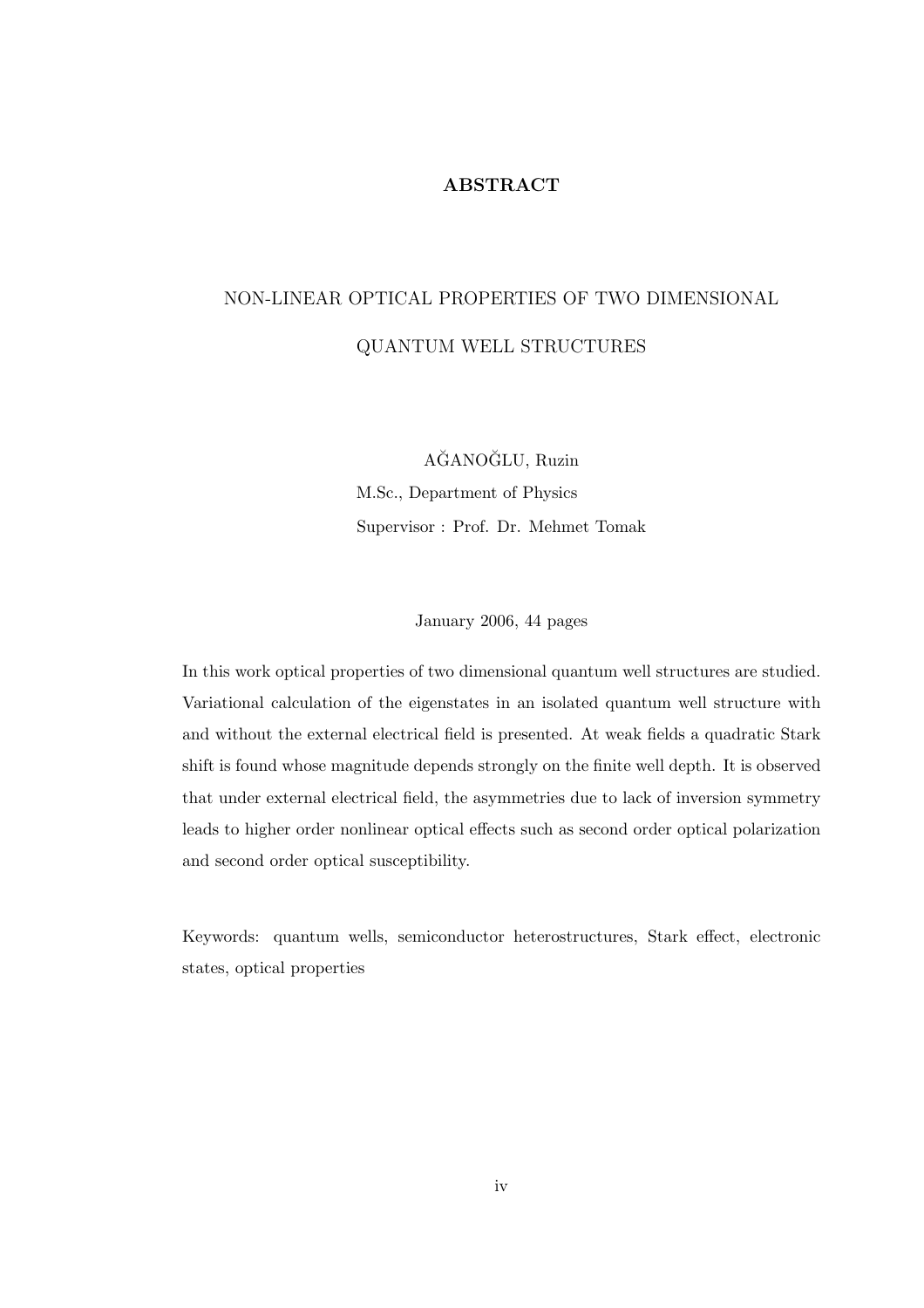# ˙IK˙I BOYUTLU KUANTUM KUYUSU YAPILARININ L˙INEER OLMAYAN OPTİK ÖZELLİKLERİ

AĞANOĞLU, Ruzin Yüksek Lisans, Fizik Bölümü Tez Yöneticisi : Prof. Dr. Mehmet Tomak

Ocak 2006, 44 sayfa

Bu çalışmada iki boyutlu kuantum kuyularının optik özellikleri incelendi. İzole kuantum kuyusuna elektriksel alan uygulandığı ve uygulanmadığı durumlarda öz durumları bulmak için varyasyonel hesaplama metodu kullanıldı. Zayıf alanlarda büyüklüğü sonlu kuyunun derinliğine bağlı kuadratik Stark kayması gözlendi. Dışarıdan elektriksel alan uygulandığında inversiyon simetrisinin kaybolmasına bağlı olarak ortaya çıkan asimetrilerin, ikinci dereceden optik polarizasyon ve ikinci dereceden optik alınganlık gibi yüksek dereceden lineer olmayan optik etkilere yol açtığı saptandı.

Anahtar Kelimeler: kuantum kuyuları,yarıiletken karma yapılar, Stark etkisi, elektronik durumlar, optik özellikler

v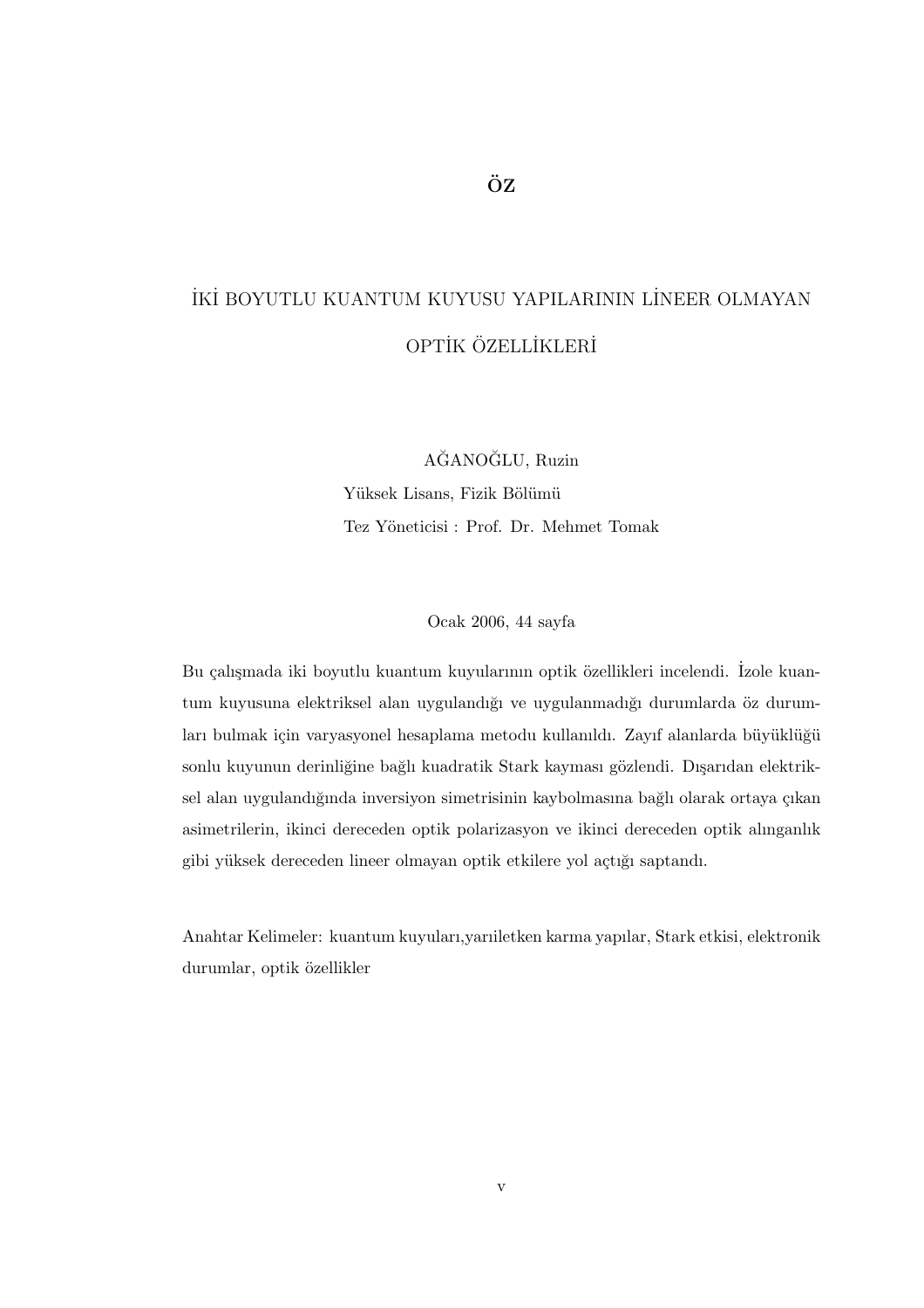To my mother Münire Küçükçalık. $\;$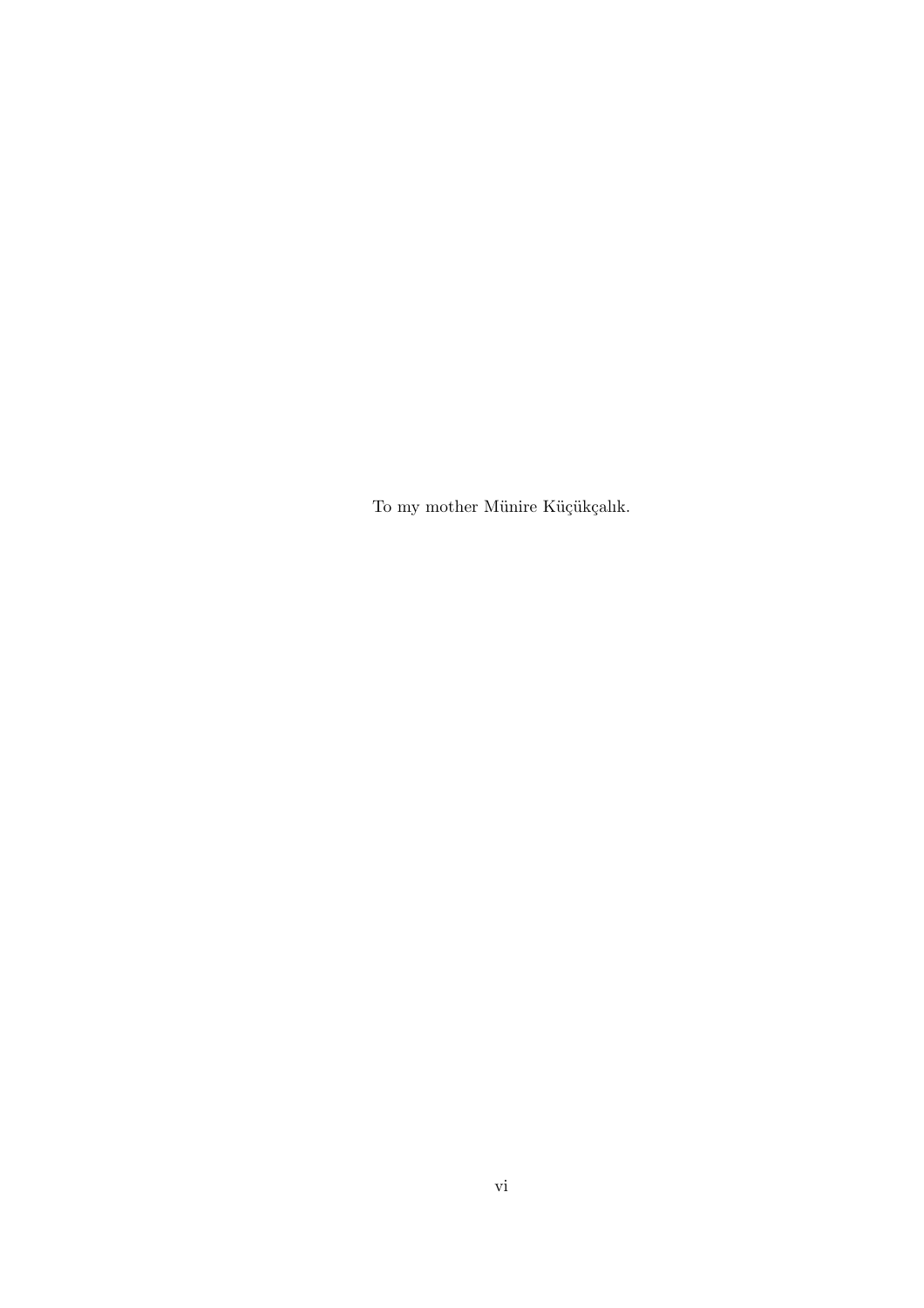## ACKNOWLEDGEMENTS

I would like to thank to my supervisor Prof. Dr. Mehmet Tomak for his guidance during preparation of this thesis.

I owe a lot to my mother for her support and patience from the beginning of my education.

It is impossible to forget my dear friend Sami Kama. I am grateful to him for his precious help on writing this thesis and being a good friend in bad days.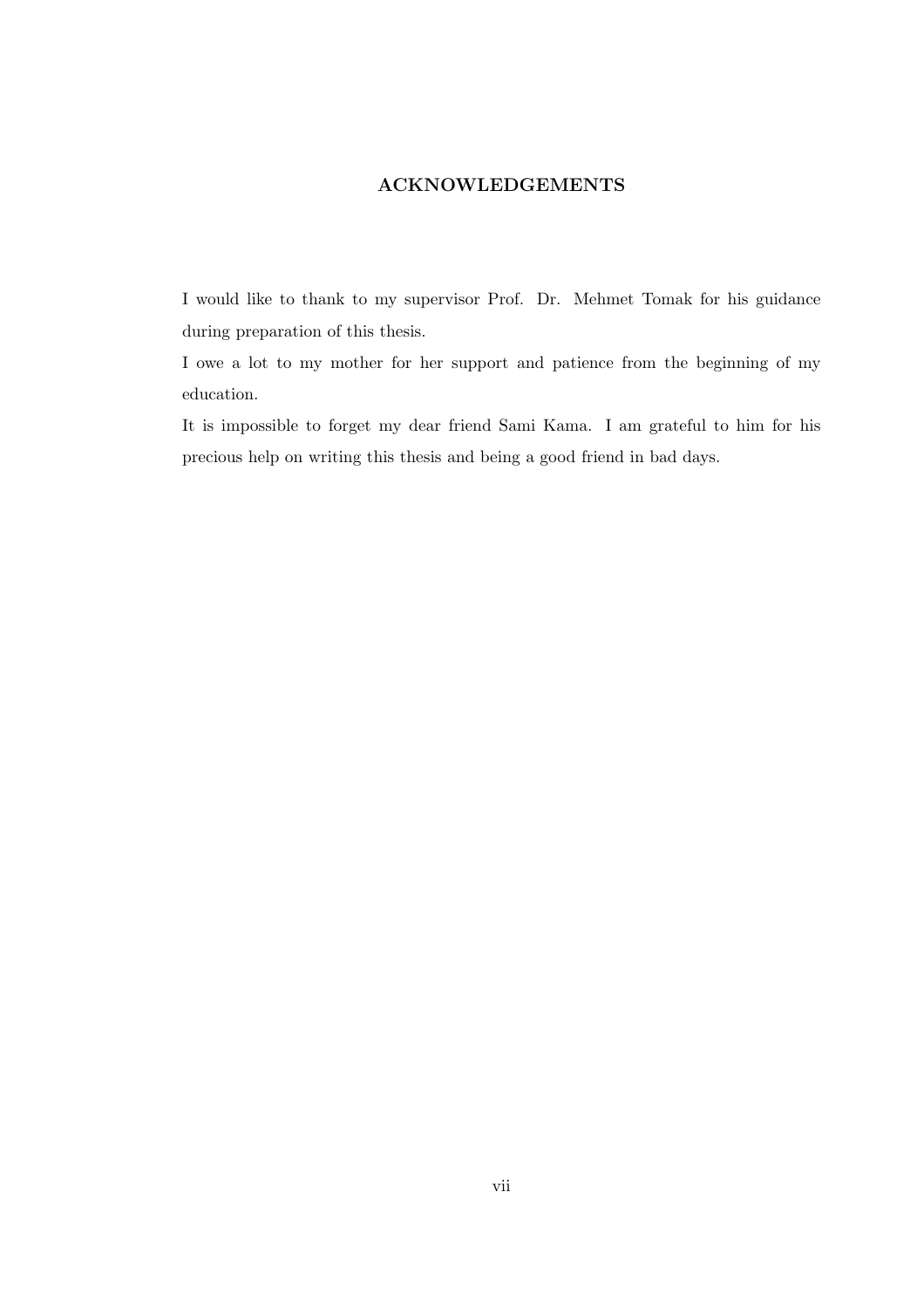## TABLE OF CONTENTS

| <b>CHAPTER</b>                                                                    | xi             |
|-----------------------------------------------------------------------------------|----------------|
| 1                                                                                 |                |
| $\overline{2}$                                                                    | $\overline{4}$ |
| 2.1                                                                               | $\overline{4}$ |
| Molecular Beam Epitaxy (MBE) $\ldots \ldots \ldots \ldots \ldots \ldots$<br>2.1.1 | $\overline{4}$ |
| Metal-organic Chemical Vapour Deposition (MOCVD)<br>2.1.2                         | $\overline{4}$ |
| 2.2                                                                               | $\overline{5}$ |
| Effective Mass Approximation and Electronic Structure for One<br>2.2.1            |                |
|                                                                                   | 6              |
| 2.2.2                                                                             | 8              |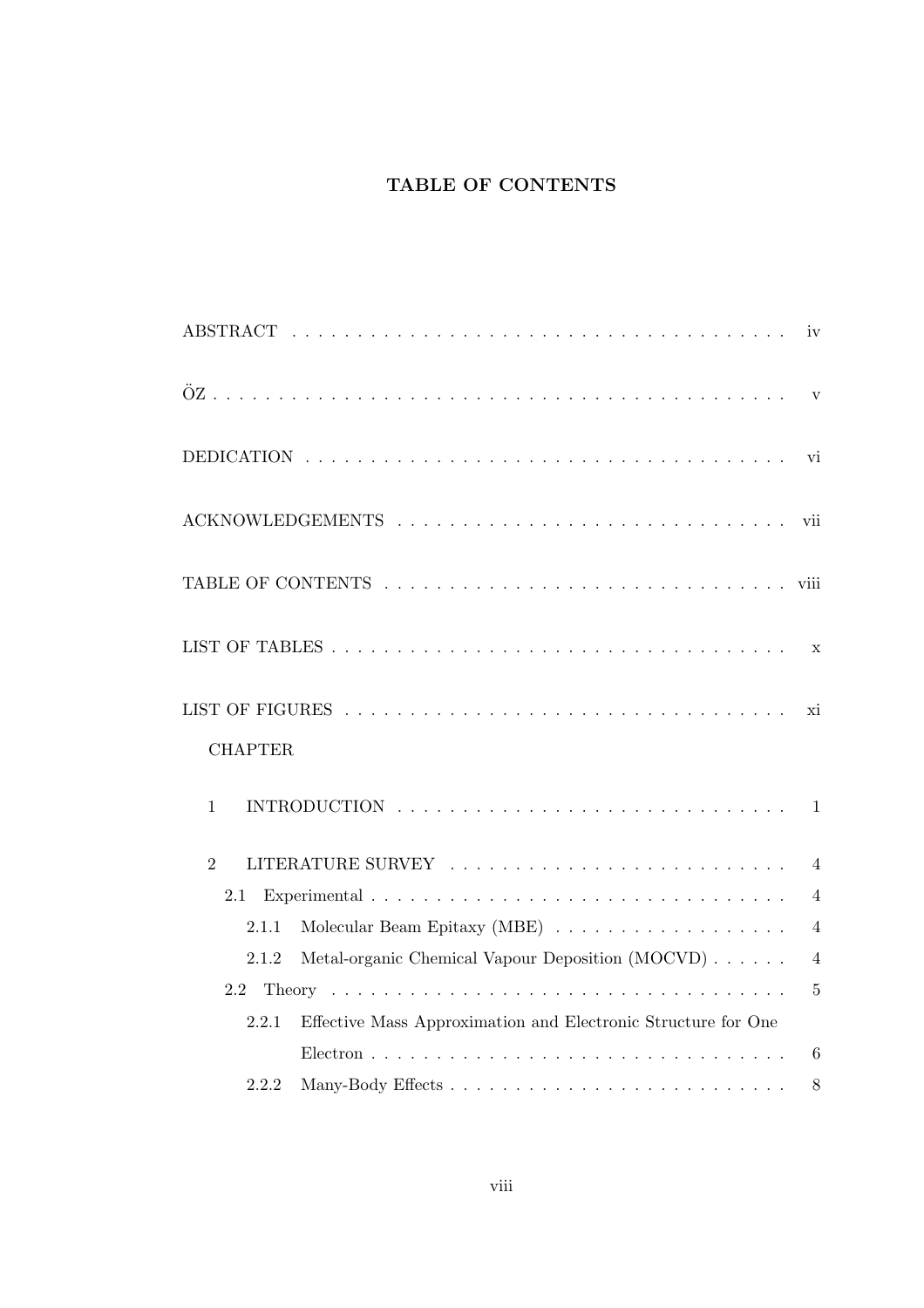|   |     | 2.2.3  |                                                                          | 8  |
|---|-----|--------|--------------------------------------------------------------------------|----|
|   |     | 2.2.4  | Infinite Well                                                            | 9  |
|   |     | 2.2.5  |                                                                          | 10 |
|   |     | 2.2.6  |                                                                          | 11 |
|   |     | 2.2.7  |                                                                          | 11 |
|   | 2.3 |        |                                                                          | 13 |
| 3 |     | THEORY |                                                                          | 16 |
|   | 3.1 |        | Finite Well Calculations without External Electrical Field Effect        | 16 |
|   | 3.2 |        | Finite Well Calculations with External Electrical Field Effect           | 17 |
|   | 3.3 |        | Perturbation Calculations for Infinite Well                              | 20 |
|   | 3.4 |        | Variational Calculations for Infinite Well                               | 20 |
|   | 3.5 |        | Variational Calculations for Finite Well                                 | 21 |
|   |     | 3.5.1  |                                                                          | 22 |
|   | 3.6 |        | Second Order Optical Susceptibility Formulation                          | 24 |
| 4 |     |        | RESULTS AND DISCUSSION                                                   | 26 |
|   | 4.1 |        | Perturbation Calculations vs. Variational Calculations for Infinite Well | 26 |
|   | 4.2 |        | Variational Calculations for Finite Well                                 | 29 |
|   | 4.3 |        | Nonlinear Polarizability for Second Harmonic Generation of Infinite      |    |
|   |     |        |                                                                          | 30 |
| 5 |     |        |                                                                          | 34 |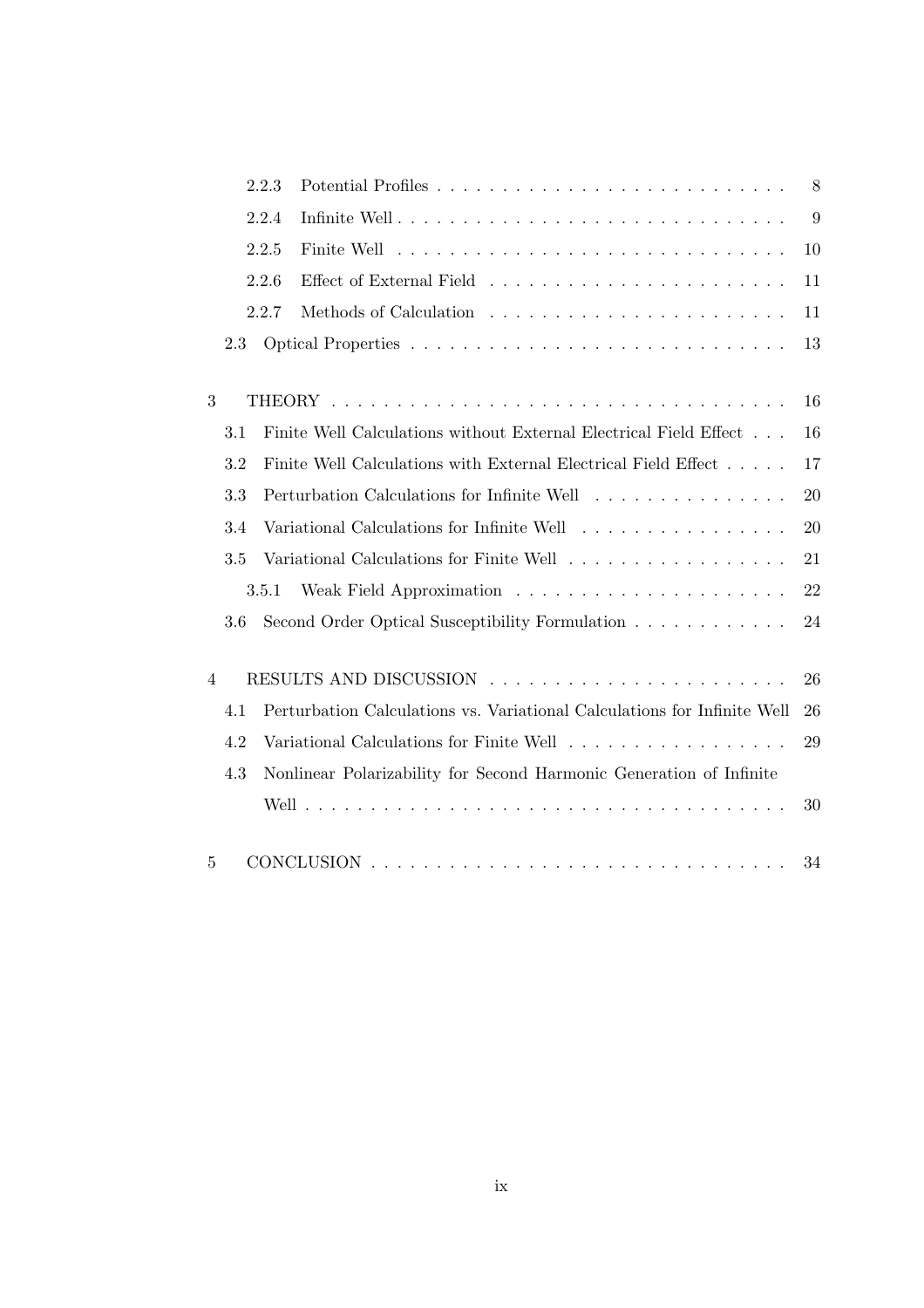## LIST OF TABLES

| 4.1 Dimensionless field dependence of second order polarization terms. Columns |  |
|--------------------------------------------------------------------------------|--|
|                                                                                |  |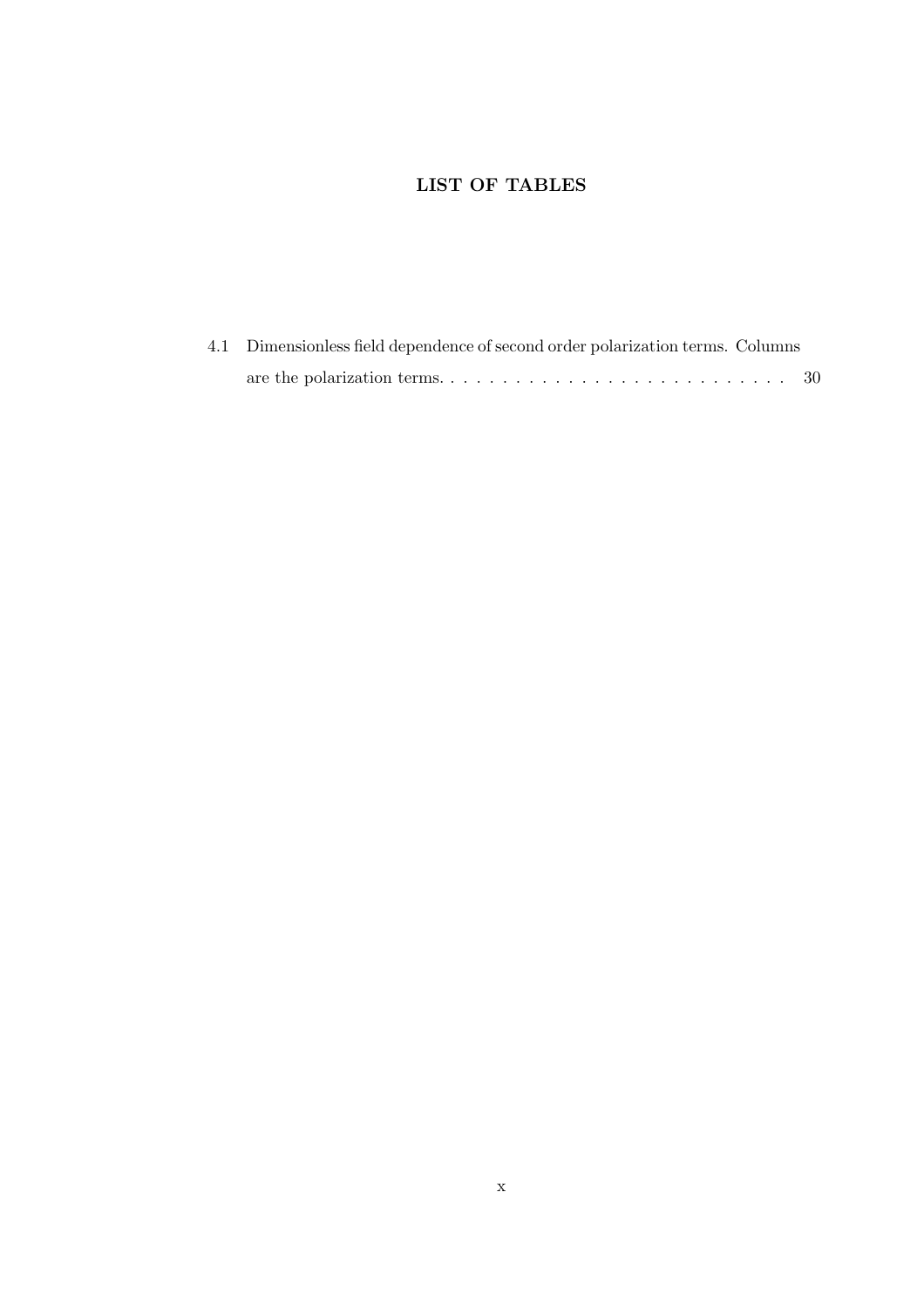## LIST OF FIGURES

| 3.1 | Illustration of second harmonic generation for a three level system 25             |    |
|-----|------------------------------------------------------------------------------------|----|
| 4.1 | Scaled energy shift for the ground state vs. field intensity $F$ for a well        |    |
|     | of thickness $L = 30\AA$ . Solid and dashed lines are perturbation and vari-       |    |
|     |                                                                                    | 27 |
| 4.2 | Variational parameter $\beta_1$ vs. dimensionless field intensity $\phi$           | 29 |
| 4.3 | Variational parameter $\beta_2$ vs. dimensionless field intensity $\phi$           | 30 |
| 4.4 | Variational parameter $\beta_3$ vs. dimensionless field intensity $\phi$           | 31 |
| 4.5 | Variational wave function $\psi_1$ for the ground state vs. z for $\phi = 10$ in a |    |
|     | well of thickness $30\AA$ and energy of $E_1^0 = 142meV$                           | 32 |
| 4.6 | Variational wave function $\psi_2$ for the second state vs. z for $\phi = 10$ in a |    |
|     |                                                                                    | 32 |
| 4.7 | Variational wave function $\psi_3$ for the third state vs. z for $\phi = 10$ in a  |    |
|     | well of thickness $30\AA$ .                                                        | 33 |
| 4.8 | Second order non-linear optical susceptibility $\chi^{(2)}$ calculated for SHG.    |    |
|     | $\phi = 100, E1 = 40eV, E2 = 152eV, E3 = 332eV$ in a well of thickness             |    |
|     | $100\AA$ .                                                                         | 33 |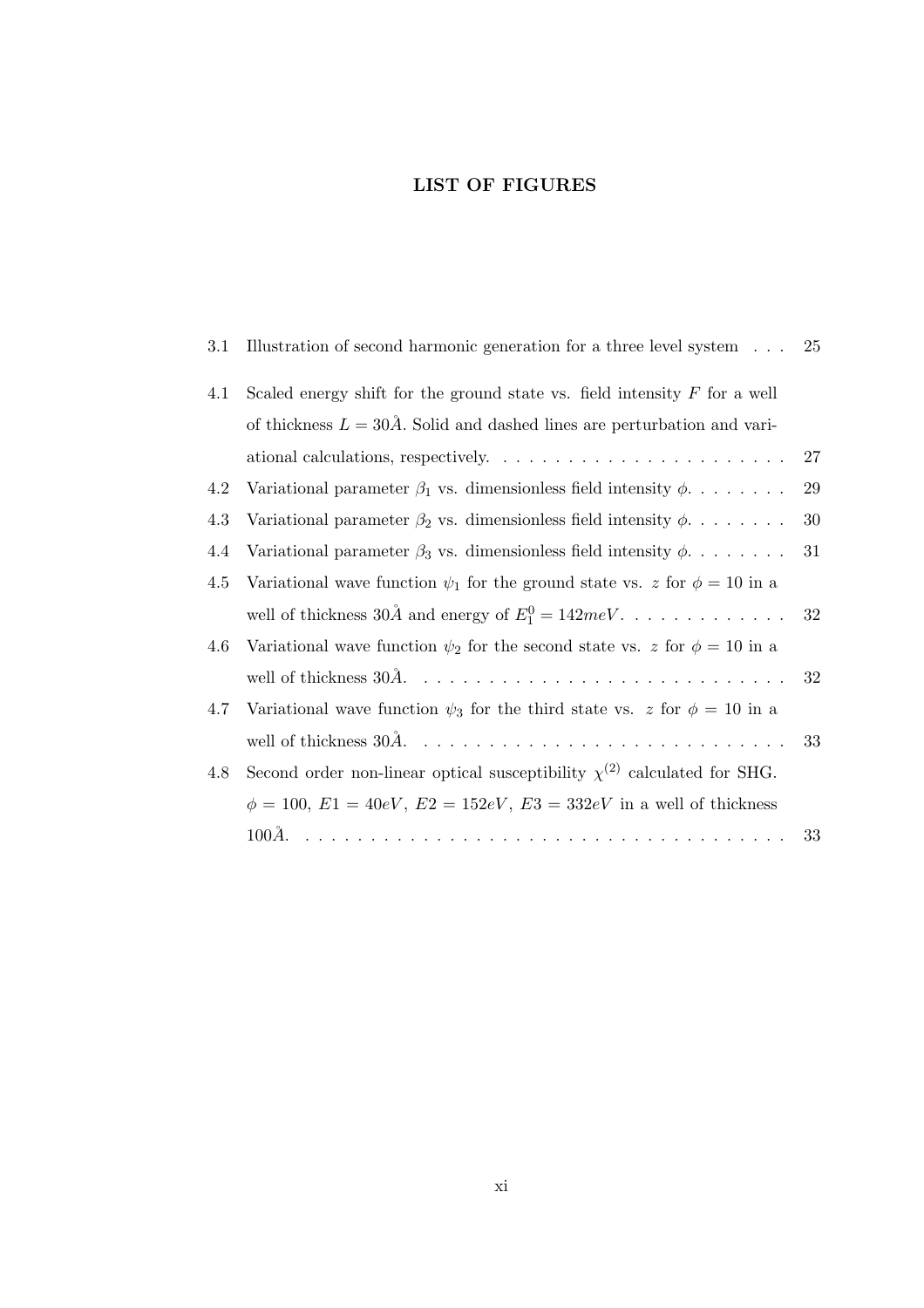#### CHAPTER 1

#### INTRODUCTION

Recent advances in fabrication of thin semiconductor layers i.e. Molecular Beam Epitaxy and lithography techniques started the studies on nanometer scale. Technology developed on this scale usually called nanotechnology and spans an interdisciplinary area of research such as physics, material sciences, chemistry and quantum electronics. Fabrication of quantum well (QW) heterostructures and superlattices allowed precise engineering of optical and electronic responses of the semiconductor materials. The technology has resulted in a considerable increase in research activity directed towards the novel electronic and optoelectronic devices [1, 2, 3, 4].

The fabrication techniques allow many different composition of the QW profiles and thereby implementation of a potential  $V$  in the growth direction  $z$ . Along with first principle calculations a variety of simple potential models such as the infinite square well, finite square well, parabolic well, asymmetric step QW etc. are studied [5, 6, 7]. It is well known that exact analytical solutions are only available to such simple potential structures. In the presence of perturbations like electric field, the problem becomes more complicated.

The calculation of eigenstates of an infinite QW under a constant electric field bias is an exactly solvable problem whose solutions are linear combinations of two independent Airy functions [8]. Variety of numerical techniques and related approximations for individual QWs are also employed [7, 9, 10, 11, 6]. These solutions are approximations to manage the behavior of the resulting eigenfuncitons.

Main parameters to control eigenstates of a finite QW are the potential height and the well thickness. In the presence of perturbation due to the electric field, polarization of carriers and shift of energy levels are observed. If the field is not excessively large, the energy states will have long life time and can therefore be considered as quasibound [12, 13, 14, 15].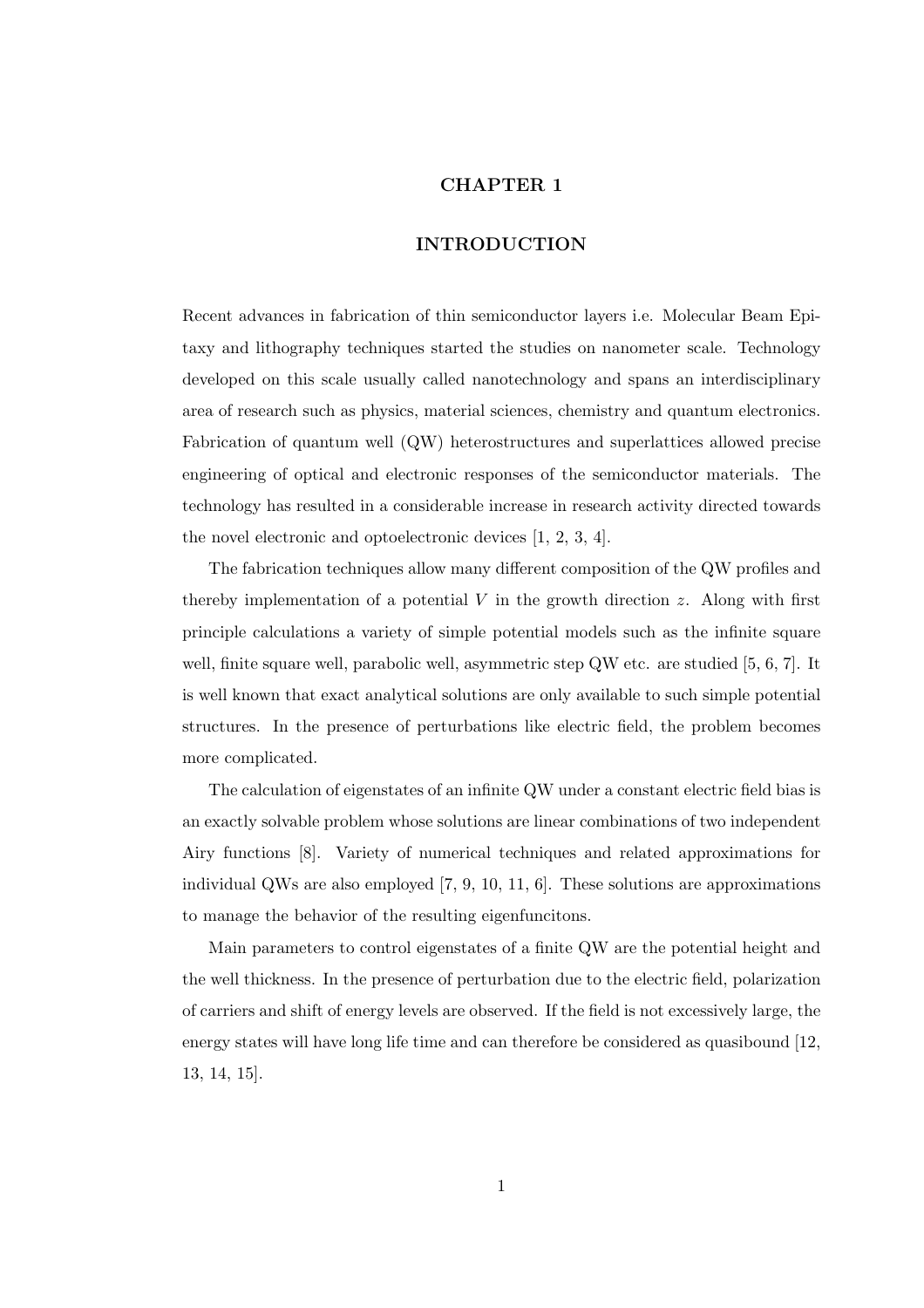Resulting asymmetries by adding perturbations such as electric field modify the optical properties of the QWs. The response of the QW is nonlinear in the sense of nonlinear dependence of applied field strength. Discovery of second harmonic generation by Franken and co-workers in 1961 followed by increased theoretical and experimental study on nonlinear optics area. Optical nonlinear responses such as sum and difference frequency generation, the Kerr effect, the Raman effect, Brillouin scattering are also studied [16, 17, 18, 19, 20, 21, 22].

In this thesis the aim is calculating the electronic structure of one electron in a QW problem and introducing its some nonlinear optical properties. Second order perturbation calculation and variational calculation are employed to find the energies and wave functions. Using variational method as one of the simplest methods for electronic structure calculations allowed easier manipulation of nonlinear properties.

Calculated weak field approximation results of energy shifts by these methods are consistent with results of Bastard's and Miller's. For large fields and sufficiently thick wells, it is observed that perturbation calculation is not adequate to describe the energy shift because of the concentrated charge distribution near the well barrier. This physical situation is better described by employing variational wave functions because it compensates the resulting deviations from quadratic form of energy shift.

Different variational wave function forms are taken into account for the finite potential well structure and field induced energy shifts calculated analytically. At large fields variational wave function turns to a Fang - Howard wave function form.

In the calculation of the nonlinear polarizability for second harmonic generation in an infinite QW under electric field bias, variational wave functions of first, second and third electronic states are employed. Results are found consistent with the literature [23, 24, 22].

This thesis is organized as follows: In Chapter 2 a literature survey on perturbed QW structures done. Comparison between analytical and some numerical models for mostly semiconductor heterostructures reviewed. Terms of second harmonic generation are explained. In Chapter 3 the employed variational calculation for shifted energy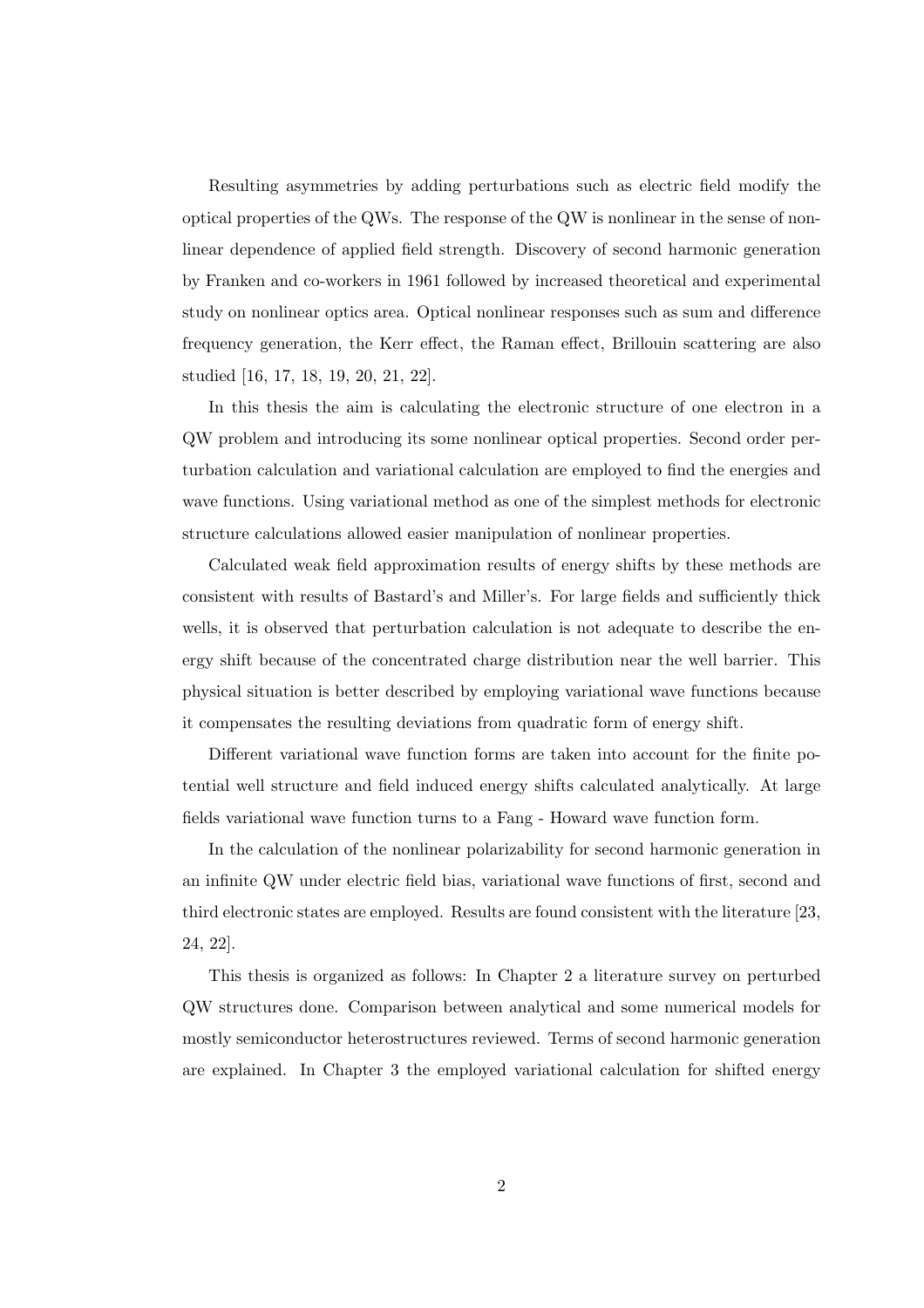states and formulations for polarization is given. In Chapter 4 calculated results is discussed. In Chapter 5 a brief conclusion is given. Finally in References section scientific studies used in this thesis is cited.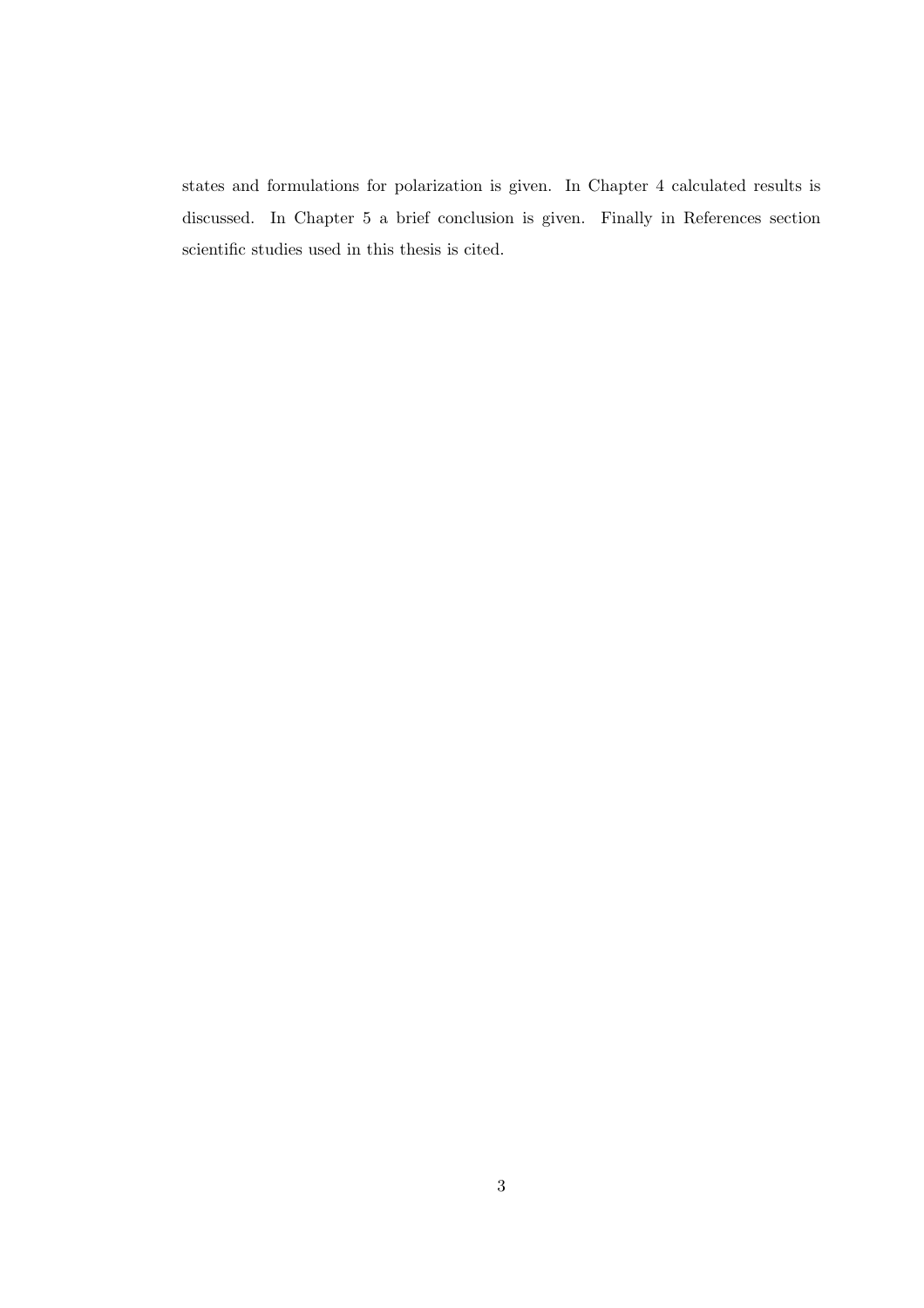#### CHAPTER 2

#### LITERATURE SURVEY

#### 2.1 Experimental

The progress in material sciences has led to the development of new materials whose performance is superior to those of only a few years ago. New techniques for materials synthesis draw on knowledge from physics, chemistry, and other disciplines to create entirely new materials. Recent innovations in nanotechnology allowed growth of low dimensional heterostructures in nano scale such as quantum wells $(1D)$ , quantum wires(2D) and quantum dots(3D). In addition, better theoretical understanding of established processes allows material scientists to control material properties in a previously unachievable degree [25, 7, 26, 9, 27, 28].

Various properties can be achieved by changing material type, layer thickness, and doping over a wide range. Liquid-phase and gas-transport epitaxies are generally unsuitable for growing such heterostructures. Molecular beam epitaxy (MBE) and metalorganic chemical vapor deposition (MOCVD) are widely used for growing QWs with different potential profiles [29, 30, 31, 32].

#### 2.1.1 Molecular Beam Epitaxy (MBE)

MBE process can be explained simply as follows: A beam of atoms or molecules is directed towards a crystalline substrate under ultra-high vacuum conditions, such that they stick at the surface forming a new layer of deposited material [1, 33, 34, 35, 36, 4].

#### 2.1.2 Metal-organic Chemical Vapour Deposition (MOCVD)

Metal-organic chemical vapour deposition (MOCVD) is a method of epitaxial growth of materials, especially semiconductors from the pyrolysis of organic compounds containing the required chemical elements. For example, GaAs could be grown in a MOCVD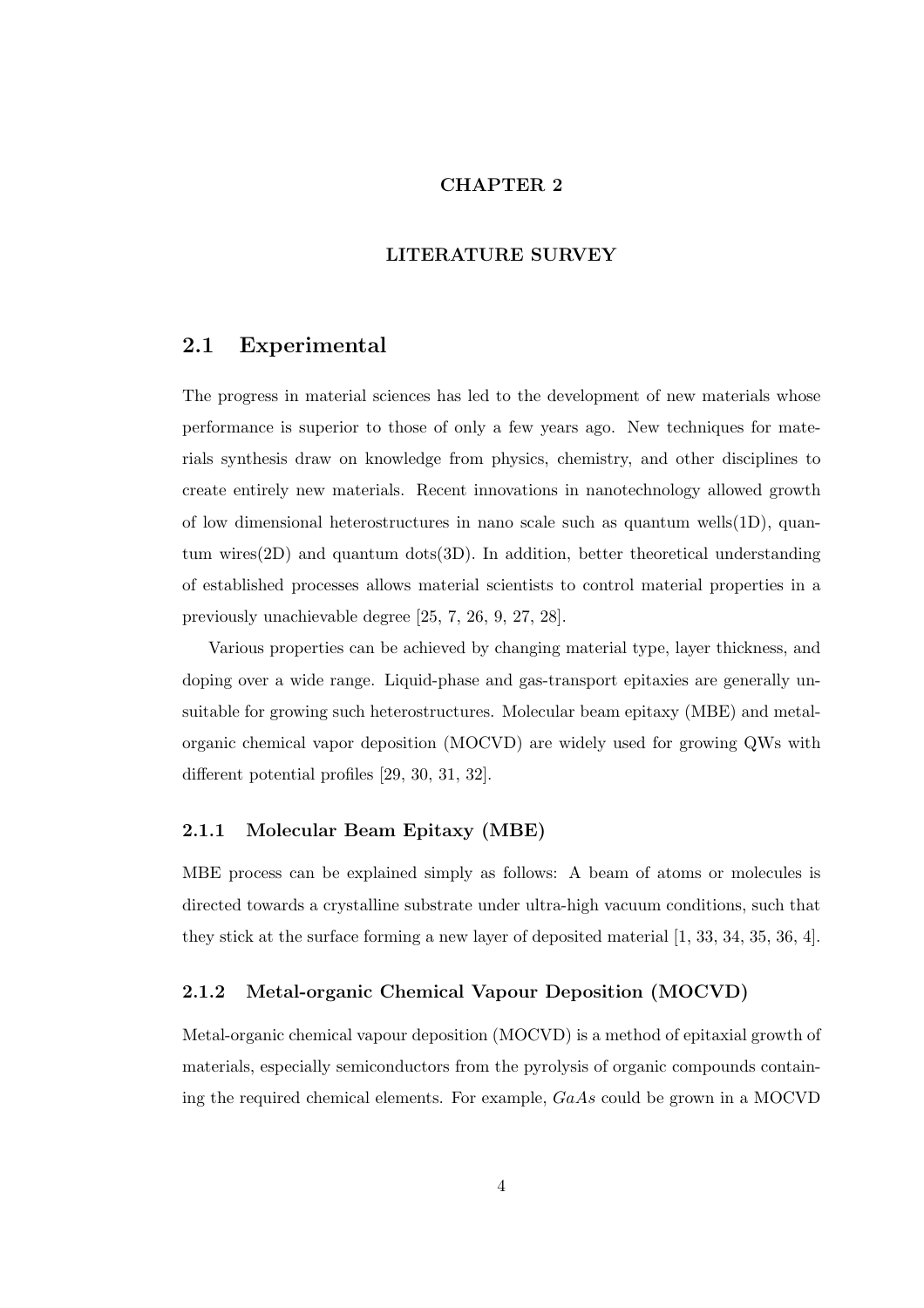system on a substrate by introducing trimethyl gallium ((CH3)3Ga) and triphenyl arsenic (C6H5)3As). In contrast to MBE the growth of crystals is not achieved in a vacuum, but from the gas phase at moderate pressures (2 to 100 kPa). One can find extended theoretical and experimental studies in literature [37, 38, 39].

The field of heterostructures is an important new field of research. Potential well that confines carrirs (i.e. an electron) in one dimension and force them to occupy a planar region is called a quantum well. The combination of the thin layers and possible lattice strain allow flexibility in engineering the properties of QW. The properties that may be controlled include the energy bandgap, effective masses and lattice constants. The energy bandgap of a QW can be controlled by changing either the type of material or the thickness of the layers or both [40, 41, 42, 43, 44, 38, 39]. The electronic properties are related to the behavior of the particle-in-box solutions of the Schrödinger wave equation.

## 2.2 Theory

The confined particles in narrow potential wells do not behave classically [45]. If the QW width is comparable with the de Broglie wavelength of the carriers, then a completely new phenomena, quantum size effects is observed. This new phenomena drastically effects electronic properties of the structure and results in a variety of new device applications.

Quantum mechanically, carriers in the potential well can only have size quantized discrete energy states  $E_n$  where  $n = 1, 2, 3, ...$ 

The potential well can be considered infinitely deep if the well depth exceeds the thermal energy of the carriers  $k_BT$  by at least an order of magnitude. Here  $k_B$  is the Boltzman's constant and at room temperature  $k_BT$  is around 0.026eV. Although other types of confining potential profiles with finite depth and non-rectangular shapes have different energy states, the quantization concept is valid for them.

Two important criteria to observe quantum size effects are:

1. Energy level separation between quantized levels  $E_{N+1} - E_N$  must be sufficiently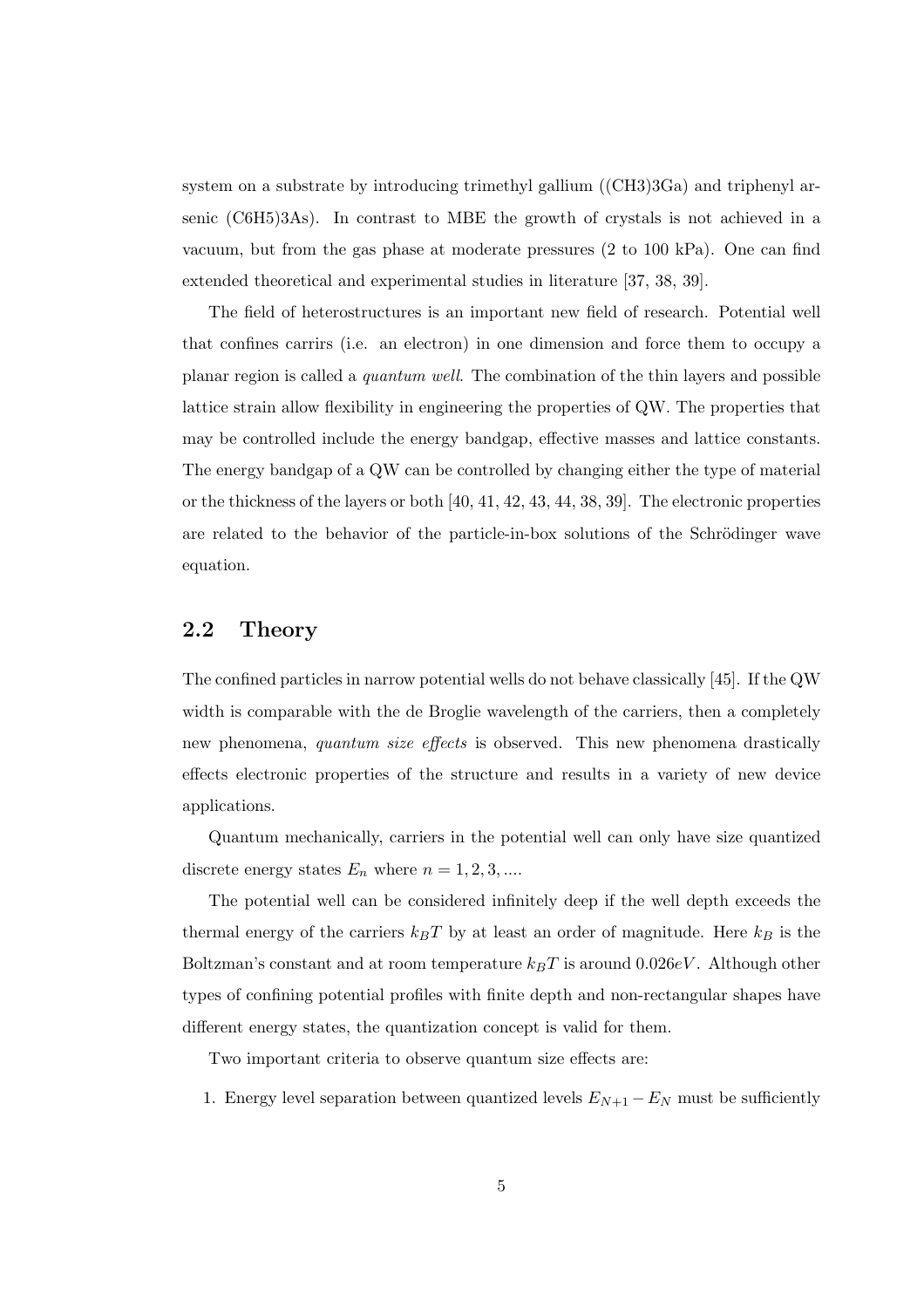large compared to the thermal energy of carriers  $k_BT$ . Otherwise frequent carrier transitions and equivalent occupation of states prevent observing quantum size effects.

2. In a QW, there always exist probability of carrier scattering by impurities, phonons etc. that effects momentum change. This probability can be characterized by a relaxation time  $\tau$  which is proportional to carrier mobility  $\mu$ . Relaxation time represents the mean life time of the carriers in a quantum state. Desired condition to observe quantum size effects due to relaxation time can be given as

$$
E_{N+1} - E_N \gg \frac{\hbar}{\tau} = \frac{\hbar e}{m\mu} \tag{2.1}
$$

where  $e$  and  $m$  are electronic charge and mass, respectively.

In summary, observing quantum size effects in a QW can be possible under small layer thickness, low temperature, high carrier mobility and low carrier concentration conditions [29, 46].

Schrieffer theoretically predicted that scattering effects would prevent observing quantization. Opposed to this prediction, first experimental observations done by Fang, Howard, Fowler, Stiles and Dorda [47, 48, 49]. Experimental observations followed by various optoelectronic device applications and theoretical studies on this new concept [6, 14, 50, 51, 52].

## 2.2.1 Effective Mass Approximation and Electronic Structure for One Electron

One can consider one-dimensional motion of a particle of mass  $m^*$  which is subjected to a potential  $V_b(z)$  such as

$$
V_b(z) = \begin{cases} 0 & |z| > \frac{L}{2} \\ V_b & |z| < \frac{L}{2}, \end{cases} \tag{2.2}
$$

where  $L$  is the potential well thickness.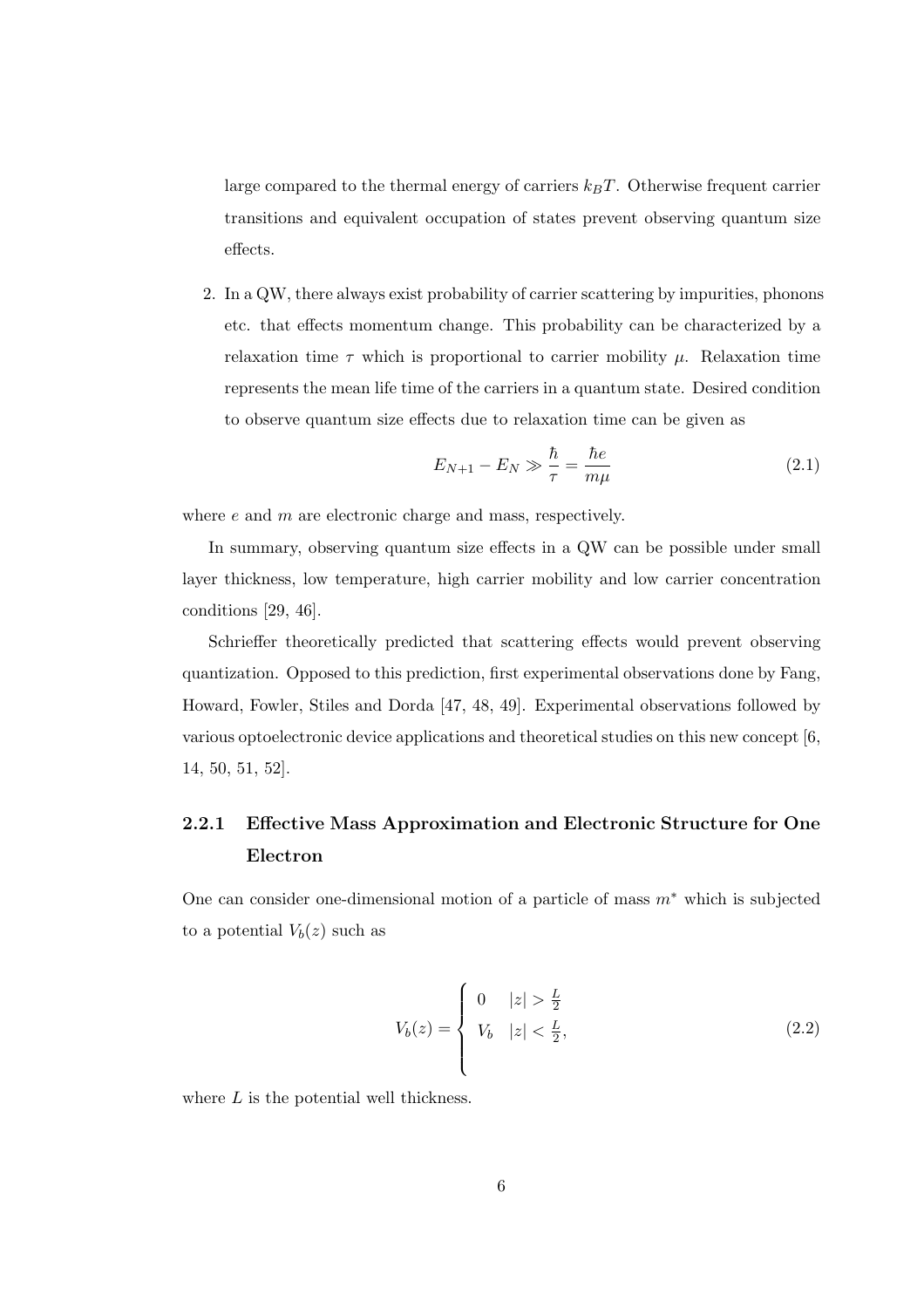For energies  $\varepsilon$  such that  $-V_b \le \varepsilon < 0$ , the classical analysis gives bound particle motion with the constant velocity  $v_z = \pm$  $\sqrt{\frac{2}{m^*}(\varepsilon + V_b)}$  in the interval  $\frac{-L}{2} < z < \frac{L}{2}$  and the particle never penetrates the barrier [13].

When the wavelength of the particle is comparable to the dimensions of the confining structure, quantization of the motion along the growth direction is expected.

Quantum mechanical analysis depicts the motion by a wave function  $\psi(z,t)$  as a solution of time-dependent Schrödinger equation

$$
i\hbar\frac{\partial\psi}{\partial z} = H\psi
$$

where  $H$  is the Hamiltonian

$$
H = \left(-\frac{\hbar^2 \nabla^2}{2m^*} + V_b(\vec{r})\right) \tag{2.3}
$$

 $m<sup>*</sup>$  is the effective mass that includes the crystal potential effect. At the interface of a semiconductor heterostructure (interface of a semiconductor with another material) the motion of carriers (i.e. electrons) can be treated in the effective mass approximation (EMA). One can calculate electron energies and the wave functions with an effective potential consisting of the attractive potential on the side of the semiconductor and on slowly varying abrupt potential barrier at the interface [53, 54, 45].

The electron wave function can be expanded in terms of Bloch waves of the semiconductor crystal. The coefficients of this expansion form an envelope wave function that obeys the Schrödinger equation with an effective potential. This effective potential includes any potential over and above the periodic potential of the lattice [55, 56, 14]. Solution for 2.2 in the case of  $V_b \rightarrow \infty$  can be written as

$$
\psi(r) = \frac{1}{L} \chi(z) e^{i(k_x x + k_y y)} u_c(\vec{k} \simeq 0, \vec{r}) \tag{2.4}
$$

where  $\chi(z)$  is the slowly varying envelope wave function,  $u_c$  is the Bloch function,  $k_x$ and  $k_y$  are the wave vectors for the x and y planes respectively.

If the effective potential  $V_b$  is only a function of z,  $\chi(z)$  satisfies the Schrödinger equation [57, 13]

$$
\left[-\frac{\hbar^2}{2m^*}\frac{\partial^2}{\partial z^2} + V_b(z)\right]\chi(z) = E\chi(z). \tag{2.5}
$$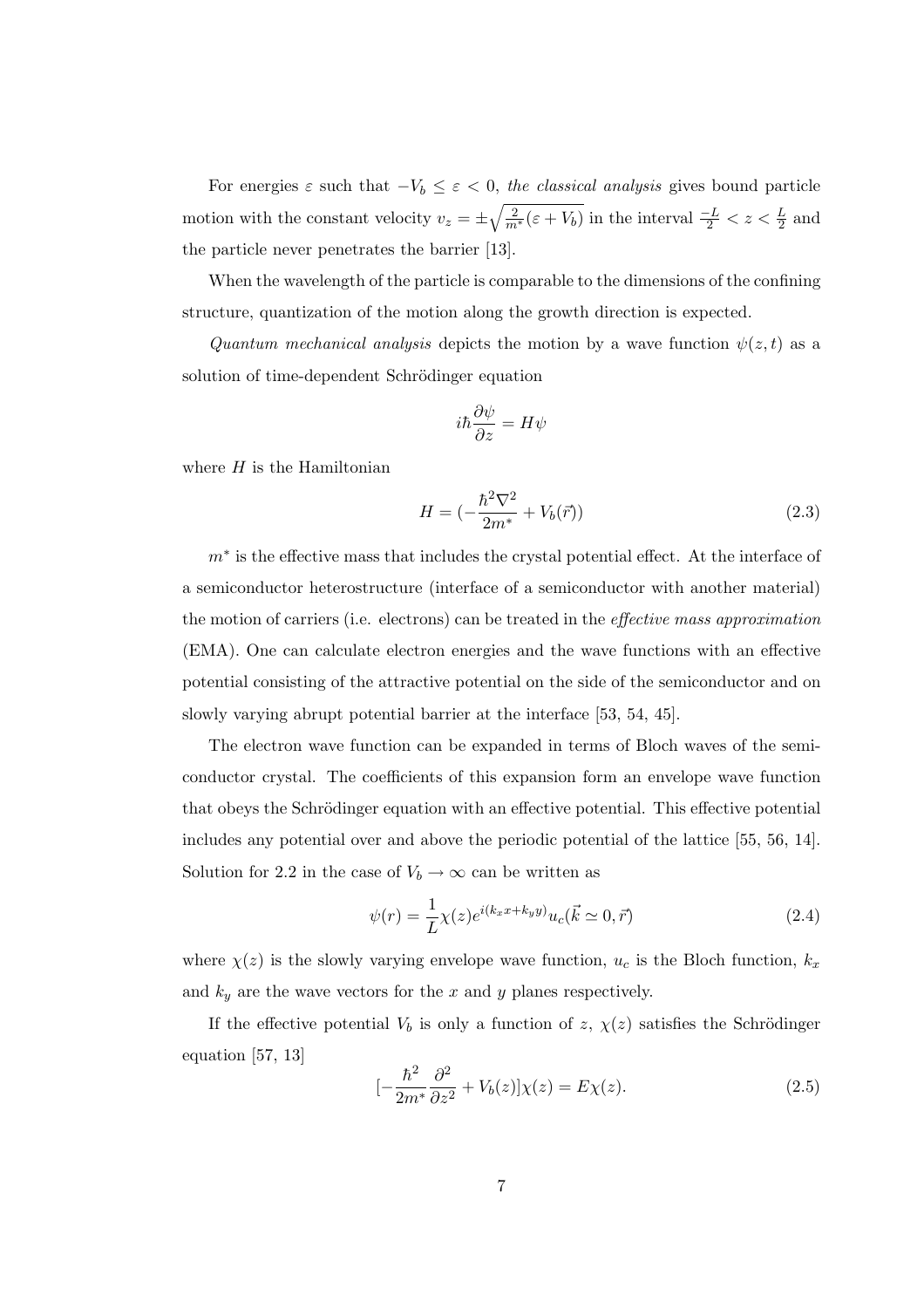#### 2.2.2 Many-Body Effects

Calculations described thus far are for Schrödinger equation of a single charge carrier in a known potential profile. In a variety of device applications there are a large number of carriers which require an electrostatic description of the system [58, 59, 60, 61].

Existence of a charge distribution  $\rho$  gives rise to an additional potential term  $V_H$ which can be calculated using the Poisson's equation

$$
\nabla^2 V_\rho = -\frac{\rho}{\epsilon},\tag{2.6}
$$

where  $\epsilon$  is the permittivity of the material.

Solutions which satisfy both Schrödinger and Poisson's equation simultaneously are desired. For self-consistent solution, the Hartree potential term is added to the Schrödinger equation. This term describes the interaction of the electron with the charge distribution  $\rho$  [6, 62].

An exchange potential arises as a direct consequence of including the Pauli exclusion principle for electrons. The remaining interaction in a many carrier system is the correlation term. These two terms are included into the Schrödinger equation as a single term  $V_{XC}$  [6, 62, 63, 64].

The Schrödinger equation can be written as in the following form:

$$
\left[-\frac{\partial^2}{\partial z^2} + V_b(z) + V_H(z) + V_{XC}\right]\chi(z) = E\chi(z). \tag{2.7}
$$

The many-body effects are studied extensively including optical and transport properties [65, 66, 67, 68, 69, 14, 70, 71, 72, 73, 74].

#### 2.2.3 Potential Profiles

Deposition of symmetric and asymmetric potential profiles can be realized in an infinite or a finite confinement of electrons in QWs. Electronic and optical properties of those structures can be derived by different doping pattern and external effects [75, 29].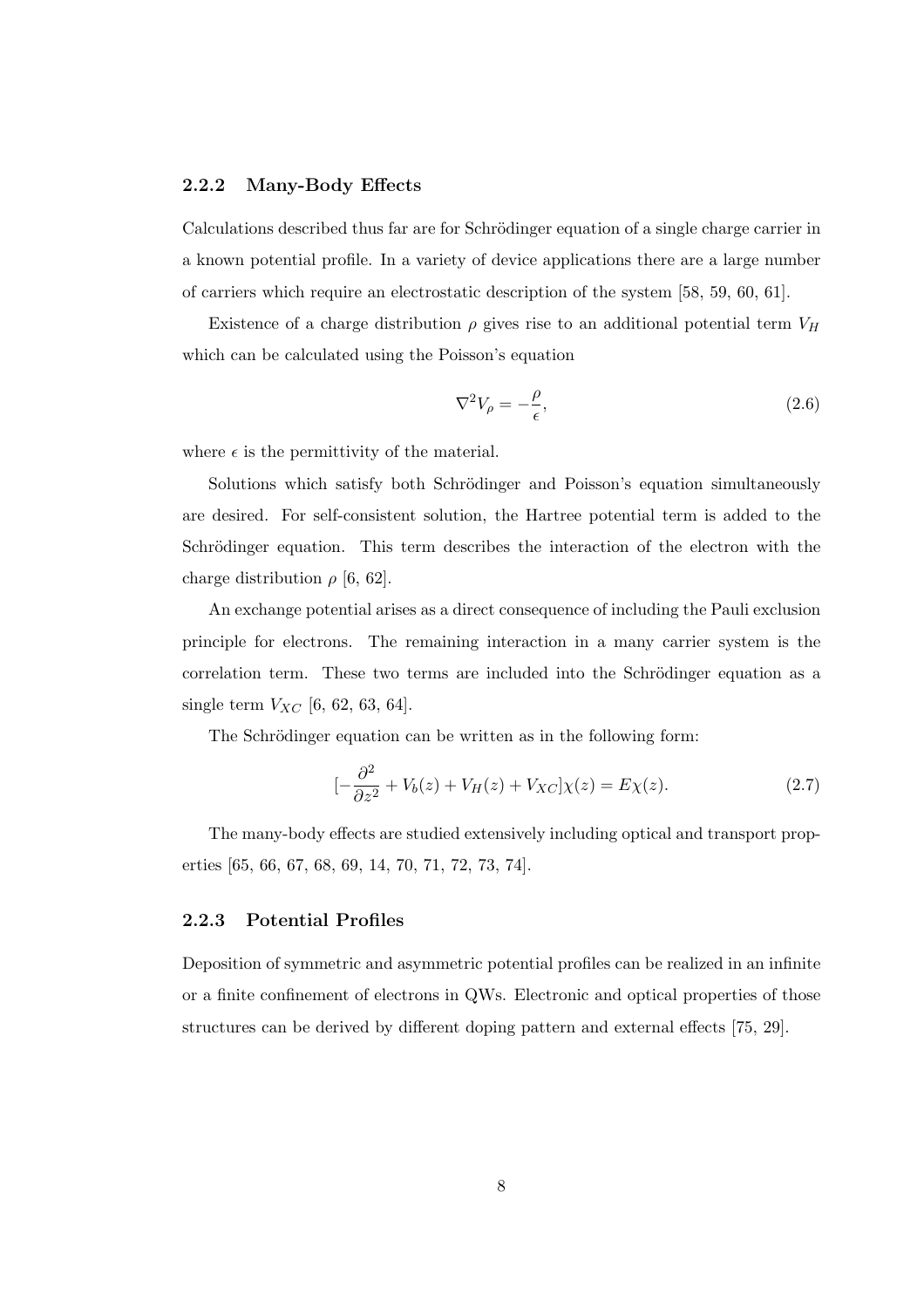#### 2.2.4 Infinite Well

If a semiconductor material is sandwiched with an insulator (or another semiconductor material) sufficiently thick, the conduction electrons can be confined in an infinite potential barrier and cannot penetrate through the barriers [29, 14, 7, 13].

Well known eigenfunctions for the one dimensional Schrödinger equation given in 2.5 for  $V_0 \rightarrow \infty$  which corresponds to infinite barrier case is given as

$$
\chi(z) = A\sin(k_z z) + B\cos(k_z z) \tag{2.8}
$$

where  $A$  and  $B$  are coefficients to be determined and

$$
k_z^2 = 2m^* \frac{E^2}{\hbar^2}
$$
 (2.9)

Confinement potential has an inversion symmetry around  $z = 0$  and boundary condition

$$
\chi(L/2) = \chi(-L/2) = 0 \tag{2.10}
$$

is satisfied. Thus, envelope wave functions in 2.8 is classified into even and odd states with  $A$  or  $B$  equal to zero, respectively.

$$
\chi(z)_{even} = \sqrt{\frac{2}{L}} \cos(k_z z) \tag{2.11}
$$

$$
\chi(z)_{odd} = \sqrt{\frac{2}{L}} \sin(k_z z) \tag{2.12}
$$

The boundary condition 2.10 yields

$$
k_{z,even} = \frac{\pi}{L}(2n - 1)
$$
 (2.13)

$$
k_{z,odd} = \frac{\pi}{L}(2n) \tag{2.14}
$$

Corresponding energy values

$$
E_{z,even} = \frac{\pi^2 \hbar^2}{2m^* L^2} (2n-1)^2
$$
\n(2.15)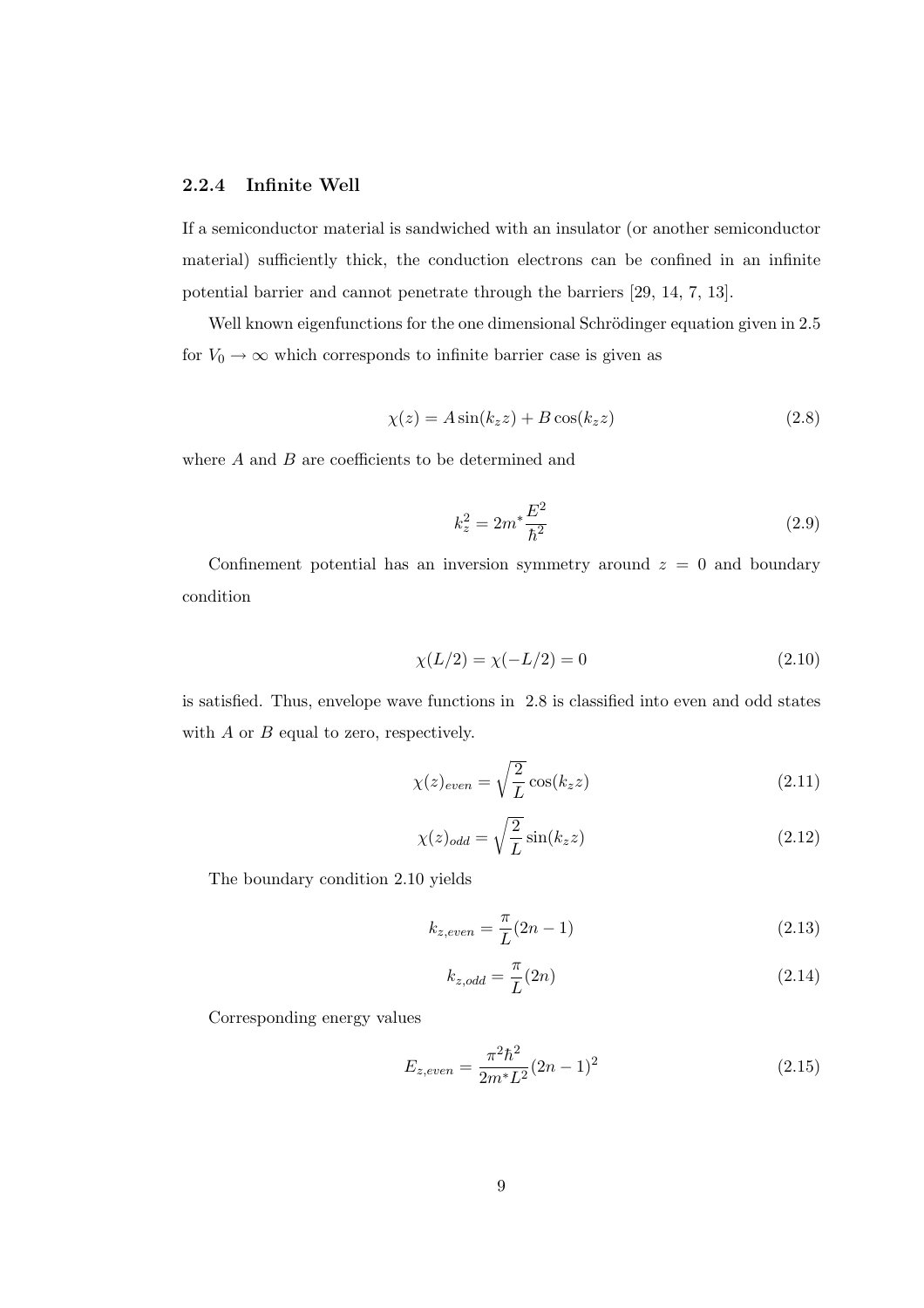$$
E_{z,odd} = \frac{\pi^2 \hbar^2}{2m^* L^2} (2n)^2
$$
\n(2.16)

for  $n = 1, 2, 3, ...$ 

Equations 2.13-2.16 leads to inhibited motion in z-direction. Only discrete  $k_z$  values are allowed and lead to a series of quantized states. The total energy of electrons is given by the equation:

$$
E_n = \frac{\hbar^2}{2m^*} \left(\frac{n^2 \pi^2}{L^2} + k_\perp^2\right) \tag{2.17}
$$

where  $k_{\perp}^2 = k_x^2 + k_y^2$  is the amplitude squared of the wave vector on the transverse plane.

Separation of energy parabola  $\hbar^2 k_\perp^2/2m^*$  by  $\frac{\hbar^2 n^2 \pi^2}{2m^* L^2}$  indicates the creation of energy subbands.

Carrier population and behavior of subbands are the fundamental guide of electronic and optical properties of these structures.

#### 2.2.5 Finite Well

By controlling the deposition parameters, potential barriers can be constructed in different shapes and finite height. For a single finite QW case the Schrödinger equation is as given in 2.5. The theory and related calculation for finite potential well is given in Chapter3.

Finiteness of the barrier can let the carriers be transmitted through the boundaries. This transmission phenomena is called tunneling and has been studied by theoretically and experimentally [9]. Many electronic and optical quantum device applications proposed by using tunneling phenomena.

Besides finiteness, the case of multiple QW structures where identical QWs follow each other and the carriers see a periodic potential is called *superlattice*. This potential structures resembles the infinite bulk crystal structure where the wave functions are no longer localized but have infinite extent. These states are called Bloch states. These structures are studied as a high power source of mid-infrared radiation by many scientists [76, 77, 7].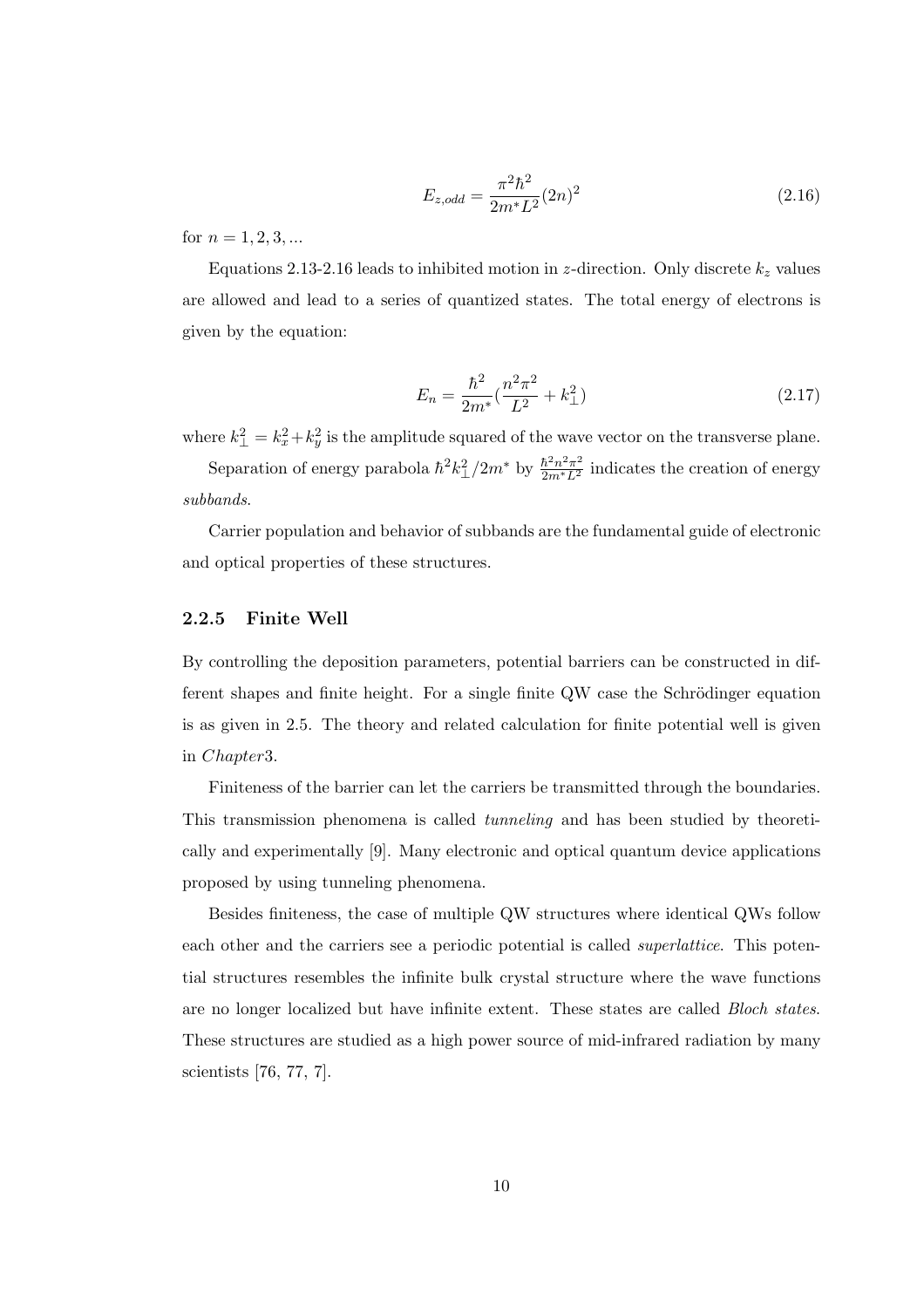#### 2.2.6 Effect of External Field

Influence of external electrical and magnetic fields to the heterostructures have been studied by researchers from various disciplines. The resultant asymmetries by the field effects leads to change of optoelectronic behavior of carriers in heterostructures [6, 9, 78, 24, 79].

Field induced polarizability and shifts of energy bands are calculated analytically [80, 81] and numerically [82, 7] in the literature.

Applications like photodetectors, transistors and light emitters are based on the quantum theory of heterostructures under influence of external field [83, 84, 78]. In this thesis, the external field induced energy shifts and optical second order susceptibility calculations are done.

#### 2.2.7 Methods of Calculation

#### Approximate Calculations

Solutions to Schrödinger equation for infinite and finite well profiles are straight forward and can be achieved by well known differential methods.

Addition of an external field to the QW, tilts the potential barriers. The solutions to Schrödinger equation is given in terms of Airy functions.

#### Perturbation Calculations

Perturbation potential of a conduction electron with the charge  $e$  in the minus sign under an applied constant field F, is given as  $-eFz$ . First order correction of perturbing potential to the ground state is as follows

$$
\Delta E^{(1)} = \langle \psi_1 | (-eFz) | \psi_1 \rangle \tag{2.18}
$$

Above first order perturbation calculation results zero for low fields. In the other hand, for larger fields the second order correction

$$
\Delta E^{(2)} = \sum_{m=2}^{\infty} \frac{|\langle \psi_1 | (-eFz) | \psi_1 \rangle|^2}{E_m - E_1}
$$
\n(2.19)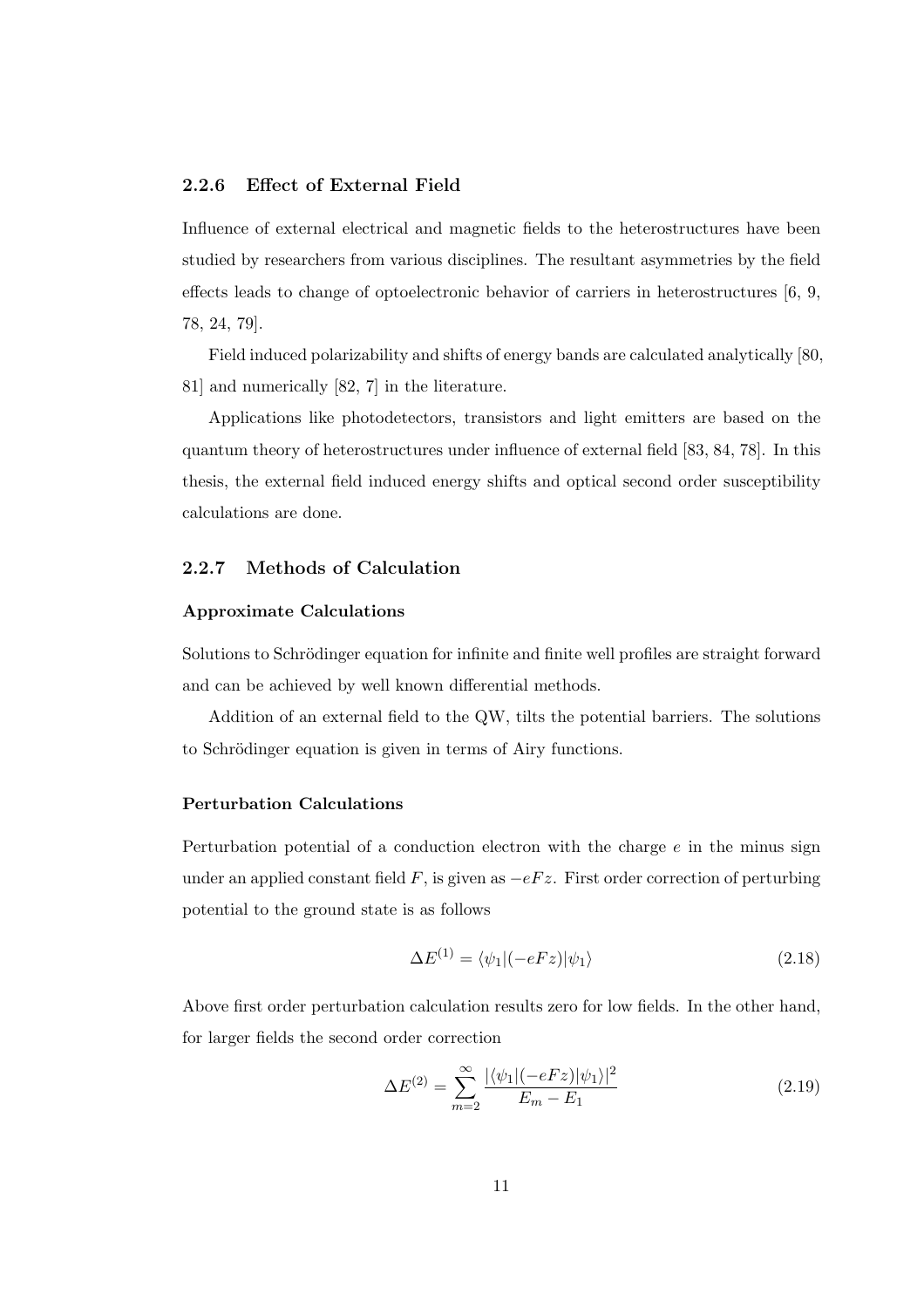gives an energy difference proportional to  $F<sup>2</sup>$ . Confined energy levels suppressed by the electrical field proportional to  $F^2$  and that is known as quantum confined Stark effect [7, 14, 13].

Although calculated energy difference is consistent at low fields for a single QW heterostructure, the observed shift is not quadratic for higher fields and multiple QWs [13, 12, 29]. One can find a comparison of corrections in Chapter3 .

#### Variational Calculations

Complication of analytical solution in the presence of an electrical field, using approximate solutions is more convenient. First approximate wave function to the ground state by Fang and Howard [85] is gives as

$$
\xi_0(z) = \left(\frac{b^3}{2}\right)^{1/2} z e^{-(1/2)bz} \tag{2.20}
$$

where  $b$  is the variational parameter would be obtained by minimizing the total energy.

Another form of variational wave function for a single QW proposed by Bastard is given as

$$
\chi_1(z) = \chi_1^0(z)e^{-bz} \tag{2.21}
$$

which has the same shape of Fang and Howard variational wave function near the interface  $|z| = L/2$  [13, 12].

#### First Principles Calculations

In a first principles calculation, no approximation to the total potential is done. It is calculated usually in a self consistent manner using the Density Functional Theory(DFT) [86, 87].

To obtain self-consistent solutions which satisfies both Schrödinger and Poisson's equations simultaneously, variety of computer algorithm implementations can be done. Usual numerical methods for self-consistent calculations such as shooting and finite elements methods, begins with initial conditions and repeats a loop of equation statements until desired energy is converged [7, 88].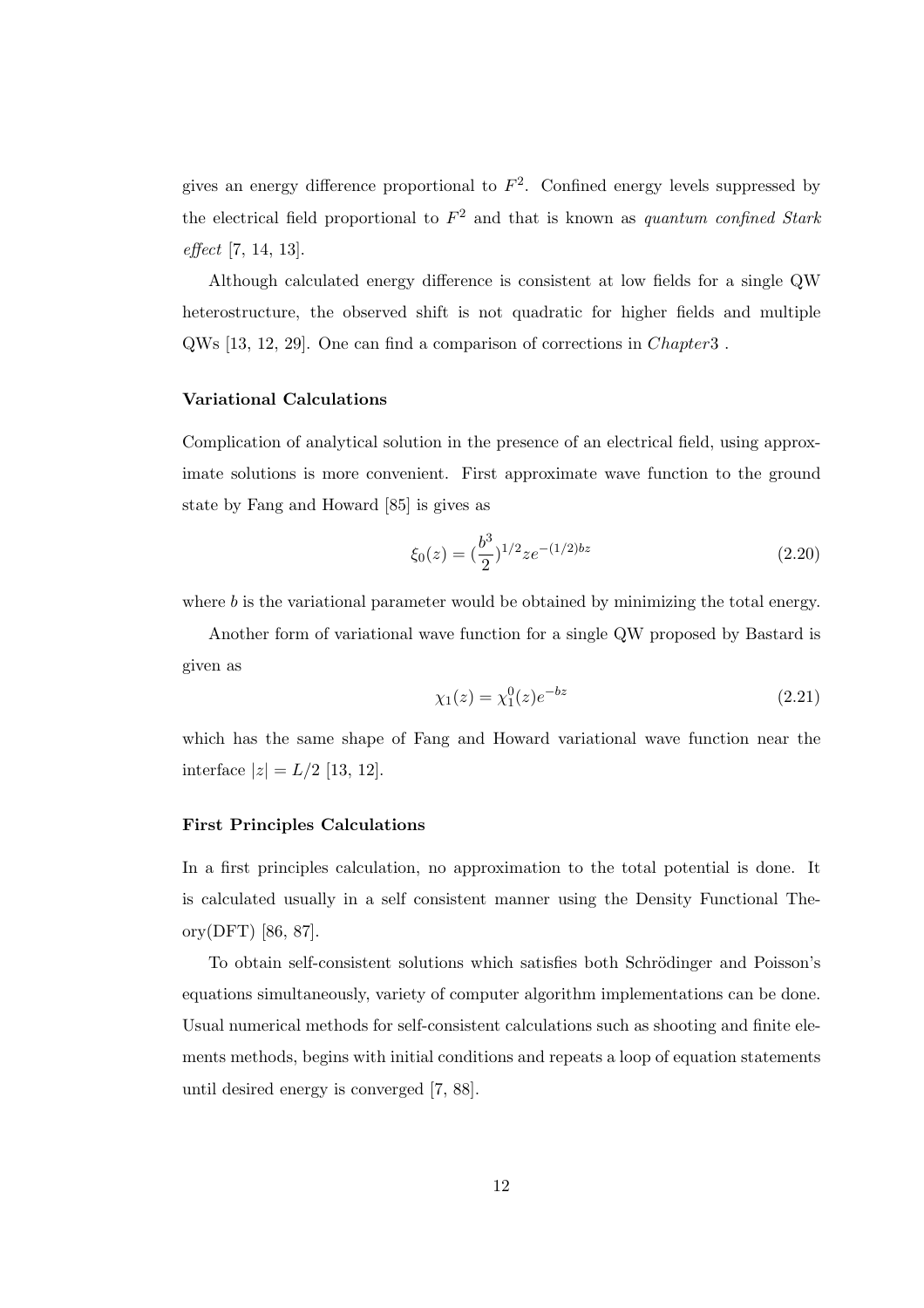## 2.3 Optical Properties

Quantization of energy levels depending on the relative band offsets allows the possibility of optical transitions in conduction or valence subbands(intersubband transition) as well as optical transitions between valence and conduction subbands(*interband transi*tion). First observations are done on heterostructures with a thin semiconductor layer of the order  $100\AA$  embedded in a larger-gap semiconductor [5, 6]. Device applications using intersubband transitions (such as IR photo-detection and imaging, high frequency detectors) has become popular [89, 79].

The optical properties of QWs can be classified as linear and non-linear. Similar to optical properties of bulk materials, QWs show a dependence to field induced perturbations. When an electric field is applied, a polarization of energy levels is induced. This polarization can be written as:

$$
\tilde{P}(t) = \chi^{(1)} \tilde{E}(t),\tag{2.22}
$$

where  $\tilde{P}(t)$  is the induced time dependent polarization,  $\tilde{E}(t)$  is the electric field strength of the incident light beam and  $\chi^{(1)}$  is the linear susceptibility as a proportionality constant [16, 90, 78]. Polarization  $\tilde{P}$  is linearly dependent on the strength of the applied field and oscillates at the same frequency.  $\chi^{(1)}$  describes linear reflection, transmission and absorbtion of the material. For high fields, equation 2.22 can be generalized by a power series expansion as follows:

$$
\tilde{P}(t) = \chi^{(1)} \tilde{E}(t) + \chi^{(2)} \tilde{E}^2(t) + \chi^{(3)} \tilde{E}^3(t) + \dots
$$
\n(2.23)

The vector nature of the field sets  $\chi^{(1)}$  as a second rank tensor.  $\chi^{(2)}(\chi^{(3)})$  is the second(third) order non-linear optical susceptibility and a tensor of the third(fourth) rank [16, 90, 14].

Theoretical understanding of the optical properties involves computation of subband structure (i.e. determination of energy states and wave functions) and formulation of light - QW interaction in terms of subband structure. The interaction of the QW with the electric field is taken into account by letting the quantum properties of the structure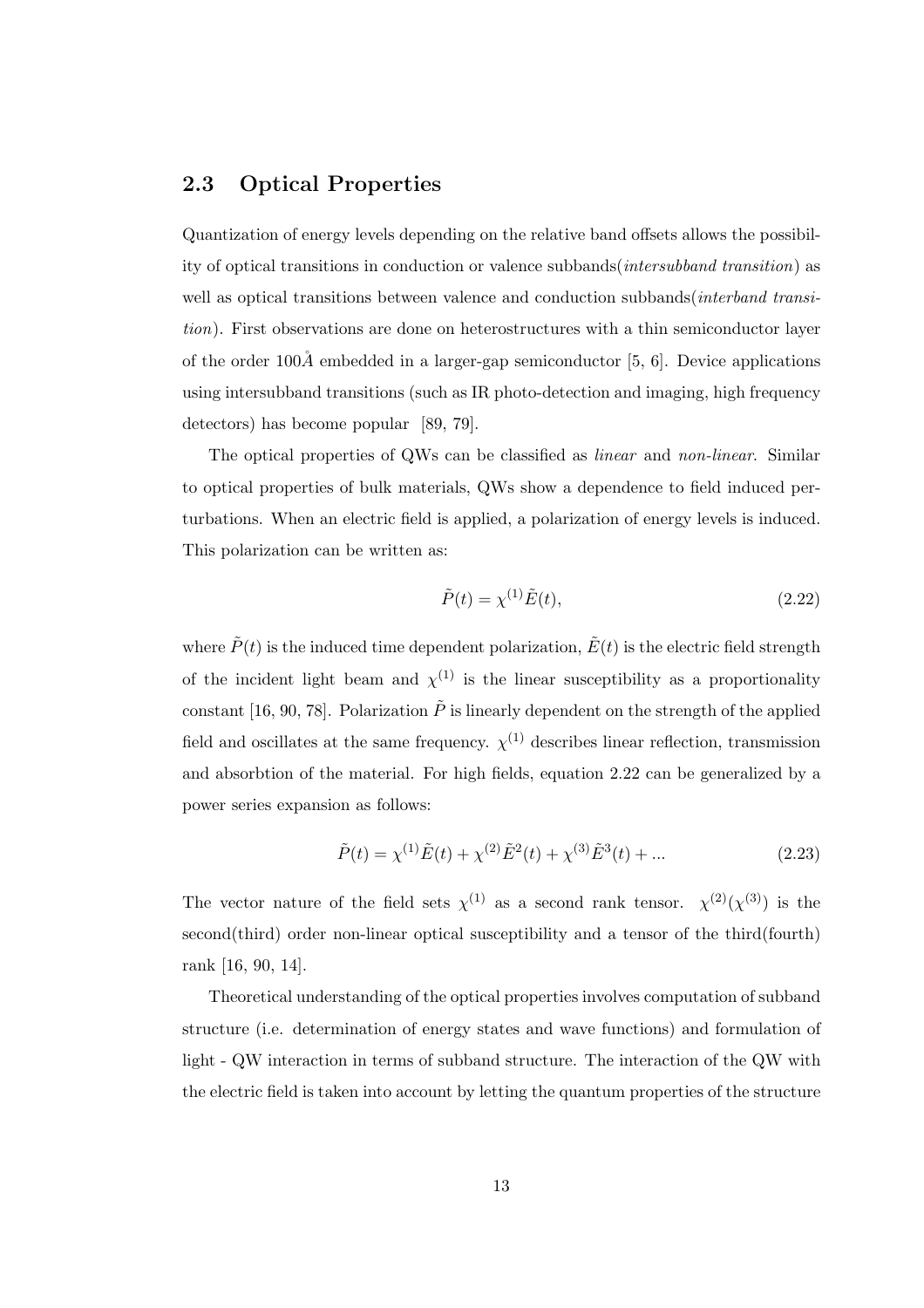(i.e. the subband energies, envelope wave functions) depend on it [13, 24, 14]. Linear optical susceptibility can be written as [24]:

$$
\chi^{(1)}(\omega, F) = \sum_{i,j} \chi_{ij}^{(1)}(\omega, F)
$$
  
= 
$$
\frac{e^2}{\varepsilon_0 \hbar} \sum_{i,j} \frac{z_{ij}(F) z_{ji}(F)}{[\omega - \omega_{ij}(F) - i\Gamma_{ij}]} (N_j(F) - N_i(F)), (2.24)
$$

where i and j are the subband indices,  $z_{ij} = \langle \psi_i | z | \psi_j \rangle$  is the electric dipole matrix element between the subbands,  $\psi$  is the envelope wave function,  $\omega_{ij}$  is the transition frequency, N is the density of the carriers in the subband and  $\Gamma$  is the dephasing time of the carriers and related to their tendency to rate in a band [24, 46].

Historically, nonlinear optics originated with the experimental work of P. A. Franken, who in 1961 noticed that a weak optical signal at  $3471 \text{ Å}$  could be generated in a quartz crystal when the material was illuminated with a high-power ruby laser at 6942  $\overline{A}$  [91, 92]. Coherent mixing of electric field in the quartz produced a second harmonic response in the bulk region of the material. The several theoretical and experimental studies showed that second harmonic generation (SHG) is related to the second order polarizability of the material [93, 16, 94, 95]. Characterizing SHG can be made by deriving second order polarization terms and thus second order nonlinear susceptibility of the material [96, 16, 90, 97].

Using equation 2.23 the nonlinear polarization term of the second order can be written as,

$$
\tilde{P}^{(2)}(\omega) = \chi^{(2)}(\omega) \tilde{E}(\omega_1) \tilde{E}(\omega_2).
$$
\n(2.25)

As in the linear polarization process, the frequency  $\omega$  of the second-order-polarization depends on the frequencies of the sources  $\omega_1$  and  $\omega_2$  and the frequency  $\omega = \omega_1 + \omega_2$ . Equation 2.25 is valid when the nonlinear terms are small enough to be considered as perturbations to the linear terms. Usually the magnitude of the  $\chi^{(2)}$  is about five orders of magnitude weaker than  $\chi^{(1)}$  [16, 90]. Application of very high optical or DC fields (i.e. a laser) to a QW can make higher order nonlinear processes more efficient.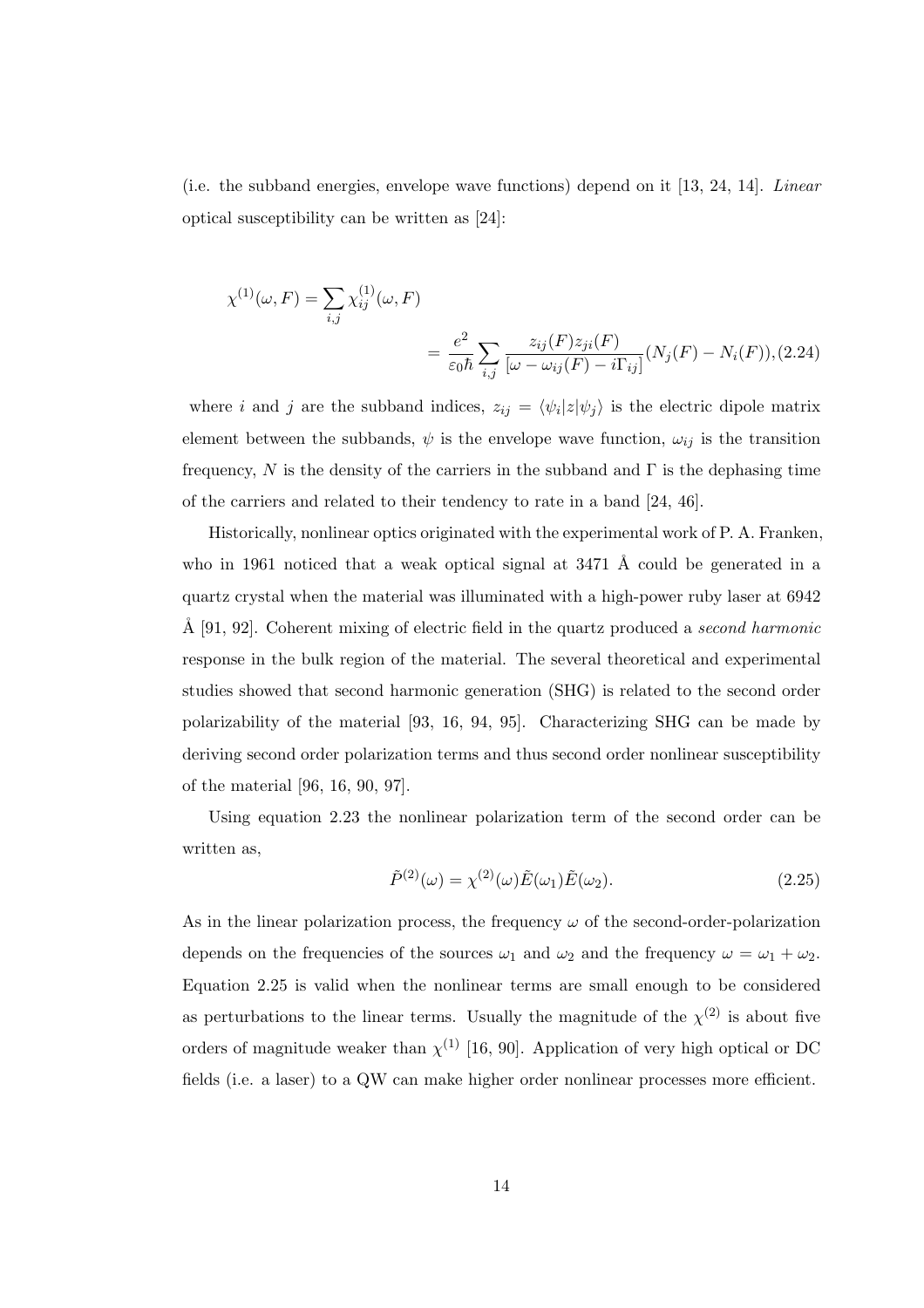SHG with a large second order non-linear optical susceptibility can have many potential applications. The fast response time of intersubband transition based systems can be used as electro-optic modulator of infrared light [24] and optical switching processes which requires certain wavelength [98].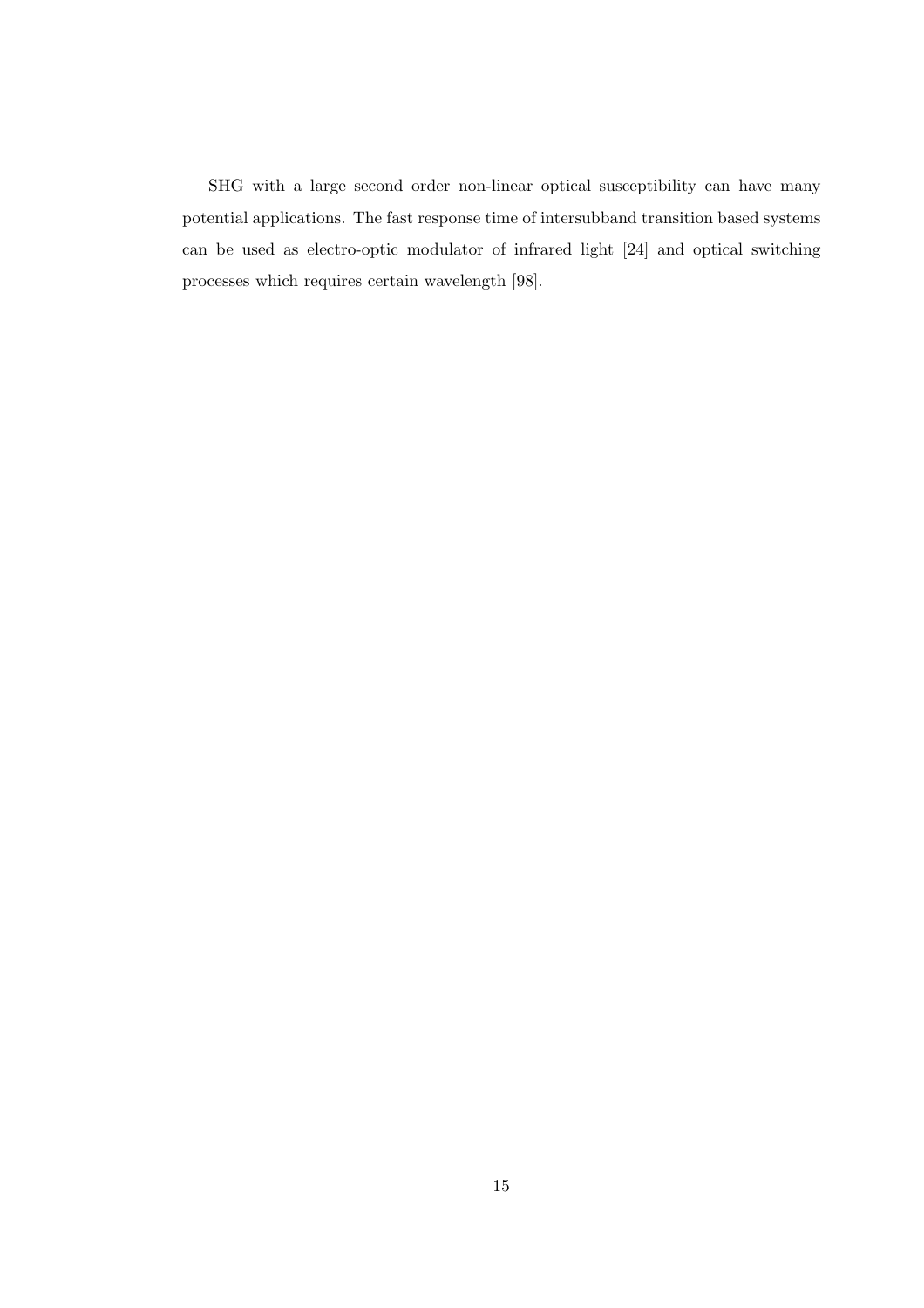#### CHAPTER 3

### **THEORY**

# 3.1 Finite Well Calculations without External Electrical Field Effect

For the finite QW case introduced in the equation 2.2 of the previous chapter,  $\chi(z)$ fulfills the following boundary conditions [13, 57]:

- I  $\chi(z)$  is continuous everywhere,
- II Around any  $z_0$ , and for the specific potential of the square QW,  $\frac{dx}{dz}$  is continuous everywhere,
- III  $\lim_{z\to\pm\infty} |\chi(z)|$  is finite.

Since  $V_b(z)$  is constant exact solutions can be obtained and  $\chi(z)$  is the sum of two opposite plane waves within the well. Characteristic wave vectors are defined by

$$
k_w = \sqrt{\frac{2m^*}{\hbar^2}(\varepsilon + V_b)}.
$$
\n(3.1)

The wave vectors of the evanescent waves outside the well are

$$
\kappa_b = \sqrt{-\frac{2m_*\varepsilon}{\hbar^2}}.\tag{3.2}
$$

For an even  $V_b(z)$  in terms of z,  $\chi(z)$  can be chosen either even or odd.

Inside the well:

$$
\chi(z) = \begin{cases}\nA\cos(k_w z) & \varepsilon = -V_b + \frac{\hbar^2 k_w^2}{2m^*} & \text{for even states} \\
A\sin(k_w z) & \varepsilon = -V_b + \frac{\hbar^2 k_w^2}{2m^*} & \text{for odd states}\n\end{cases}
$$
\n(3.3)

Outside the well:

$$
\chi(z) = \begin{cases} B \exp[-\kappa_b(z - \frac{L}{2})] + C \exp[\kappa_b(z - \frac{L}{2})] & z \ge \frac{L}{2} \\ D \exp[-\kappa_b(z + \frac{L}{2})] + E \exp[\kappa_b(z + \frac{L}{2})] & z \le \frac{L}{2} \end{cases}
$$
(3.4)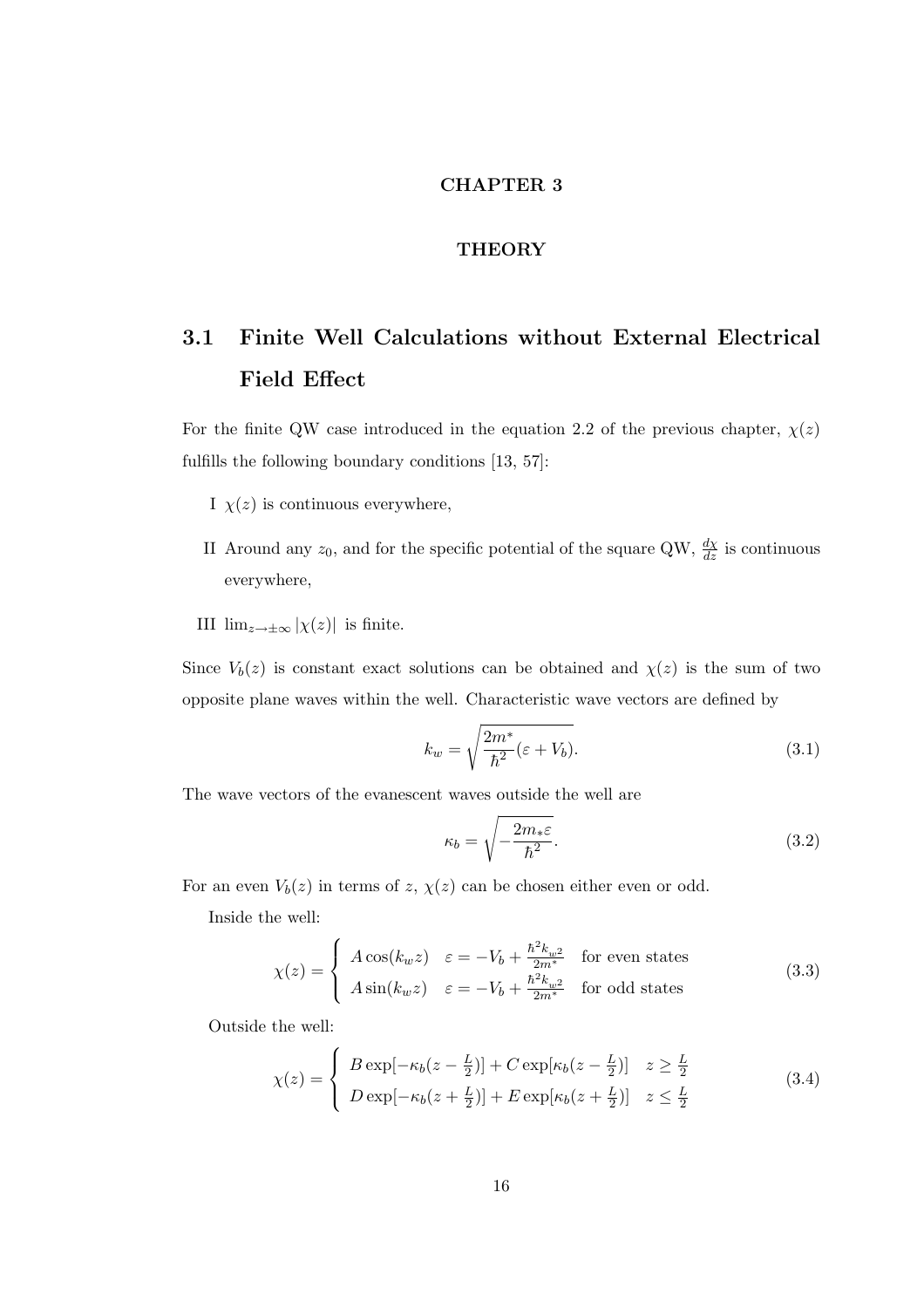Concerning boundary condition  $III$  one can see that  $C = D = 0$  and  $B = E$  for even states,  $B = -E$  for odd states.

From the boundary conditions at  $z = \pm \frac{L}{2}$  wave vectors satisfies the transcendental equations

 $k_w \tan(k_w \frac{L}{2})$  $\frac{L}{2}$ ) =  $\kappa_b$  for even states and  $k_w \cot(k_w \frac{L}{2})$  $(\frac{L}{2}) = -\kappa_b$  for odd states.

Those equations can be satisfied only for discrete values of  $\varepsilon$ . This discreteness is the main reason of quasi two-dimensional motion of the carriers in  $III-V$  heterostructures. When the motion is quasi two-dimensional in the  $(x, y)$  plane, the motion in z direction is quantized in one of the bound states defined by  $\chi(z)$ .

# 3.2 Finite Well Calculations with External Electrical Field Effect

In the presence of an external uniform electric field  $F$ , motion of carriers can still be assumed as plane waves in the plane of the layer. Those waves form into isotropic, parabolic and non-degenerate bands. When the electric field is parallel to the growth direction  $\hat{z}$ , Schrödinger equation inside the finite well is described in the effective mass approximation as [13, 99]

$$
\left(-\frac{\hbar^2}{2m^*}\frac{d^2}{dz^2} \pm eFz\right)\chi(z) = \varepsilon\chi(z)
$$
\n(3.5)

where  $+$  and  $-$  signs refer to electrons and holes, respectively. At the barrier,

$$
\left(-\frac{\hbar^2}{2m^*}\frac{d^2}{dz^2} \pm eFz + V_0\right)\chi(z) = \varepsilon\chi(z)
$$
\n(3.6)

where  $V_0$  is the potential well depth. Using atomic units where  $\hbar = c = e = 1$ , equation 3.5 and equation 3.6 are simplified as

$$
\frac{d^2\chi_n}{dz^2} + 2m^*(\varepsilon_n + Fz)\chi_n = 0,
$$
\n(3.7)

$$
\frac{d^2\chi_n}{dz^2} + 2m^*(\varepsilon_n + Fz - V_0)\chi_n = 0,
$$
\n(3.8)

respectively where *n* refers to the corresponding states.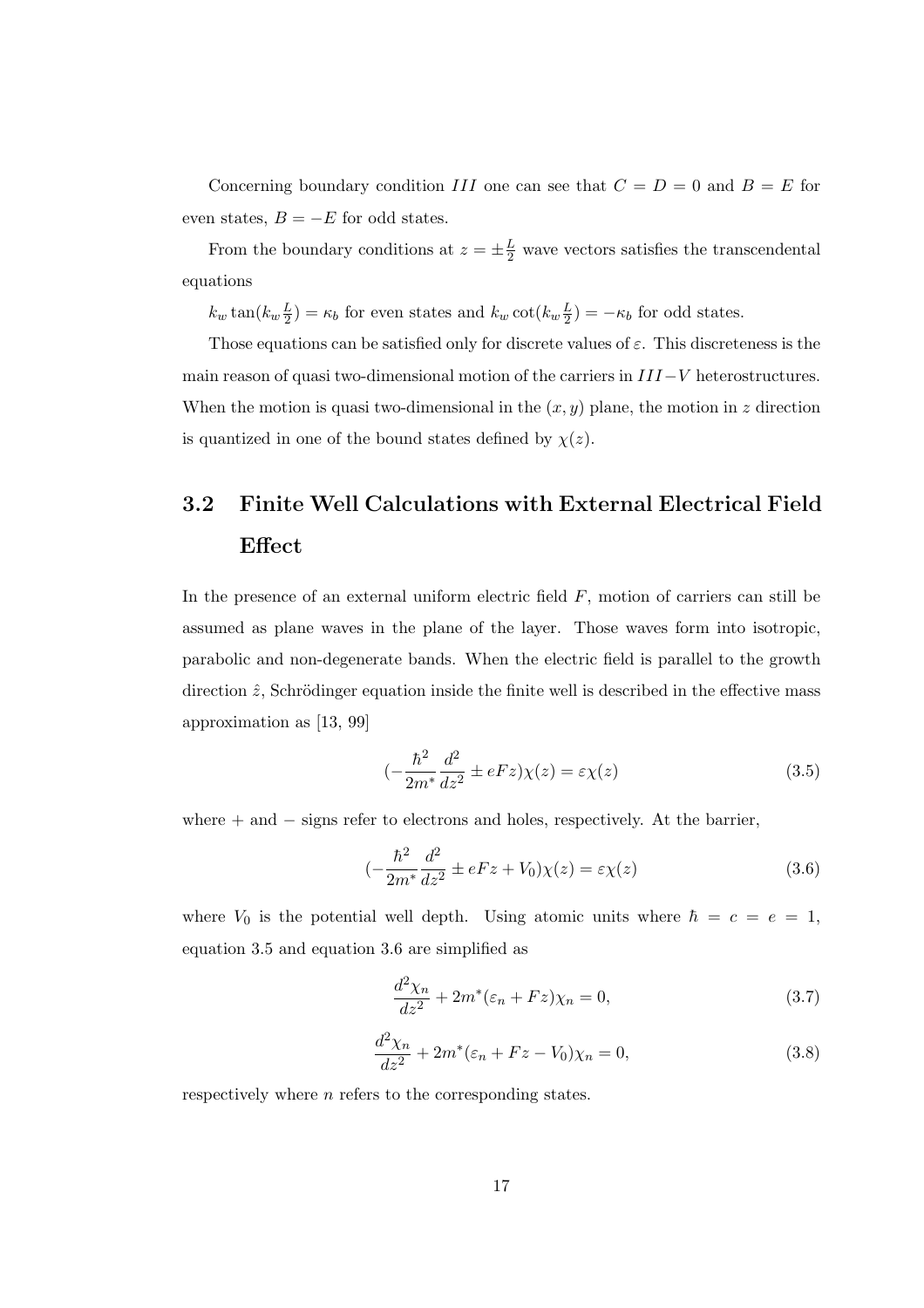One can define new variables as

$$
r = -(2m^*/F)^{1/3}(Fz + \varepsilon_n),
$$
\n(3.9)

$$
s = -(2m^*/F)^{1/3}(Fz + \varepsilon_n - V_0),
$$
\n(3.10)

and differential equations turn into Airy equations whose solutions are in the form

$$
\chi = C_1 Ai(r) + C_2 Bi(r), |z| < L/2,\tag{3.11}
$$

$$
\chi = C_3 Ai(s) + C_4 Bi(s), |z| > L/2,
$$
\n(3.12)

where L is centered at the  $z = 0$ .

One can obtain recursion relation between  $C_1, C_2, C_3$  and  $C_4$  by applying boundary conditions [100, 13]. After some calculations the difference between ground state energy and the total energy in the limit of continuous spectrum  $(L \to \infty)$  is found as in [100],

$$
\Delta \varepsilon \sim \frac{F^{\frac{1}{2}} \pi}{\sqrt{2m^*}}.
$$
\n(3.13)

The applied field causes a shift of the energy levels with respect to their zero field values, accompanied by a broadening and this phenomena is called Stark effect. Since the potential barrier tends to minus infinity, no bound states exists. Since applied electric field is nonzero, the particle may lower its potential energy by tunneling out of the well and the zero field bound states are converted into resonances [101].

For the finite well cases, ionization energy is a restriction as

$$
F_c L = -\varepsilon_0,\tag{3.14}
$$

where  $\varepsilon_0$  is the zero field binding energy and  $F_c$  is the field for which the tunneling barrier to ionization disappears completely.  $F_c$  corresponds to the value of the applied field for which the top of the well is pulled down by the field to the level of the zero field bound state [101].

The particle will be pushed against or along the direction of the field due to its charge and the charge distribution will be concentrated near the well barrier. In semiconductor QWs (e.g.  $GaAs - Ga_{1-x}Al_xAs$ ) the band discontinuities are of the order of a few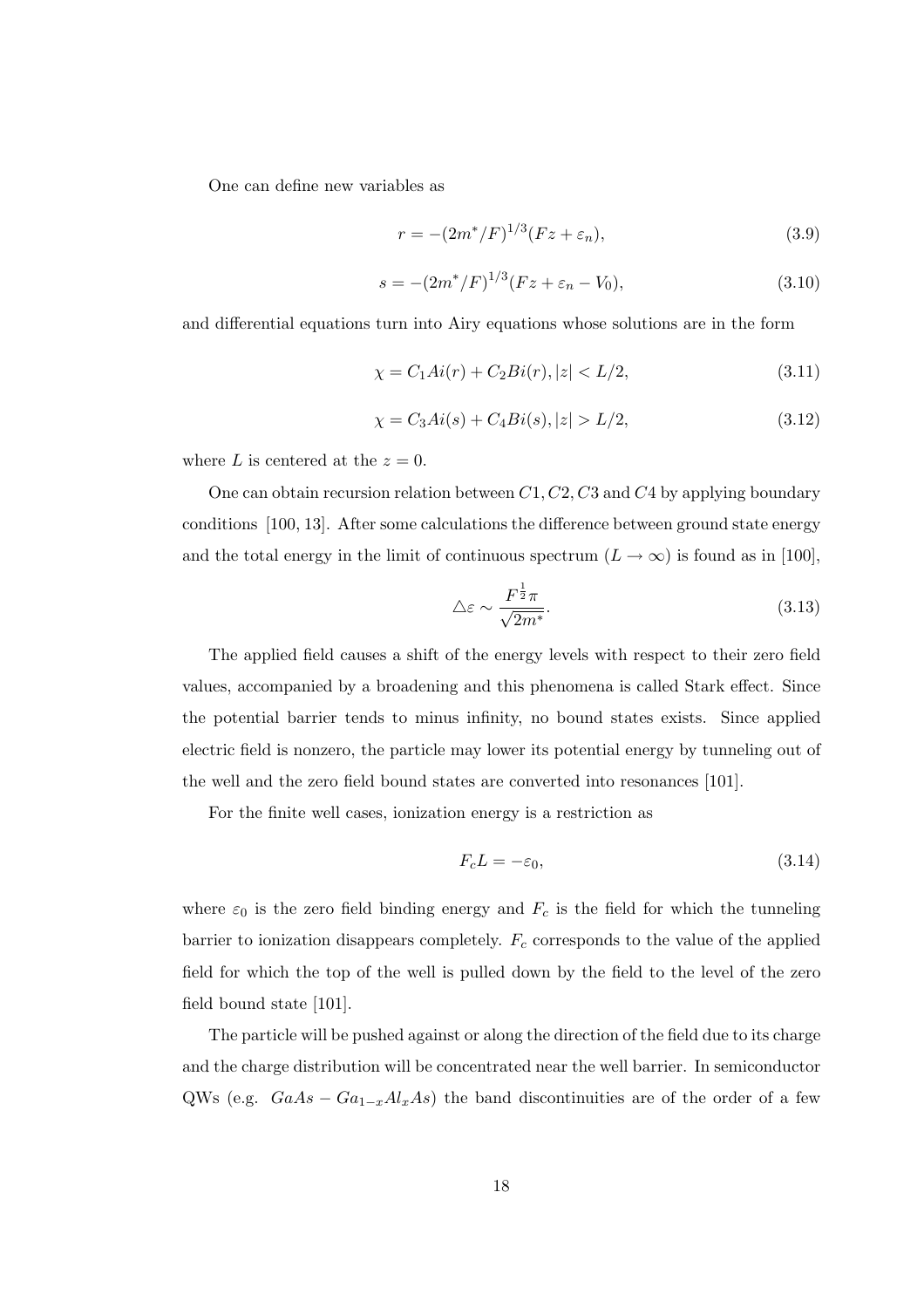hundred meVs. For thin QWs where  $L \leq 50\AA$  the energy spectrum at  $F = 0$  consists of a single bound level and a continuum, instead of the increasingly spaced levels.

Bastard and co-workers described this physical situation for the infinite well problem by using a variational wave function given by [12],

$$
\psi(z) = N(\beta) \cos\left(\frac{\pi z}{L}\right) \exp\left(-\beta\left(\frac{z}{L} + \frac{1}{2}\right)\right) , \frac{|z|}{L} < \frac{1}{2}, \tag{3.15}
$$

where  $\beta$  is the variational parameter and  $N(\beta)$  is a normalization constant.

One can see that in the equation 3.15, wave function becomes zero field wave function for  $\beta = 0$ .

Using variational wave functions in the Hamiltonian and by applying the standard variational procedure (minimizing the energy respect to  $\beta$ ) yields  $\beta$  in terms of electric field and ground state energy. Substituting  $\beta$  into the energy equation one can see that energy difference is proportional to square of the external field as

$$
\Delta E_1 \sim \frac{m^* F^2 L^4}{\hbar^2},\tag{3.16}
$$

which is in good agreement with the quadratic Stark shift results at low field for an infinite QW. Since the external field is not excessively large, the states will have longer life time and therefore they can be considered as "quasibound" [13, 12] under the condition of

$$
\frac{|e|FL}{q_0} \ll \frac{\hbar^2 q_0^2}{2m^* L^2},\tag{3.17}
$$

where

$$
q_0^2 = \frac{2m^*L^2}{\hbar^2}(V_0 - E_1),\tag{3.18}
$$

 $q_0$  is the characteristic dimensionless wave vector and  $E_1$  is the zero field ground state energy. Under the above condition, larger fields causes deviation in the shift from quadratic dependence of electric field. To describe the physical situation better, variational wave function is described in the following form:

$$
\psi(z) = \begin{cases}\n\mathcal{A}\exp((q_0 - \beta)(\frac{z}{L} + \frac{1}{2})) & , z \le -L/2 \\
\mathcal{B}\sin(k_0 \frac{z}{L} + \delta)\exp(-\beta(\frac{z}{L}) & , |z| \le L/2 \\
\mathcal{C}\exp(-(q_0 + \beta)(\frac{z}{L} - \frac{1}{2})) & , z \ge L/2\n\end{cases}
$$
\n(3.19)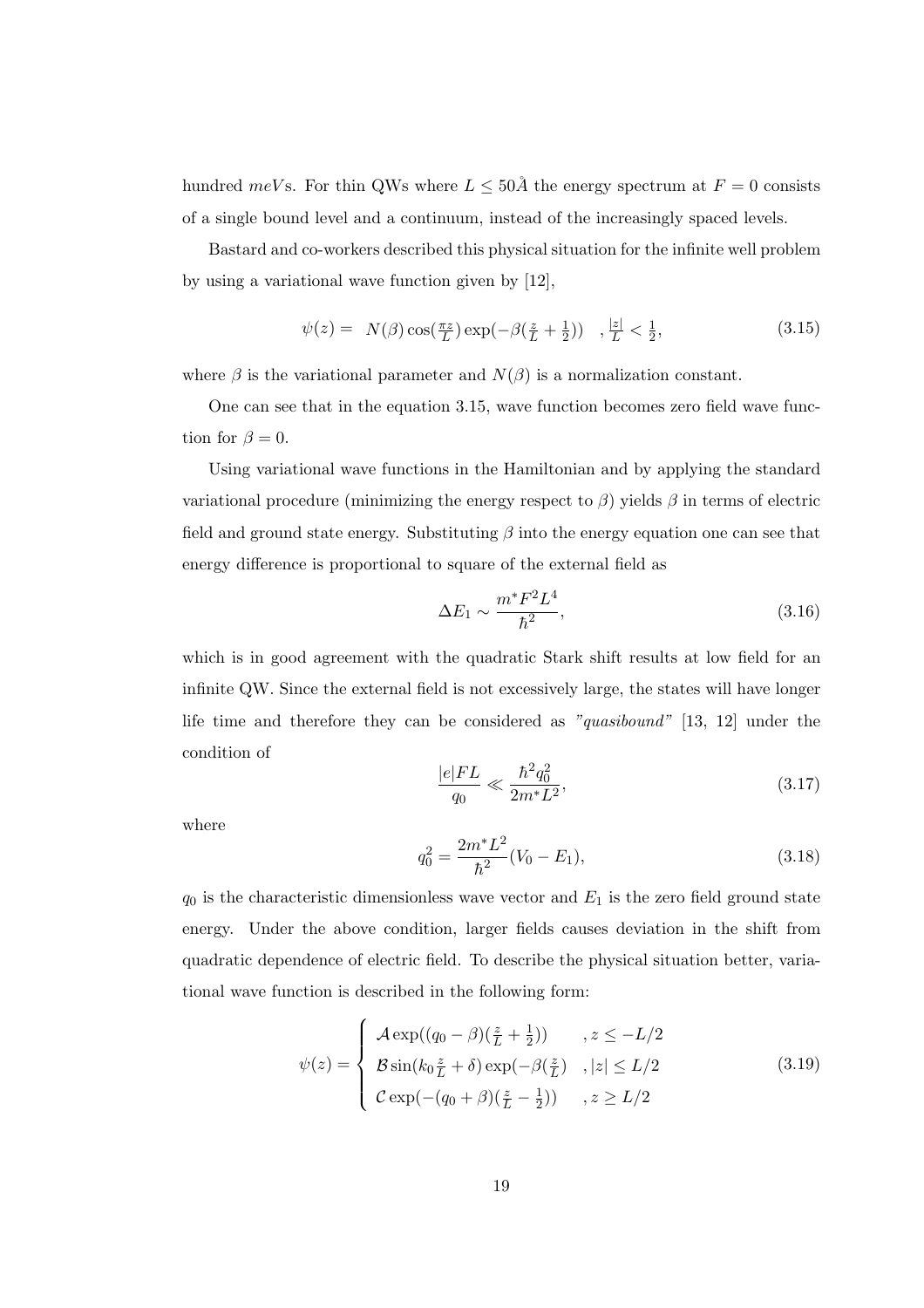where  $A, B$  and  $C$  are normalization constant to be determined from the continuity equation. Relations between  $k_0$ ,  $q_0$  and  $\delta$  is found by applying the boundary conditions as follows

$$
k_0^2 - q_0^2 = 2q_0k_0 \cot(k_0),
$$
\n(3.20)

$$
\delta = \frac{k^0}{2} + \arctan(\frac{k_0}{q_0}).
$$
\n(3.21)

To obtain the higher energy levels under envelope wave function approach where the eigenfunctions form an orthogonal set, Gram-Schmidt orthogonalization method is used [102].

To calculate the nonlinear optical susceptibilities, one needs these energy eigenvalues and eigenfunctions.

## 3.3 Perturbation Calculations for Infinite Well

A second order perturbation correction to the energy eigenstates is given as

$$
\Delta E_1^{(2)} = \sum_{n>1} \frac{|\langle \psi_n | H | \psi_1 \rangle|^2}{E_0^1 - E_0^n}.
$$
\n(3.22)

Using wave function  $\psi_n =$  $\sqrt{2}$  $\frac{2}{L}\sin(\frac{n\pi z}{L})$  equation 3.22 becomes

$$
\Delta E_1^{(2)} = \sum_{n>1} \frac{4e^2 F^2 L^2 \frac{[(2n+2n\cos(n\pi)+(n^2-1)\pi\sin(n\pi))]^2}{(n-1)^4(n+1)^4\pi^4}}{\frac{\hbar^2 \pi^2}{2m^* L^2} (1-n^2)},
$$
\n
$$
= -C_{pert} \frac{m*e^2 F^2 L^4}{\hbar^2}
$$
\n(3.23)

where

$$
C_{pert} = \frac{1}{24\pi^2} \left(\frac{15}{\pi^2} - 1\right).
$$
 (3.24)

## 3.4 Variational Calculations for Infinite Well

In the presence of higher electric fields, charged particles tend to pile up near the barriers. To describe this physical situation, a variational wave function is given as in the equation 3.15. Using the normalization condition

$$
\int_{-L/2}^{L/2} \psi(z)\psi^*(z)dz = 1,
$$
\n(3.25)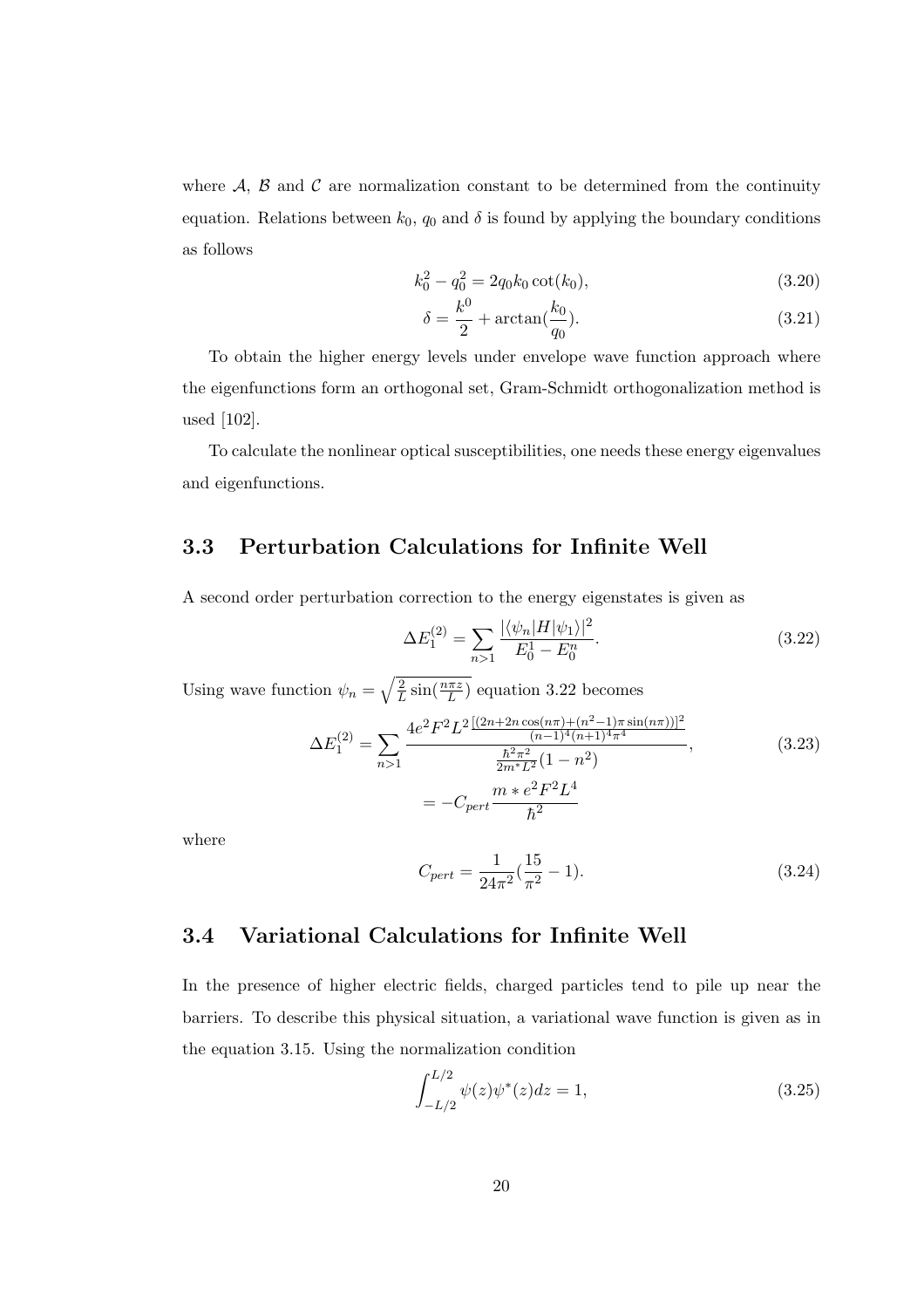the normalization constant  $N(\beta)$  is found as

$$
N(\beta) = \frac{1}{\pi} \sqrt{\frac{Exp(\beta)(2\beta^3 + 2\beta\pi^2) \cosech(\beta)}{L}}.
$$
\n(3.26)

Substituting  $N(\beta)$  into the wave function the energy equation as a function of  $\beta$  can be found,

$$
E(\beta) = \int_{-L/2}^{L/2} \psi^* \left[ \frac{d^2 \psi}{dz^2} + eFz\psi \right] dz \tag{3.27}
$$

$$
= -\frac{\beta^2}{4L^2} + \frac{eFL}{\beta} - \frac{\pi^2}{L^2} + \frac{\frac{\beta}{2}eFL}{\frac{\beta^2}{4} + \pi^2} - \frac{1}{2}eFL \coth(\frac{\beta}{2}).
$$
 (3.28)

Zero-field ground state energy is,

$$
E_1^{(0)}(\beta) = \int_{-L/2}^{L/2} \psi^* \left[\frac{d^2 \psi}{dz^2}\right] dz \tag{3.29}
$$

$$
= -\frac{\beta^2 + 4\pi^2}{4L^2}.
$$
\n(3.30)

In terms of ground state energy,

$$
E(\beta) = E_1^{(0)}(\beta)[1 + \frac{eFL}{E_1^{(0)}(\beta)}(\frac{1}{\beta} + \frac{2\beta}{\beta^2 + 4\pi^2} - \frac{1}{2}\coth(\frac{\beta}{2}))].
$$
 (3.31)

Setting a dimensionless electrostatic energy  $\phi = \frac{|e|FL}{r^{(0)} \epsilon^2}$  $\frac{|e|F L}{E_1^{(0)}(\beta)}$ , and minimizing the energy with respect to  $\beta$  in the low external field limit  $\phi \ll 1$  yields,

$$
\beta_{min-low} = \phi(\frac{\pi^2}{6} - 1),
$$
\n(3.32)

where a series expansion up to second order terms with respect to  $\beta$  is used.

Under stronger external field which makes  $\phi \gg 1$  and  $\beta$  larger, energy minimizing term becomes

$$
\beta_{min-high} = (6^{1/3}\pi^{2/3})\phi^{1/3}.
$$
\n(3.33)

## 3.5 Variational Calculations for Finite Well

Space dependent Hamiltonian for a two dimensional finite potential barrier  $V_0$  is given as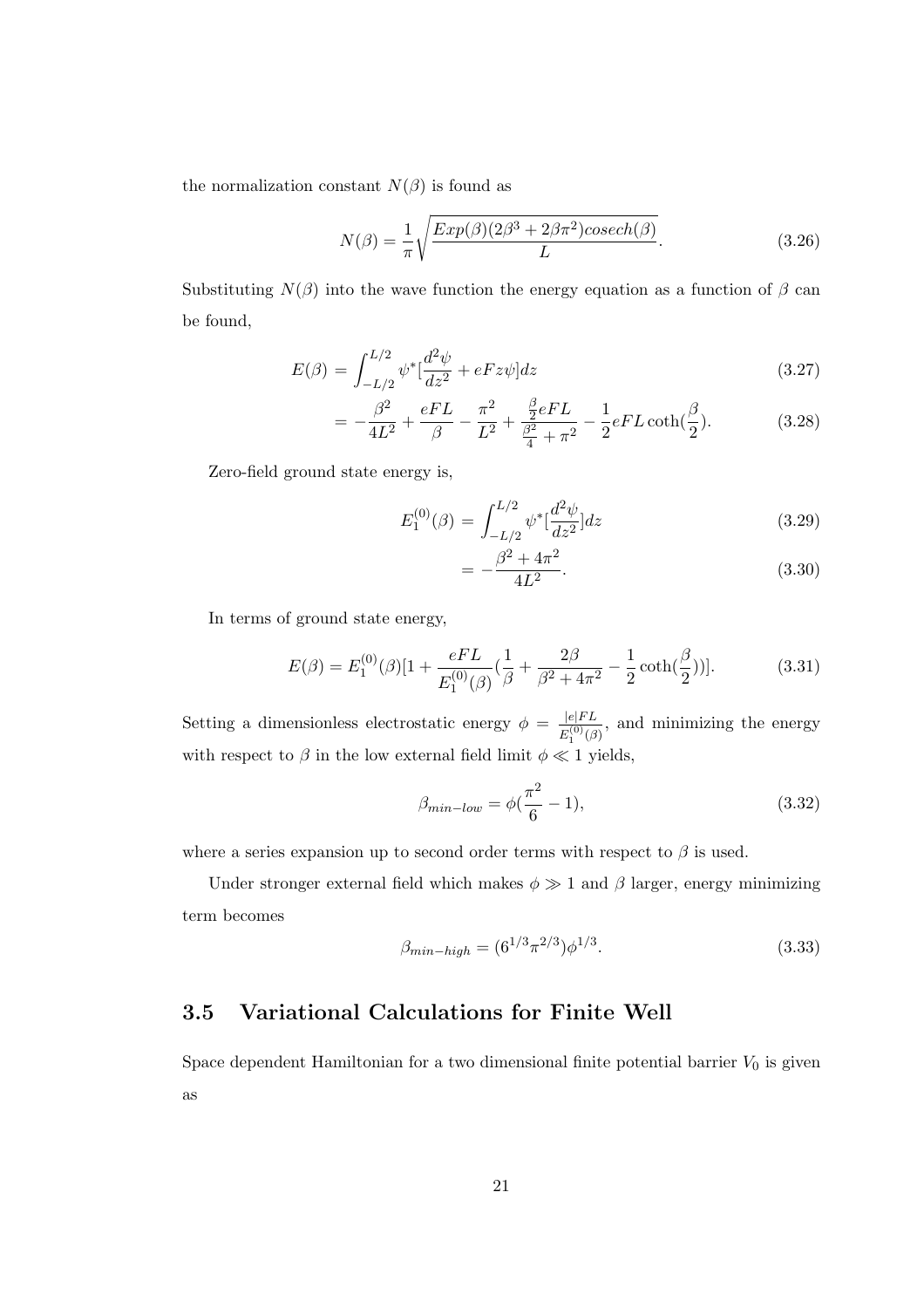$$
H = \begin{cases} -\frac{\hbar^2}{2m^*} \frac{d^2}{dz^2} + |e| Fz, & -L/2 < z < L/2\\ -\frac{\hbar^2}{2m^*} \frac{d^2}{dz^2} + (V_0 + |e| Fz), -L/2 < z < L/2, \end{cases}
$$
(3.34)

and Schrödinger equation for the ground state is

$$
H\psi(z) = E_1\psi(z). \tag{3.35}
$$

To solve the equation one can set  $L/q_0$  as the characteristic decay length of the ground state wave function where

$$
q_0^2 = \frac{2m^*L^2}{\hbar^2}(V_0 - E_1).
$$
 (3.36)

The criteria for quasi-bound states is

$$
\frac{|e|FL}{q_0} \ll \frac{\hbar^2 q_0^2}{2m^* L^2},\tag{3.37}
$$

which yields the fast decay of the wave function inside the barrier. Thus one can assume that the amplitude of the wave function is negligible where the potential barrier is lowered by the external field.

#### 3.5.1 Weak Field Approximation

For the finite QW structure, the variational wave function is given as an admixture of even ground state wave function and odd extended states as follows [12]

$$
\psi(z) = N(\beta)(1 + \beta z/L)\psi_0(z),\tag{3.38}
$$

where  $\psi_0(z) = \sqrt{\frac{2}{L}}$  $\frac{2}{L} \cos(\frac{\pi z}{L})$  is the zero field ground state wave function. Normalization function  $N(\beta)$  can be found from the continuity relation 3.25 under the condition 3.37,

$$
N(\beta) = \frac{\pm 2\sqrt{3}\sqrt{L}\pi}{(-6\beta^2 + 12L\pi^2 + \beta^2 L\pi^2)^{1/2}}.
$$
\n(3.39)

Zero field ground state energy is

$$
E_1^{(0)}(\beta) = -\frac{\pi^2}{L^2}.
$$
\n(3.40)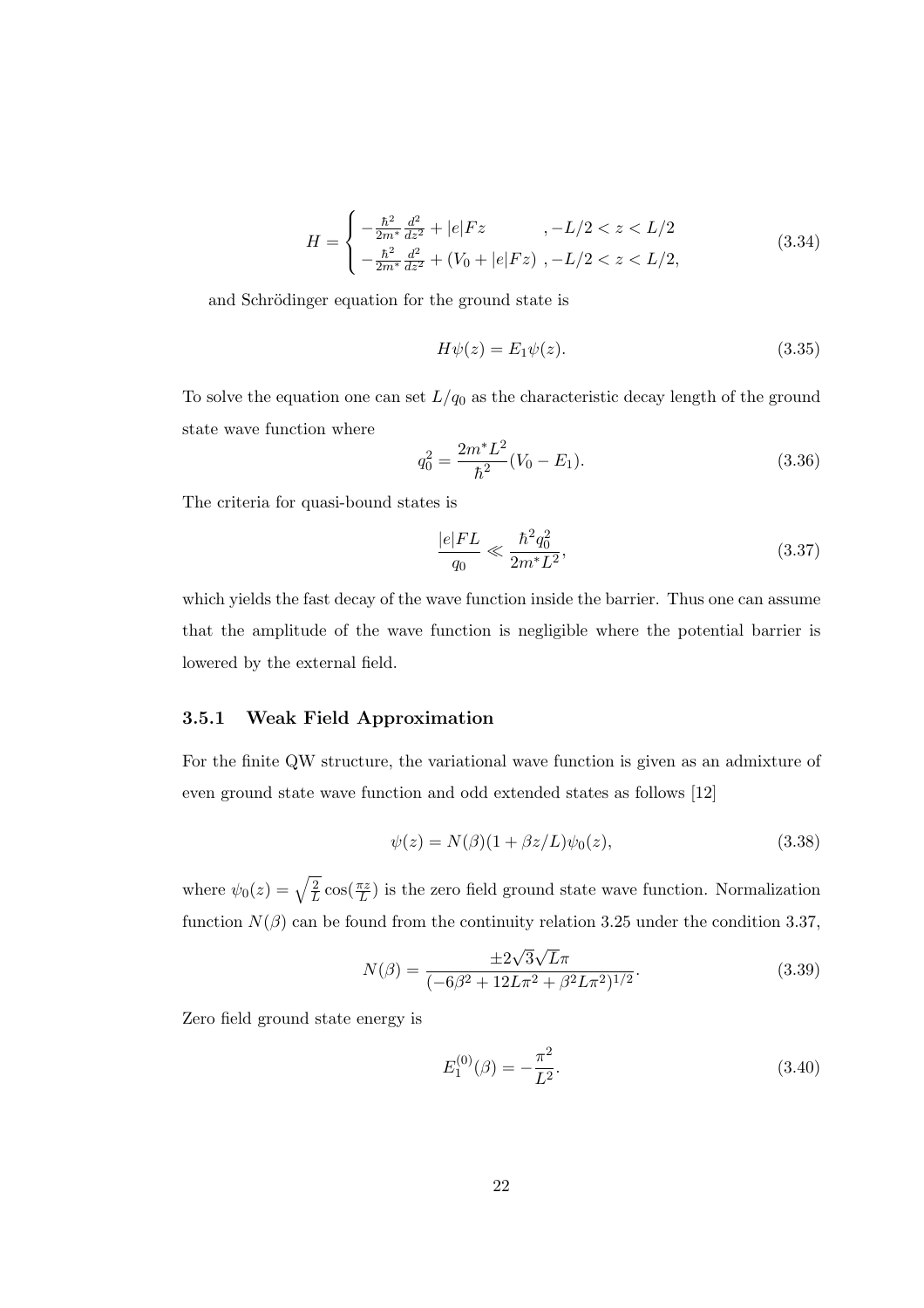The expectation value of  $z^2$  is

$$
\langle z^2 \rangle_{0} = \frac{2}{L} (\frac{L^3}{24} - \frac{L^3}{4\pi^2}). \tag{3.41}
$$

Substituting  $\langle z^2 \rangle_0$  into the energy term  $E(\beta)$  gives,

$$
E(\beta) = E_1^{(0)} + \frac{L^2}{L^2 + \beta^2 < z^2 >_0 \left(\frac{2e\beta F < z^2 >_0}{L} - \frac{\beta^2}{L^2}\right)}.\tag{3.42}
$$

Minimizing 3.42 under weak field condition  $\beta^2 < z^2 >_0 /L^2 \ll 1$  yields,

$$
\beta_{min-weak} = 2eF(\frac{L^3}{24} - \frac{L^3}{4\pi^2}).
$$
\n(3.43)

Substituting equation 3.41 and 3.40 into equation 3.43 gives minimum variational parameter

$$
\beta_{\min-\text{weak}} = eFL < z^2 >_0. \tag{3.44}
$$

To find the field induced energy shift, one has to take into account the extended wave functions (tails) out of the potential barrier. Solution of 3.34 gives to wave functions of the ground state as:

$$
\psi_1 = N_1(\beta) \cos(\frac{k_0 z}{L}); -L/2 < z < L/2,\tag{3.45}
$$

$$
\psi_2 = N_2(\beta) \exp(-\frac{q_0 z}{L}); L/2 < z < \infty,\tag{3.46}
$$

$$
\psi_3 = N_3(\beta) \exp(\frac{q_0 z}{L}); -\infty < z < -L/2. \tag{3.47}
$$

(3.48)

Using normalization relation once again, one can find the following normalization constants:

$$
N_1(\beta) = \frac{\sqrt{2}}{\sqrt{L + \frac{L\sin(k_0)}{k_0}}},
$$
\n(3.49)

$$
N_2(\beta) = \frac{1}{\sqrt{\frac{\exp(-q_0 L)}{q_0}}},\tag{3.50}
$$

$$
N_3(\beta) = \frac{1}{\sqrt{\frac{\exp(-q_0 L)}{q_0}}}.
$$
\n(3.51)

Integration of the corresponding wave functions in the regions  $-L/2 < z < L/2$ ,  $L/2 < z < \infty$  and  $-\infty < z < -L/2$ , the field-induced energy shift is found as in the next chapter section 4.2.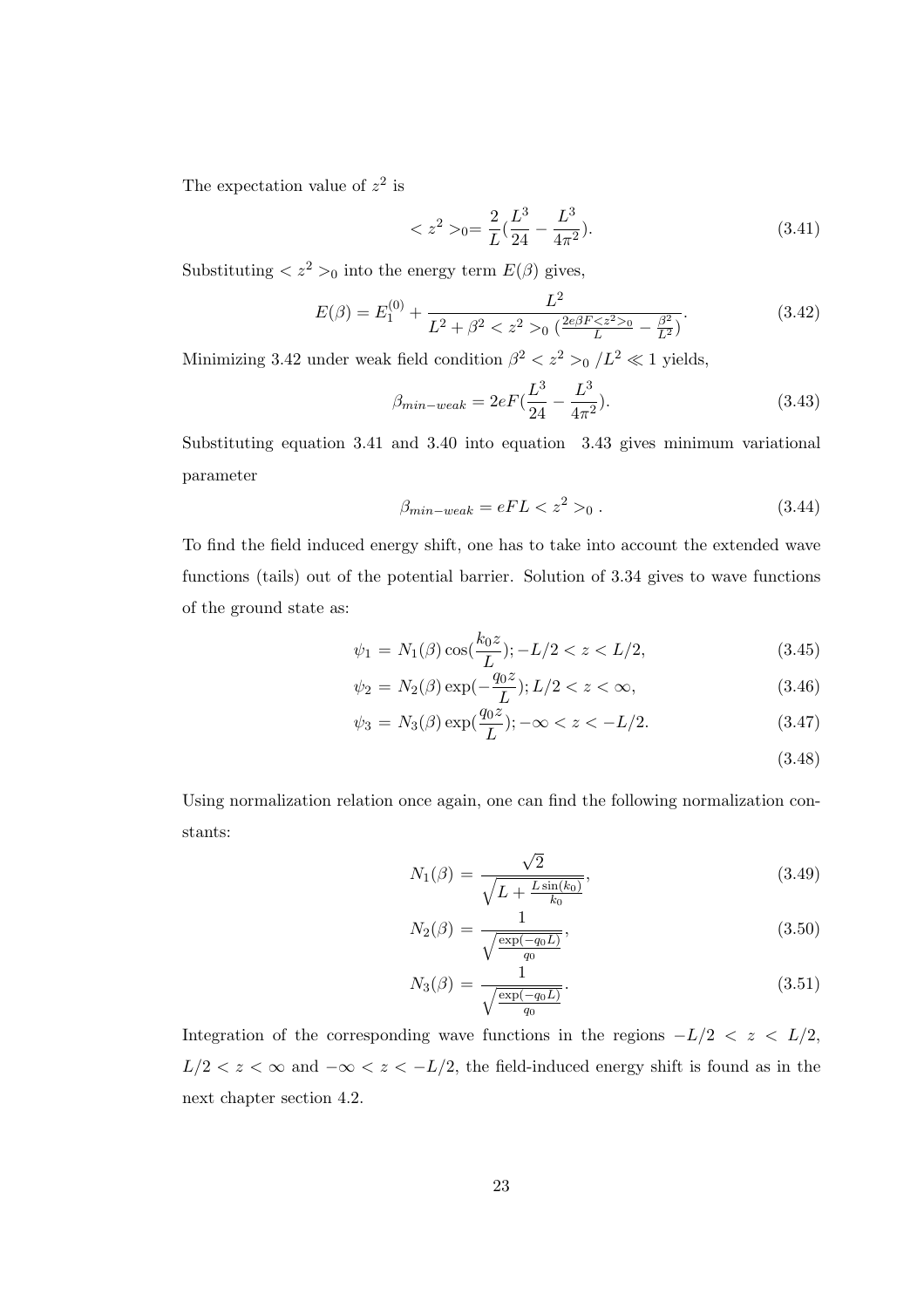## 3.6 Second Order Optical Susceptibility Formulation

In the presence of an electric field, instead of the discrete bound states, quasi-discrete states in the form of narrow resonances appear. The carriers are subject to the given [103] actual total macroscopic potential of

$$
V(z) = -eFz + U_h(z) + U_{exc}(z) + U_{im}(z) + \frac{\hbar^2 k_t^2}{2m(z)}
$$
(3.52)

where  $U_h(z)$  is the well confining potential,  $U_{exc}(z)$  is the local exchange-correlation potential,  $U_{im}(z)$  is the image charge potential that arises from different dielectric permittivity of different materials and  $\frac{\hbar^2 k_t^2}{2m(z)}$  term counts for the transverse motion of the electrons in well.  $U_{im}(z)$  can be neglected for close dielectric permittivity materials and  $U_{exc}(z)$  can be neglected for low electron concentration. The obtained potential is already used to solve ?? variationally. The structure will give a response, namely optical polarization  $\tilde{P}$  that linearly dependent to the applied external field.

$$
\tilde{P} = \chi \tilde{E} \tag{3.53}
$$

One can expand  $\tilde{P}$  into a power series to search nonlinear contributions.

$$
\tilde{P} = \chi^{(1)} \tilde{E} + \chi^{(2)} \tilde{E}^{(2)} + \chi^{(3)} \tilde{E}^{(3)} + \dots \tag{3.54}
$$

 $\chi^{(2)}$  and  $\chi^{(3)}$  are second and third order nonlinear optical susceptibilities, respectively [16]. The process of second harmonic generation can be described as the conversion of incident photon radiation at frequency  $\omega$  to the outgoing radiation of second harmonic frequency at  $2\omega$ . Polarization for the second harmonic generation can be written in the form [90]

$$
\begin{pmatrix}\nP_x(2\omega) \\
P_y(2\omega) \\
P_z(2\omega)\n\end{pmatrix} = \begin{pmatrix}\nd_{11} & d_{12} & d_{13} & d_{14} & d_{15} & d_{16} \\
d_{21} & d_{22} & d_{23} & d_{24} & d_{25} & d_{26} \\
d_{31} & d_{32} & d_{33} & d_{34} & d_{35} & d_{36}\n\end{pmatrix} \begin{pmatrix}\nE_x(\omega)^2 \\
E_y(\omega)^2 \\
E_z(\omega)^2 \\
2E_y(\omega)E_z(\omega) \\
2E_x(\omega)E_z(\omega) \\
2E_x(\omega)E_y(\omega)\n\end{pmatrix}
$$
\n(3.55)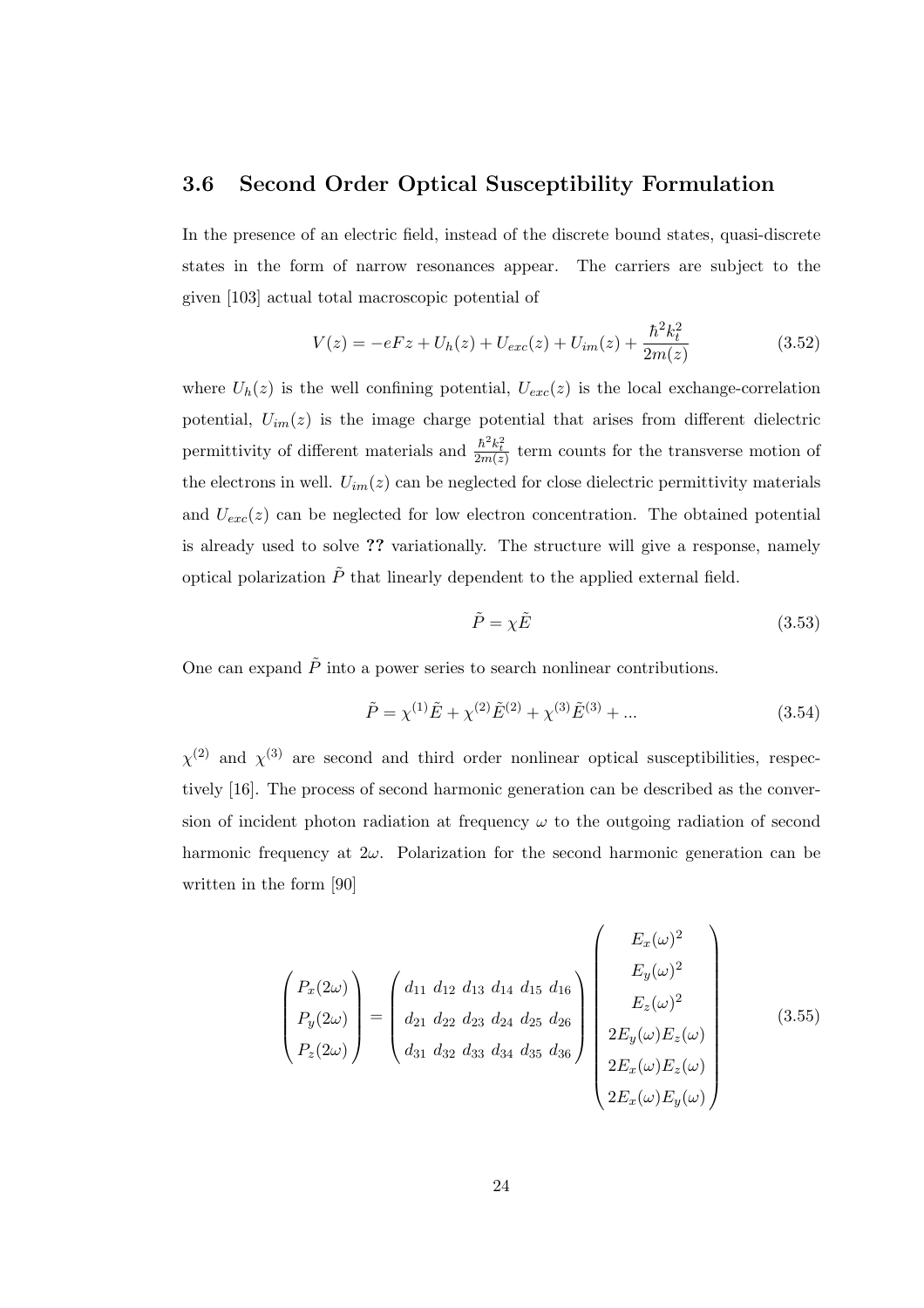

Figure 3.1: Illustration of second harmonic generation for a three level system

First term of the 3.55 is the  $3\times 6$  nonlinear susceptibility tensor. Elements of the tensor carries Kleinman indices that represent the symmetry condition of the structure. From equation 3.54 second order polarization can be given as

$$
\tilde{P}^2 = \chi^{(2)} \tilde{E}^{(2)} \tag{3.56}
$$

For the centro-symmetric structures, change of the electric field sign, must change the sign of the induced polarization  $\tilde{P}^2$ .

$$
-\tilde{P}^2 = \chi^{(2)}(-\tilde{E})^{(2)}\tag{3.57}
$$

$$
-\tilde{P}^2 = \chi^{(2)}\tilde{E}^{(2)}\tag{3.58}
$$

3.56 and 3.58 can be satisfied together only under condition of  $\chi^{(2)} = 0$ . Thus symmetry condition to observe second harmonic terms for the materials is having noncentro-symmetry. Taking into account of non-centro-symmetry properties, direction of the applied electric field for a 2-dimensional structure, one can find the desired term for nonlinear polarizability of second harmonic generation [23].

$$
\alpha_{33}^3 = \frac{2e^3}{\epsilon_0 \hbar^2} \sum_{mn} \langle z_{1n} \rangle \langle z_{nm} \rangle \langle z_{m1} \rangle \left[ (\omega - \Omega_{n1} - i\gamma_{n1}) (2\omega - \Omega_{m1} - i\gamma_{m1}) \right]^{-1} + [(\omega + \Omega_{n1} - i\gamma_{n1}) (2\omega + \Omega_{m1} - i\gamma_{m1})]^{-1} - (2\omega - \Omega_{mn} - i\gamma_{mn})^{-1} [(\omega - \Omega_{m1} - i\gamma_{m1})^{-1} + (\omega + \Omega_{n1} - i\gamma_{n1})^{-1}]
$$
(3.59)

where  $\langle z_{ij}\rangle = \langle \psi_i | z | \psi_j \rangle$ ,  $\Omega_{ij} = (E_i - E_j)/\hbar$ ,  $1/\gamma_{ij}$  is the de-phasing time and  $\omega$  is the transition frequency. Nonlinear susceptibility for a three level structure  $n = 2$  and  $m = 3$  as sketched in the figure is taken into account.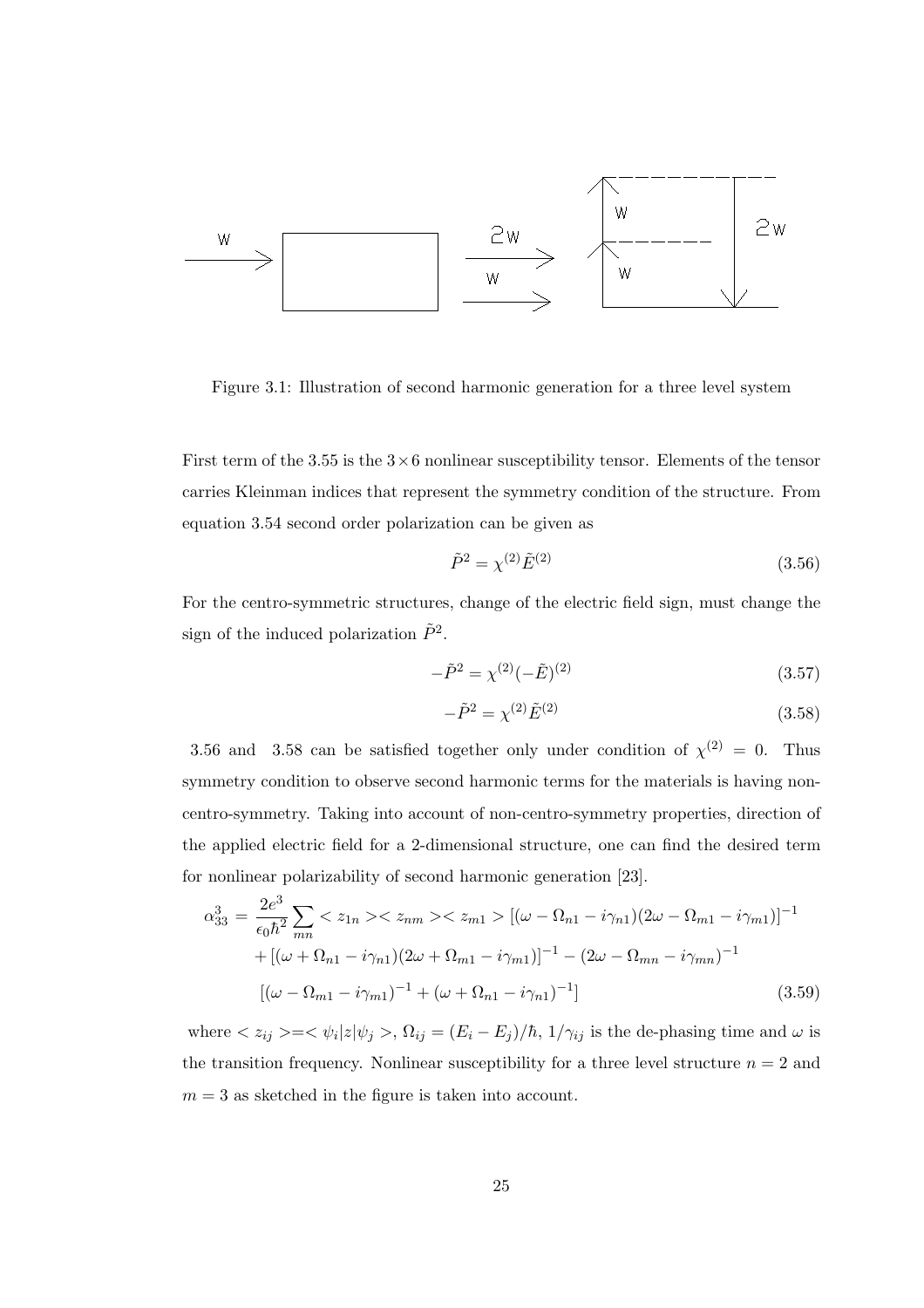#### CHAPTER 4

#### RESULTS AND DISCUSSION

Under applied electric field, bound states tends to be quasi-bound states as explained in previous chapters. Variational and perturbational methods are employed to obtain wave functions and energy shifts of the states in an infinite quantum well QW structure. Field dependence of variational parameters are sketched. Finite well structure is also studied using variational method.

Polarization terms of nonlinear susceptibility for infinite well are calculated. Variational wave functions are employed for the calculation. Qualitative agreement with previous studies [12, 23] is reached.

Mathematica 5.0 program is used for calculations and graphics.

# 4.1 Perturbation Calculations vs. Variational Calculations for Infinite Well

One can calculate the energy shift of the ground state due to applied electric field

$$
\Delta E_1 = E_1 - E_1^0. \tag{4.1}
$$

Substituting in the low field limit variational energy calculation 4.1 gives

$$
\Delta E_1(\beta_{min}) = E_1^0 \left[ \frac{(-6 + \pi^2)^2}{144\pi^2} \phi^2 + \frac{6}{-6 + \pi^2} + \frac{-6 + \pi^2}{3(4\pi^2 + \frac{1}{36}(-6\phi + \pi^2\phi))^2} - \frac{1}{2} \coth(\frac{1}{12}(-6\phi + \pi^2\phi)) \right].
$$
 (4.2)

From 3.23 energy shift is

$$
\Delta E_1^2 = \left[\frac{1}{24\pi^2} \left(\frac{15}{\pi^2} - 1\right)\right] \frac{e^2 F^2 L^4}{2}.\tag{4.3}
$$

From figure 4.1 one can see that, increasing the dimensionless field intensity  $\phi$ , leads deviation from the quadratic behavior of the shift. In this thesis, the same procedure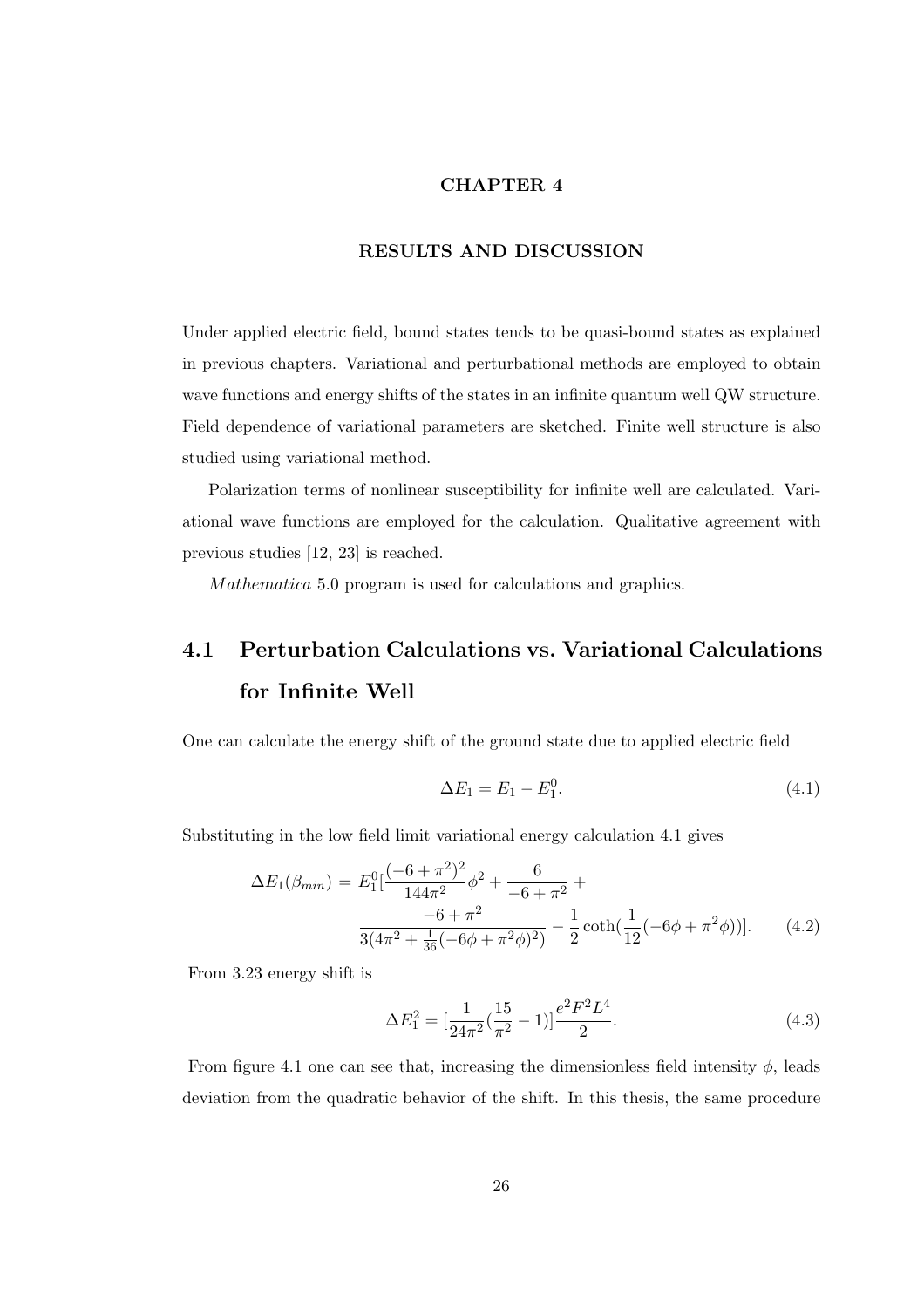

Figure 4.1: Scaled energy shift for the ground state vs. field intensity  $F$  for a well of thickness  $L = 30\AA$ . Solid and dashed lines are perturbation and variational calculations, respectively.

is employed to calculate variational parameters and energies of subbands. The second quasi-state trial wave function that taken into account as

$$
\psi_2(z) = N_2(\beta_2) \sin(\frac{2\pi z}{L}) \exp(\beta_2(\frac{z}{L} + \frac{1}{2})).
$$
\n(4.4)

From normalization condition, normalization factor  $N_2(\beta 2)$  for the second state is found as,  $\mathcal{L}_{\mathcal{A}}$ 

$$
N_2(\beta_2) = \frac{\sqrt{\exp(\beta_2)(\beta_2^3 + 4\beta_2 \pi^2)\csc(\beta_2)/L}}{\sqrt{2}\pi}.
$$
\n(4.5)

The energies under external field and zero field for the second quasi-state are found as follows

$$
E_2 = -\frac{\beta_2^2}{4L^2} - \frac{eFL}{\beta_2^2} - \frac{4\pi^2}{L^2} - \frac{\beta_2^2 eFL}{2(\frac{\beta_2^2}{4} + 4\pi^2)} + \frac{1}{2}eFL \coth(\frac{\beta_2}{2}),\tag{4.6}
$$

$$
E_2^0 = -\frac{\left(\frac{\beta_2^2}{4} + 4\pi^2\right)}{L^2},\tag{4.7}
$$

respectively. Equation 4.6 can be rewritten in terms of 4.7 and dimensionless field intensity  $\phi$ , ·

$$
E_2 = E_2^0 \left[ 1 + \phi \left( -\frac{1}{\beta_2} + \frac{\beta_2}{2E_2^0} + \frac{1}{2} \coth\left(\frac{\beta_2}{2}\right) \right) \right].
$$
 (4.8)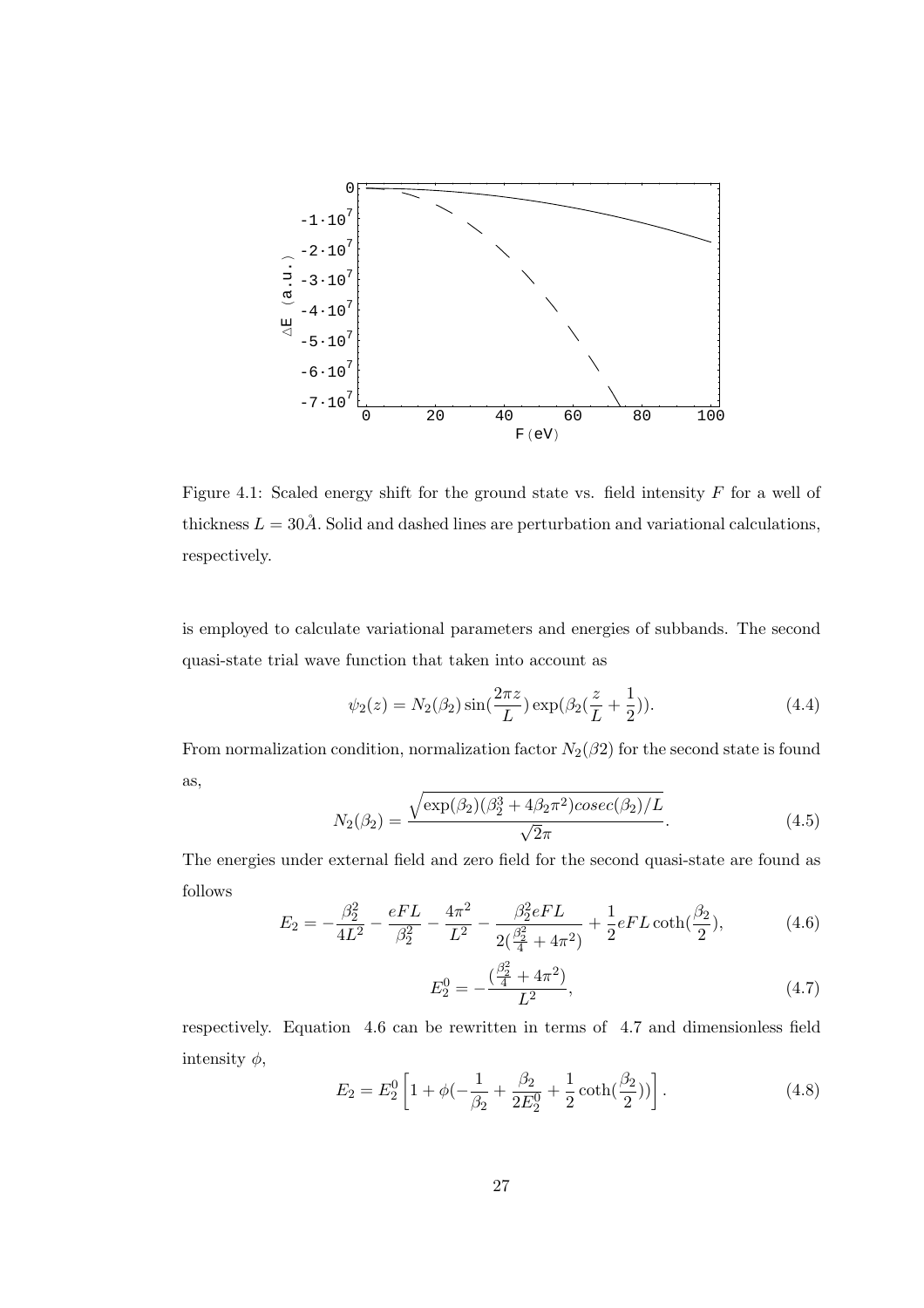Minimizing equation 4.8 with respect to variational parameter  $\beta_2$  gives,  $\mathcal{L}_{\mathcal{A}}$ 

$$
\beta 2 = \frac{2\sqrt{5}\sqrt{6 + E_2^0}}{\sqrt{E_0^2}}.
$$
\n(4.9)

Substituting  $\beta$ 2 into wave function, electric field effect can be seen. Energy shift of second state is found as,

$$
\Delta E_2 = E_2^0 \left( \frac{\coth[\beta_2/2]}{2} - \frac{1}{\beta_2 + \frac{\beta_2}{2E_2^0}} \right). \tag{4.10}
$$

Corresponding trial function for the third quasi state is

$$
\psi_3(z) = N_3(\beta_3) \cos(\frac{3\pi z}{L}) \exp(-\beta_3(\frac{z}{L} + \frac{1}{2})).
$$
\n(4.11)

Normalization condition gives,

$$
N_3(\beta_3) = \frac{2\sqrt{\frac{\beta_3^3 + 9\beta\pi^2}{-1 + \exp(2\beta_3)}}}{3\pi}.
$$
\n(4.12)

Zero field energy of the third state is

$$
E_3^0 = -\left(\frac{\beta_3^2}{4} + 9\pi^2\right) \tag{4.13}
$$

Energy of the third quasi-state under applied field is

$$
E_3^0 = -\frac{\beta_3^2}{4} + \frac{eF}{\beta_3} - 9\pi^2 + \frac{\beta_3 eF}{2(\frac{\beta_3^2}{4} + 9\pi^2)} - \frac{1}{2}eF \coth(\frac{\beta_3}{2}).\tag{4.14}
$$

In the low field limit, energy and variational parameter rewritten in terms of  $\phi$  and zero field energy are

$$
E_3 = E_3^0[1 + \phi(\frac{1}{\beta_3 L} - \frac{\beta_3}{2L(\frac{\beta_3^2}{4} + 9\pi^2)} - \frac{1}{2L}\coth(\frac{\beta_3}{2})],\tag{4.15}
$$

$$
\beta_3 = \frac{3\sqrt{2}\sqrt{4L\pi^2 - \pi^2\phi}}{\sqrt{6L\pi^2 + \phi}},
$$
\n(4.16)

respectively. Energy shift of the third state is found as follows,

$$
\Delta E_3 = E_3^0 \phi \left(\frac{1}{\beta_3 L} - \frac{\beta_3}{2L \left(\frac{\beta_3^2}{4} + 9\pi^2\right)}\right) - \frac{1}{2L} \coth\left(\frac{\beta_3}{2}\right). \tag{4.17}
$$

The change of variational parameters  $\beta_1$ ,  $\beta_2$ ,  $\beta_3$  due to dimensionless field intensity is sketched in the figures 4.1, 4.3 and 4.4, respectively. Wave functions of first, second and third states given by the equations 3.15, 4.4 and 4.11 are sketched in the figures 4.5, 4.6 and 4.7, respectively.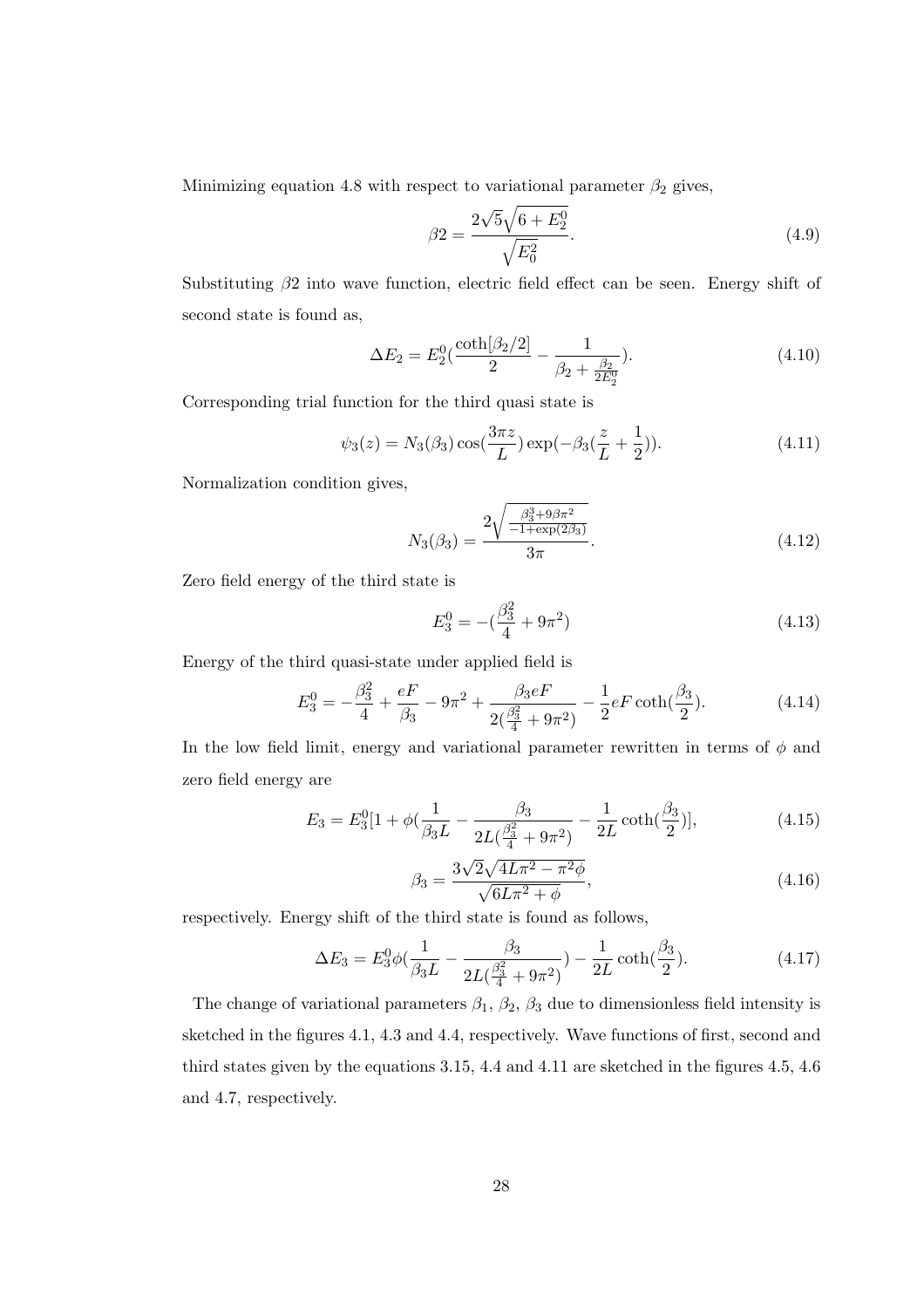

Figure 4.2: Variational parameter  $\beta_1$  vs. dimensionless field intensity  $\phi$ .

## 4.2 Variational Calculations for Finite Well

Using calculated variational parameter in 3.44 and wave functions 3.45, same procedure is used to obtain ground state energy shift.

$$
\Delta E = e^2 F^2 (\Delta \Omega)^2, \tag{4.18}
$$

where

$$
\Delta\Omega = \frac{L^2}{4} [1 + \frac{\sin(k_0)}{k_0} + \frac{2}{q_0} \cos(\frac{k_0}{2})^2]^{-1}
$$
  

$$
[\frac{1}{3} + \frac{\sin(k_0)}{k_0} + 2\frac{\cos(k_0)}{k_0^2} - 2\frac{\sin(k_0)}{k_0^3}
$$
  

$$
+\frac{2}{q_0} (1 + \frac{2}{q_0} + \frac{2}{q_0^2}) \cos(\frac{k_0}{2})^2].
$$
 (4.19)

For an infinite barrier height  $q_0 \rightarrow \rightarrow \infty$  and  $k_0 \rightarrow \pi,$ 

$$
\Delta\Omega \to \Delta\Omega_{\infty} = \frac{1}{3} - \frac{2}{\pi^2}.
$$
\n(4.20)

In the equation 4.19  $k_0$  is the dimensionless wave vector is given by

$$
k_0^2 = \frac{2m^*L^2E_1}{\hbar^2}
$$

.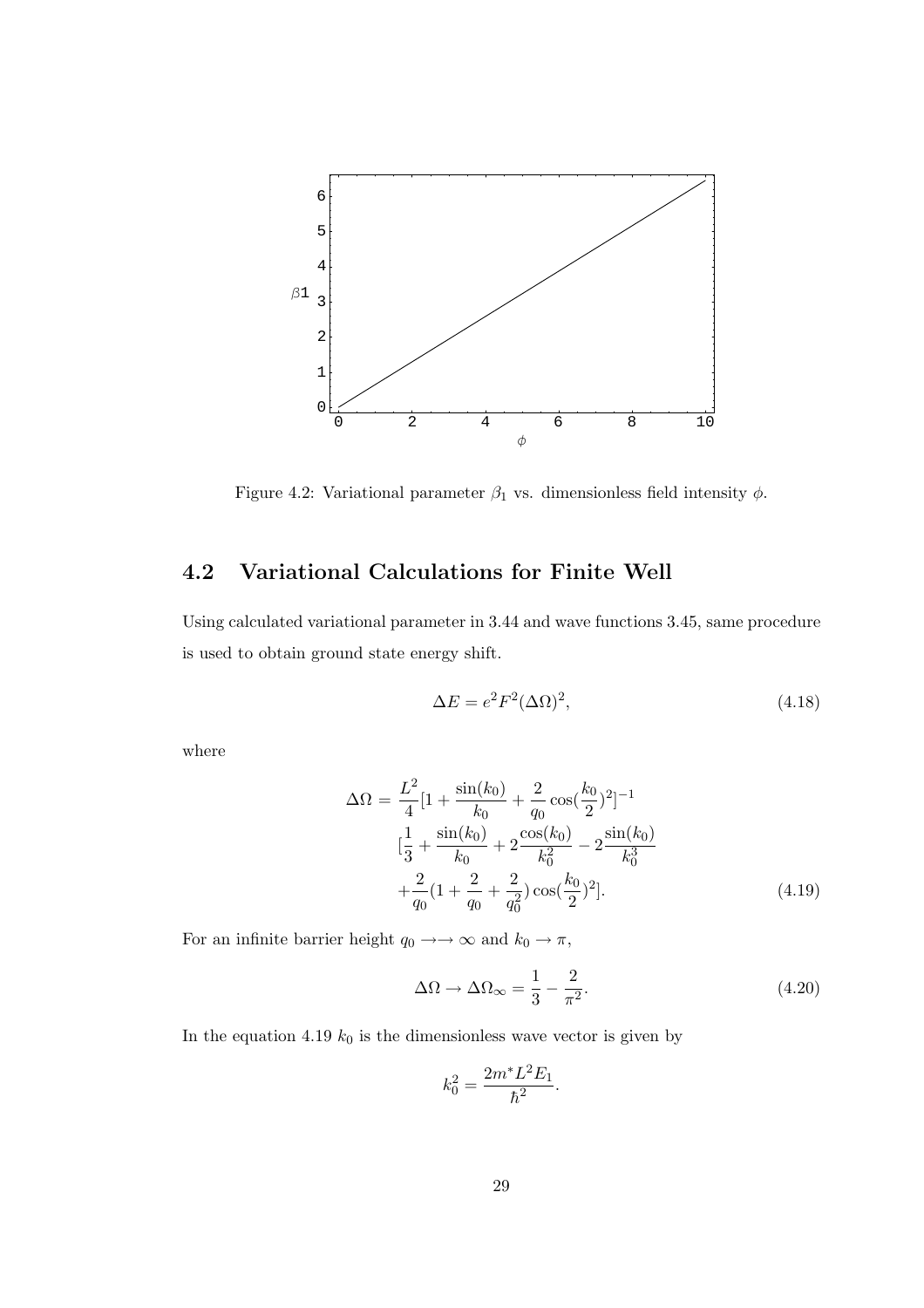

Figure 4.3: Variational parameter  $\beta_2$  vs. dimensionless field intensity  $\phi$ .

Table 4.1: Dimensionless field dependence of second order polarization terms. Columns are the polarization terms.

| $\varphi$ | $< z_{1,1} >$ | $< z_{1,2} >$ | $< z_{1,3} >$ | $< z_{2,2} >$ | $< z_{2,3} >$ | $< z_{3.3} >$ |
|-----------|---------------|---------------|---------------|---------------|---------------|---------------|
|           | 0.0108        | 5.0029        | 17.2856       | $-0.01103$    | $-20.4988$    | $-91.7998$    |
| 10        | $-0.0006$     | 4.0049        | 47.4156       | $-0.01103$    | $-20.7513$    | $-91.561$     |
| 20        | $-0.0352$     | 3.1784        | 54.2224       | $-0.0110$     | 0.01085       | $-91.2986$    |
| 30        | $-0.0930$     | 2.3487        | 48.1813       | $-0.01103$    | $-21.4142$    | $-91.0391$    |
| 40        | $-0.1739$     | 1.7560        | 40.0381       | $-0.01103$    | $-21.8124$    | $-90.7824$    |
| 50        | $-0.2779$     | 1.3553        | 32.7468       | $-0.01103$    | $-22.2683$    | $-90.5285$    |

# 4.3 Nonlinear Polarizability for Second Harmonic Generation of Infinite Well

Contributions of individual states to nonlinear polarizability for second harmonic generation are calculated. Variational wave functions given by 3.15, 4.4, 4.11 and calculated energies 4.8 and 4.15 are employed. Frequency of emission is  $\omega = (E_3 - E_1)/\hbar$ . The terms of nonlinear polarizability as explained in Chapter 3 are found as given in the table 4.3.

Findings for  $\langle z \rangle$  are in agreement with [23]. Magnitude and sign of nonlinear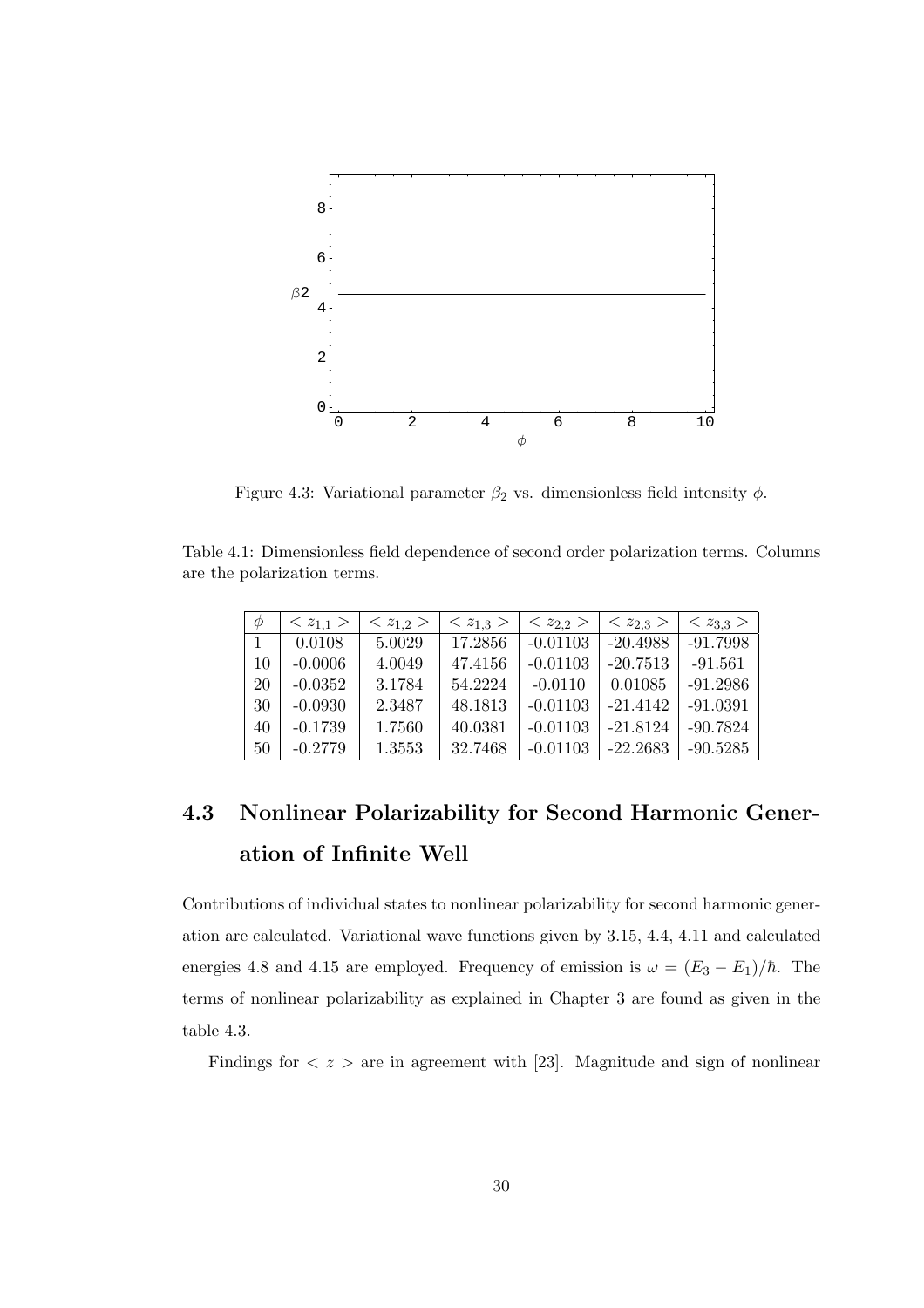

Figure 4.4: Variational parameter  $\beta_3$  vs. dimensionless field intensity  $\phi$ .

susceptibility depends on the magnitude of the applied dimensionless electric field intensity  $\phi$ . In the figure 4.8, the near resonance and low electron density conditions are assumed. Dephasing time  $\gamma$  of order  $10^{-12}$  sec. and electron concentration N of order  $10^{15}$   $cm^3$  are taken into account.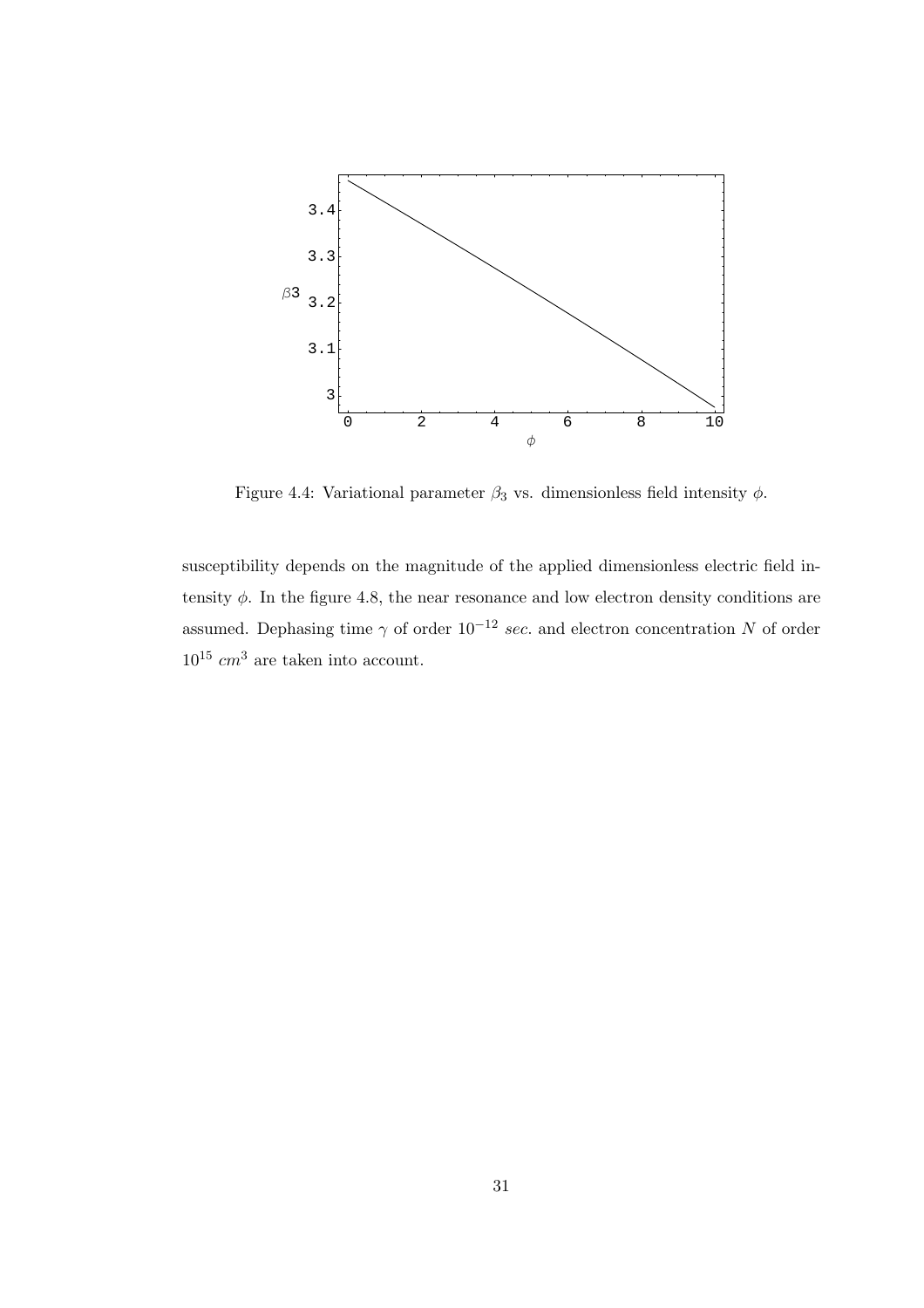

Figure 4.5: Variational wave function  $\psi_1$  for the ground state vs. z for  $\phi = 10$  in a well of thickness  $30\AA$  and energy of  $E_1^0 = 142 meV$ .



Figure 4.6: Variational wave function  $\psi_2$  for the second state vs. z for  $\phi = 10$  in a well of thickness  $30\AA$ .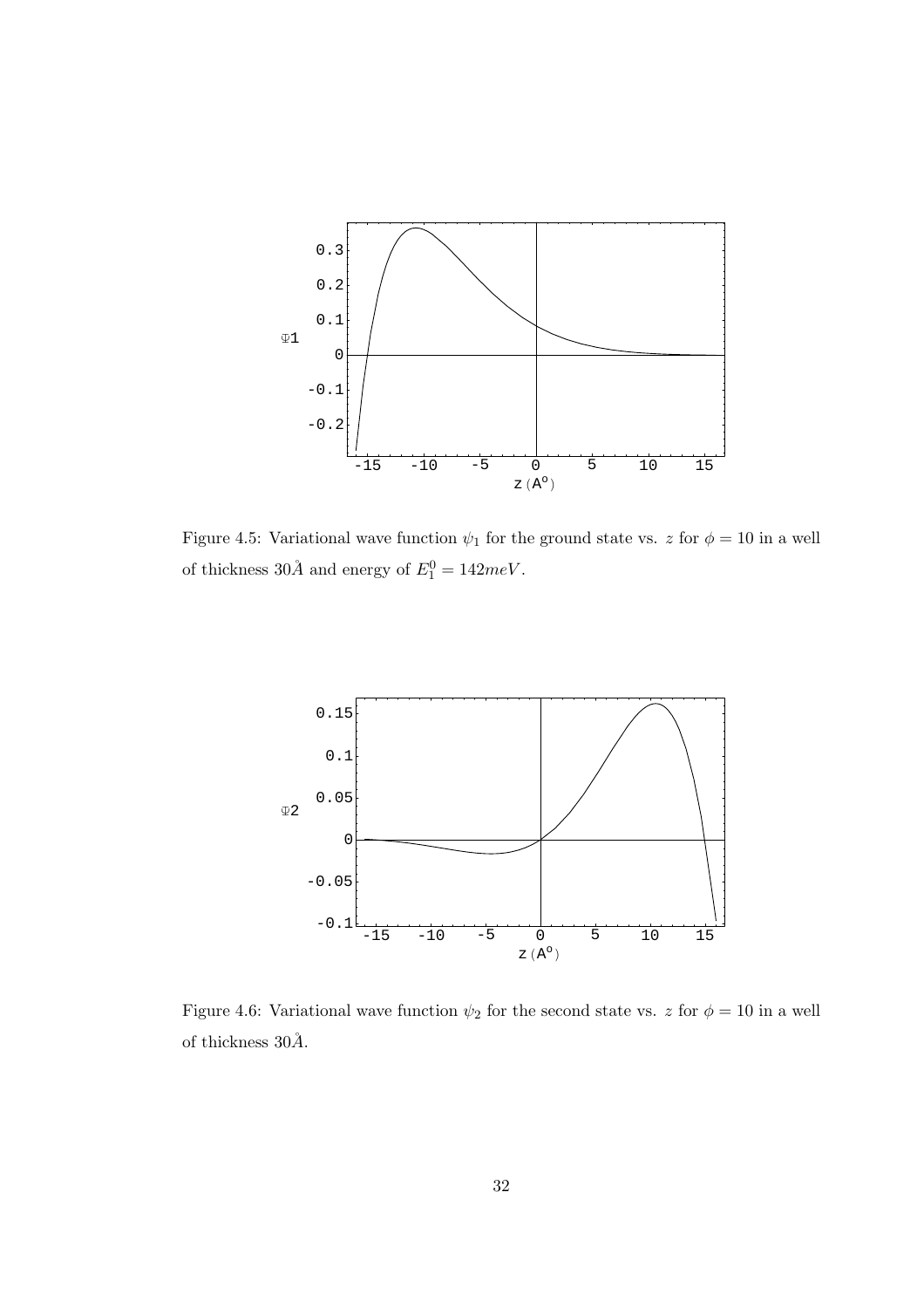

Figure 4.7: Variational wave function  $\psi_3$  for the third state vs. z for  $\phi = 10$  in a well of thickness  $30\AA$ .



Figure 4.8: Second order non-linear optical susceptibility  $\chi^{(2)}$  calculated for SHG.  $\phi = 100, \, E1 = 40 eV, \, E2 = 152 eV, \, E3 = 332 eV$  in a well of thickness  $100\AA$ .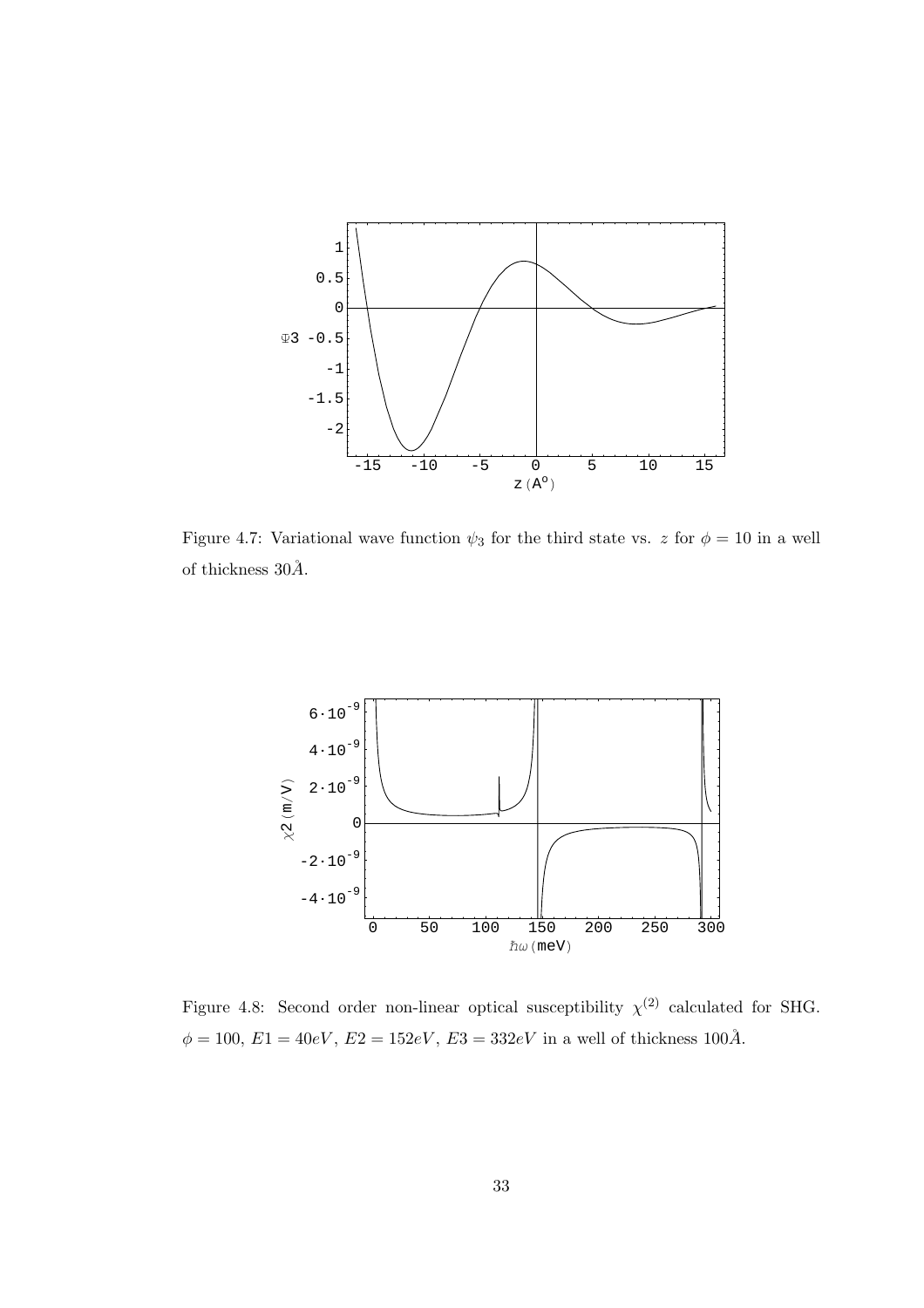#### CHAPTER 5

#### **CONCLUSION**

In this thesis, electronic and optical properties of a QW under external electric field is studied. Calculated wavefunctions and eigenenergies are used to study the second order optical non-linear susceptibility  $\chi^{(2)}$  of the QW.

First the variational method is employed to obtain the electronic structure of the subbands. Using the variational wavefunctions, the energy equation of the QW under external electric field is solved. Minimising the energy terms with respect to variational parameters, the wavefunctions and energy states are obtained in terms of the zero-field ground state energies and applied electrical field. This procedure is applied to both finite and infinite QW structures. The results are consistent with those available in the literature [12, 99, 13].

The wavefunctions and the energy eigenstates are also found by the perturbation method. The results are consistent with the results obtained from the variational method at low fields up to 100  $keV$  for a QW with a thickness of 30  $\AA$ . It is observed that at larger fields for thinner QWs the perturbation method is not adequate.

Variational wavefunctions are used in the calculation of  $\chi^{(2)}$  for SHG. First the polarization terms of an infinite QW under external bias are calculated. It is seen that the magnitude and the sign depend on the applied electric field. This result is also consistent with the work of Fejer [23].

At low electron concentration of the order  $10^{15}$  cm<sup>3</sup> and near resonance which yields a dephasing time of the order  $10^{-12}$  sec.,  $\chi^{(2)}$  is calculated.  $\chi^{(2)}$  versus incident photon beam frequency has given sharper peaks in comparison with Fejer's results [23].

While the envelope wavefunction approximation is used and results obtained in agreement with previous works [23, 12], piling of electrons towards the barrier for high electron concentration and exchange-correlation contributions are not taken into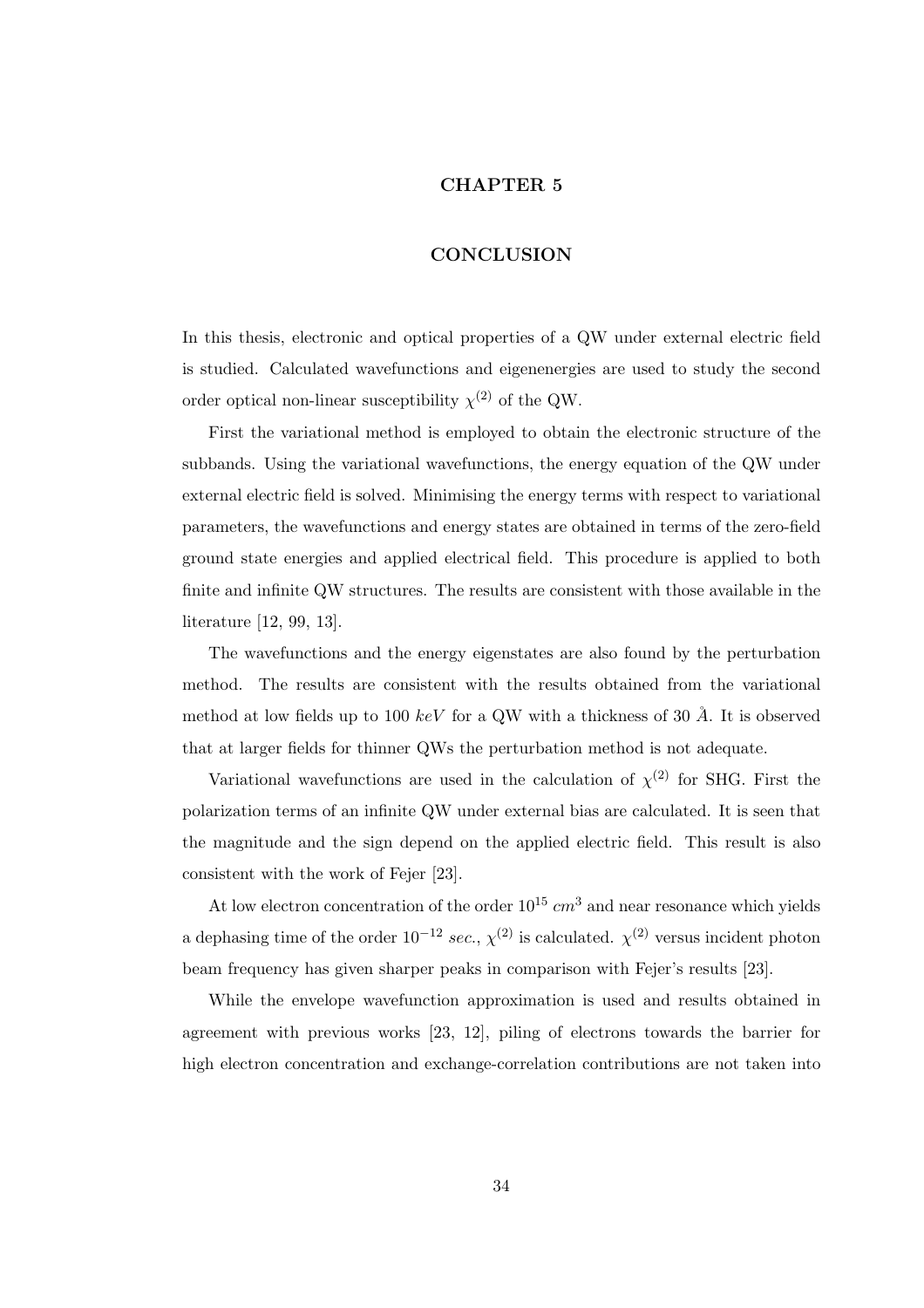account. The simplicity of the variational method used, allowed to manipulate nonlinear calculations easily. The correlation effects of carriers can be included in to the density matrix formalism for future studies.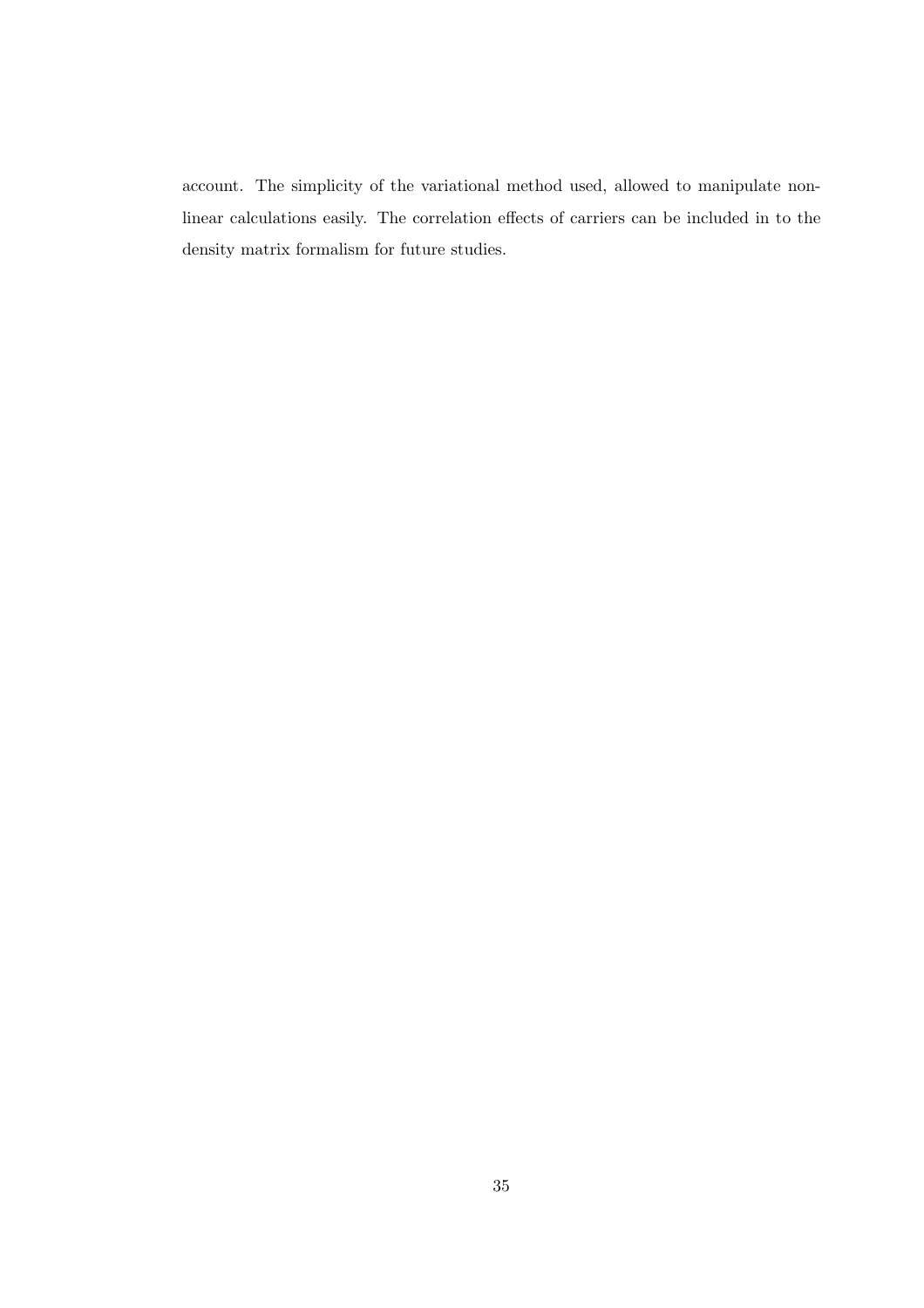#### REFERENCES

- [1] L.L. Chang and K. Plog, editors. Molecular Beam Epitaxy and Heterostructures. Martinus Nijhoff Publ., 1985.
- [2] J.N. Schulman et al. Latest developments in the growth of  $CdHqTe$  and  $CdTe HgTe$  superlattices by molecular beam epitaxy. *J.Vac.Sci.Technol.A 1*, 1983.
- [3] L. Goldstein et al. Growth by molecular beam epitaxy and characterization of InAs − GaAs strained-layer superlattices. Appl. Phys. Lett., 1985.
- [4] C.A. Chang et al. Molecular beam epitaxy MBE on  $In_{1-x}Ga_xAs$  and  $GaSa_{1-y}As_y$ . Appl. Phys. Lett., 1977.
- [5] R. Dingle et al. Quantum states of confined carriers in very thin  $Al_xGa_{1-x}As$   $GaAs - Al_xGa_{1-x}As$  heterostructures. Physical Review Letters, 1974.
- [6] T. Ando et al. Electronic properties of two-dimensional systems. Reviews of Modern Physics, 1982.
- [7] P. Harrison. Quantum Wells, Wires and Dots. John Wiley and Sons, 2000.
- [8] M. Abramowitz and I.A. Stegun. Handbook of Mathematical Functions. National Bureau of Standarts, 1972.
- [9] M. Razavy. Quantum Theory of Tunneling. World Scientific, 2003.
- [10] M. del Castillo-Mussot et al. Variational anisotropic model of wannier excitons compared with fractional-dimensinal space approach. Revista Mexicana de Fisica, 2002.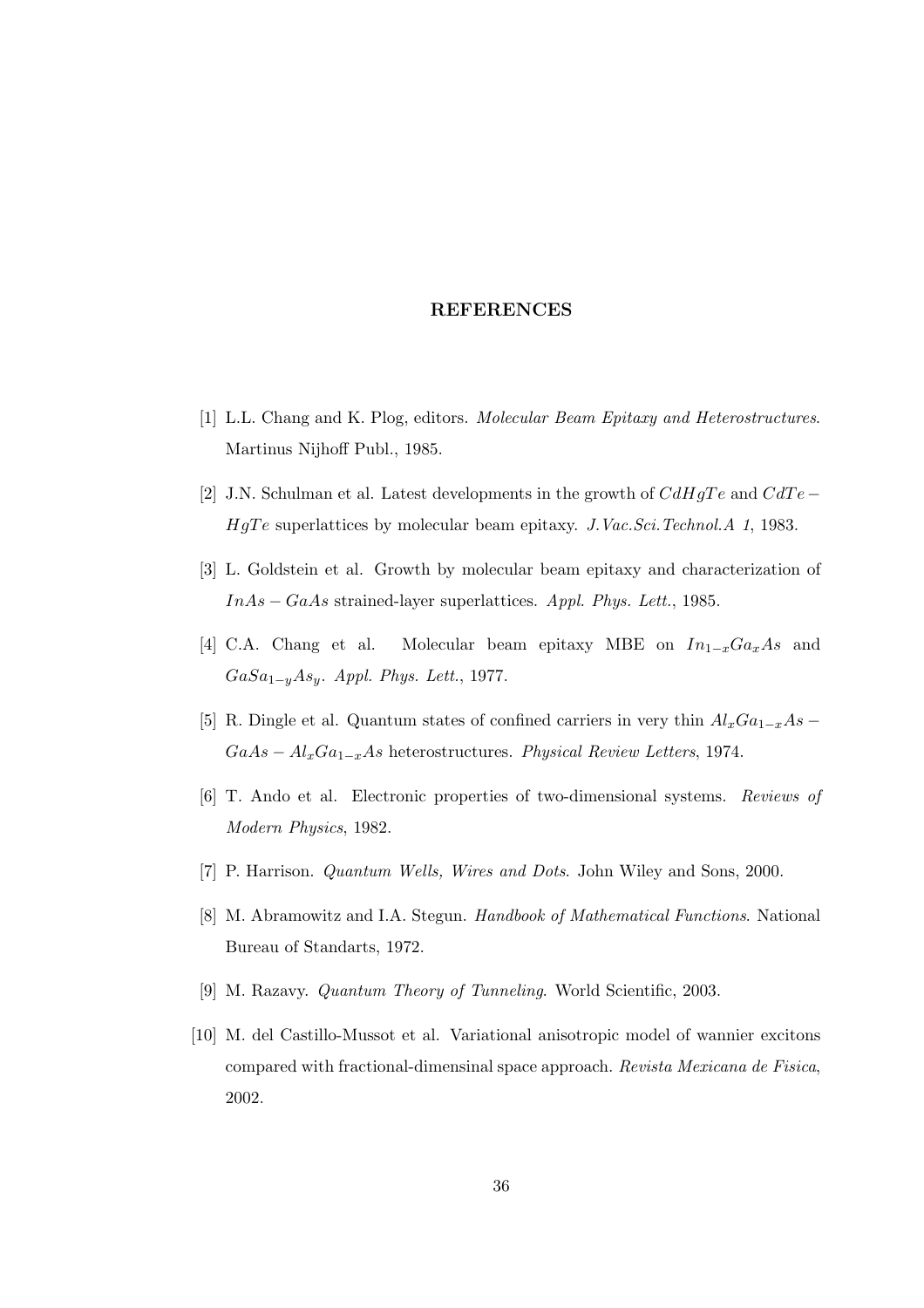- [11] K. Ajoy. A novel numerical technique for solving the one-dimensional schroedinger equation using matrix approach-application to quantum well structures. IEEE Journal of Quantum Electronics, 1988.
- [12] G. Bastard. Variational calculations on a quantum well in an electric field. Physical Review B, 1983.
- [13] G. Bastard. Wave Mechanics Applied to Heterostructures. John Wiley and Sons, 1973.
- [14] S.W. Koch H. Haug. Quantum Theory of the Optical and Electronic properties of Semiconductors. World Scientific, 1998.
- [15] N.H. March P. Butcher and M.P. Tosi. Physics of Low-dimensional Semiconductor Structures. Plenum Press, 1993.
- [16] Robert W. Boyd. Nonlinear Optics. Academic Press, 1992.
- [17] R.W. Munn. Principles and Applications of Nonlinear Optical Materials. Blackie Academic and Professional Publishers-London, 1993.
- [18] Y.R. Shen. *Principles of Nonlinear Optics*. Wiley, 1984.
- [19] N.B. Abraham. Contemporary Nonlinear Optics. Academic Press, 1992.
- [20] N. Bloembergen. Nonlinear Optics. Benjamin Press-New York, 1965.
- [21] P. Manuel et al. Resonant Raman scattering ina semiconductor superlattice. Physical Review Letters, 1976.
- [22] S. Schmitt-Rink et al. Linear and nonlinear optical properties of semiconductor quantum wells. Advances in Physics, 1989.
- [23] M.M. Fejer. Observation of extremely large quadratic susceptibility at 9.6-10.8  $\mu$ m in electric-field-biased algaas quantum wells. *Physical Review Letters*, 1989.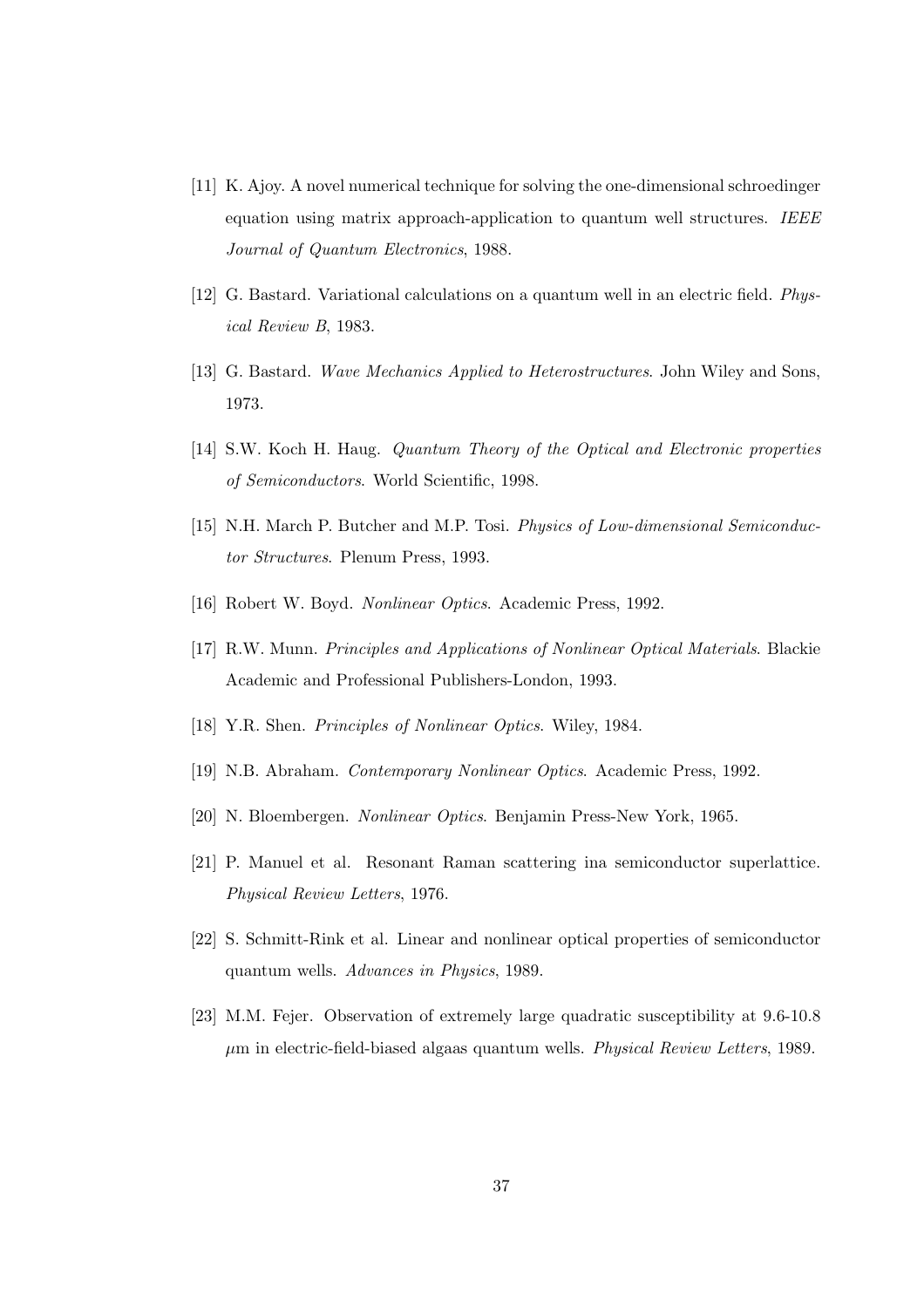- [24] A. Sa'ar et al. Quantum interference, Stark, and carrier density infrared electrooptical modulation based on intersubband transitions in asymmetrical quantum wells. IEEE Journal of Quantum Electronics, 1997.
- [25] F. Kuchar H. Heinrich, G. Bauer. Springer Serie in Solid State Physics. Springer, 1988.
- [26] D.K. Ferry. *Physics of Submicron Devices*. Plenum Press, 1991.
- [27] P.H. Wilson et.al. Comparison of quantum well infrared photodetectors grown on different molecular beam epitaxial systems. Semiconductor Science and Technology, 1993.
- [28] T.G. Kimet et. al. Improvement of carrier capture efficiency of short period GaAs/AlGaAs quantum wire array by a new lithography method. Applied Physics Letters, 1996.
- [29] A. Shik. Quantum Wells-Physics and Electronics of Two-Dimensional Systems. World Scientific, 1999.
- [30] R.F.C. Farrow. Molecular Beam Epitaxy-Application to Key Materials. William Andrew Publishing, 1995.
- [31] H.O. Pierson. Handbook of Chemical Vapor Deposition. William Andrew Publishing, 1999.
- [32] F. Kai C.Y. Chang. GaAs High-Speed Devices: Physics, Technology, and Circuit Applications. IEEE, 1994.
- [33] A.Y. Cho. Epitaxial by periodic annealing. Surface Science, 1969.
- [34] A.Y. Cho. Film deposition by molecular beam techniques. Journal of Vacuum science and Technology, 1971.
- [35] A.Y. Cho. Growth of III V semiconductors by molecular beam epitaxy. Thin Films, 1983.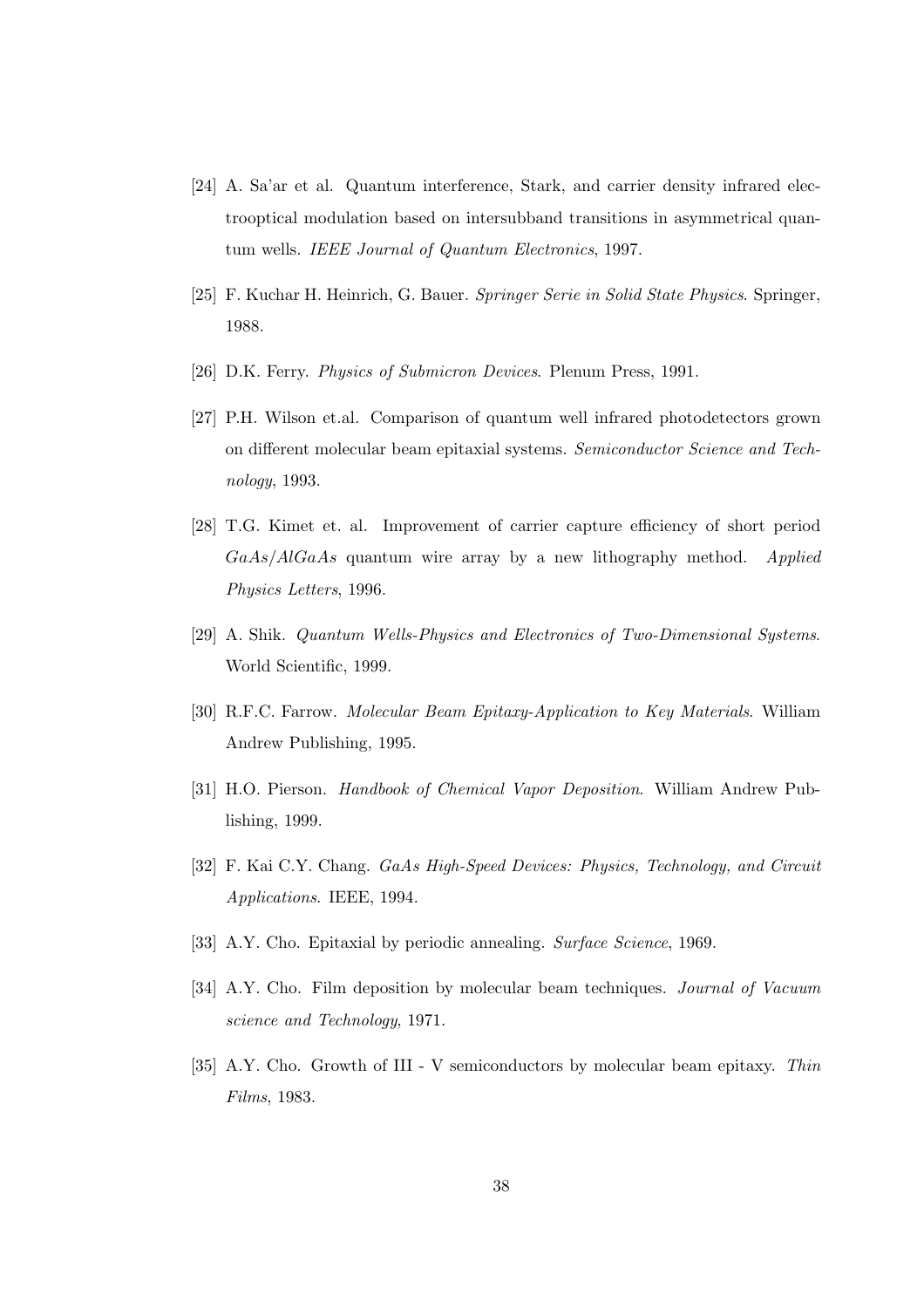- [36] L.L. Chang et al. The growth of a GaAs-GaAlAs superlattice. Journal of Vacuum science and Technology, 1973.
- [37] K. Hiruma et al. Quantum size microcrystals grown using organometallic vapor phase epitaxy. Applied Physics Letters, 1991.
- [38] R.F. Steinberg et al. Preparation of epitaxial GaAs films by vacuum evaporation of the elements. Journal of Applied Physics, 1966.
- [39] J.E. Davey et al. Epitaxial GaAs films deposited by vacuum evaporation. Journal of Applied Physics, 1968.
- [40] W.L. Roth et al. Polymorphism of red phosphorus. J. American Chemical Soc., 1947.
- [41] L. Esaki. New phenomenon in narrow germanium p-n junctions. Physical Reviews, 1954.
- [42] R.J. Collins et al. Electrical and optical properties of GaSb films. Physical Reviews, 1955.
- [43] R.B. Schoolar et al. Preparation of single-crystal films of PbS. Journal of Applied Physics, 1964.
- [44] J.N. Zemel et al. Electrical and optical properties of epitaxial films of PbS, PbSe, PbTe, SnTe. Physical Reviews, 1965.
- [45] J.R. Schrieffer. Mobility in inversion layers: Theory and experiment. Semiconductor Surface Physics, 1957.
- [46] Roland Zimmermann. Many-Particle Theory of Highly Excited Semiconductors. Teubner-Texte zur Physik Band 18, 1987.
- [47] A.B. Fowler et al. Magneto-oscillatory conductans in silicon surfaces. Physical Review Letters, 1966.
- [48] A.B. Fowler. Transport in inversion layers. Handbook on Semiconductors, 1982.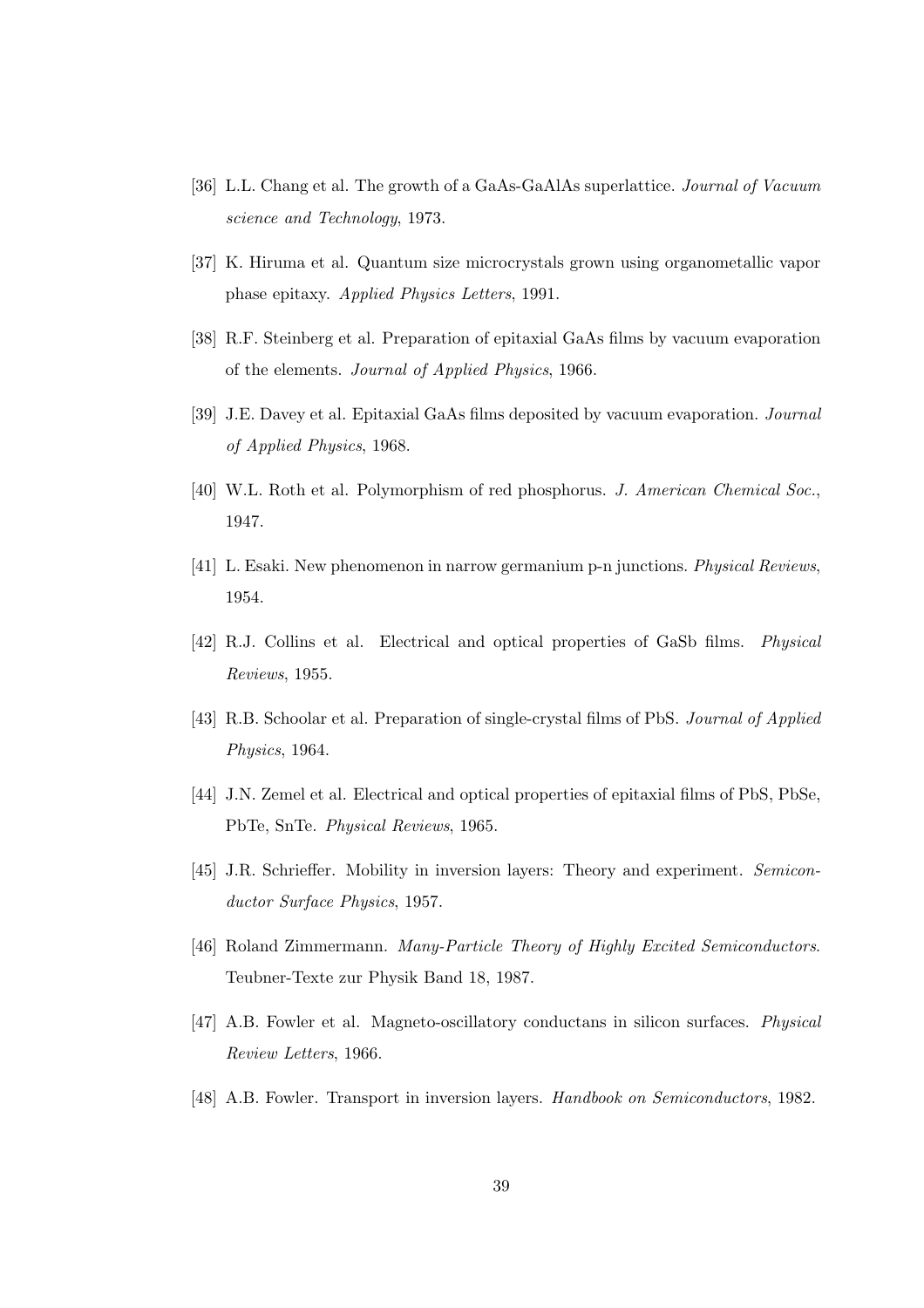- [49] G. Dorda. Surface Quantization in Semiconductors. Pergamon-Vieweg, Braunschweig, 1973.
- [50] D.A.B. Miller. Optoelectronic applications of quantum wells. Optics and Photonics News, 1990.
- [51] C.B. Duke. Optical absorbtion due to space-charge-induced localized states. Physical Review, 1967.
- [52] J.A. Appelbaum. Self-induced deficiency state in degenerate semiconductors. Physical Review Letters, 1971.
- [53] L.J. Sham. Effective mass approximation in the presence of an interface. Physical Review B, 1979.
- [54] W.E. Howard F. Stern. Properties of semiconductor surface inversion layers in the electric quantum limit. Physical Review, 1967.
- [55] W. Kohn. Solid State Physics, 1957.
- [56] W. Kohn J.M. Luttinger. Motion of electrons and holes in perturbed periodic fields. Physical Review, 1955.
- [57] L.I. Shiff. Quantum Mechanics. Mc Graw-Hill, 1968.
- [58] D.R. Hartree. Variation of atomic wave functions with atomic number. Reviews of Modern Physics, 1958.
- [59] D.R. Hartree. Representation of the exchange terms in Fock's equations by a quasi-potential. Physical Review, 1958.
- [60] W. Hartree et al. Self-consistent field, with exchange, for Si IV and Si V. Physical Review, 1941.
- [61] D.R. Hartree. Approximate wave functions and atomic field for Mercury. Physical Review, 1934.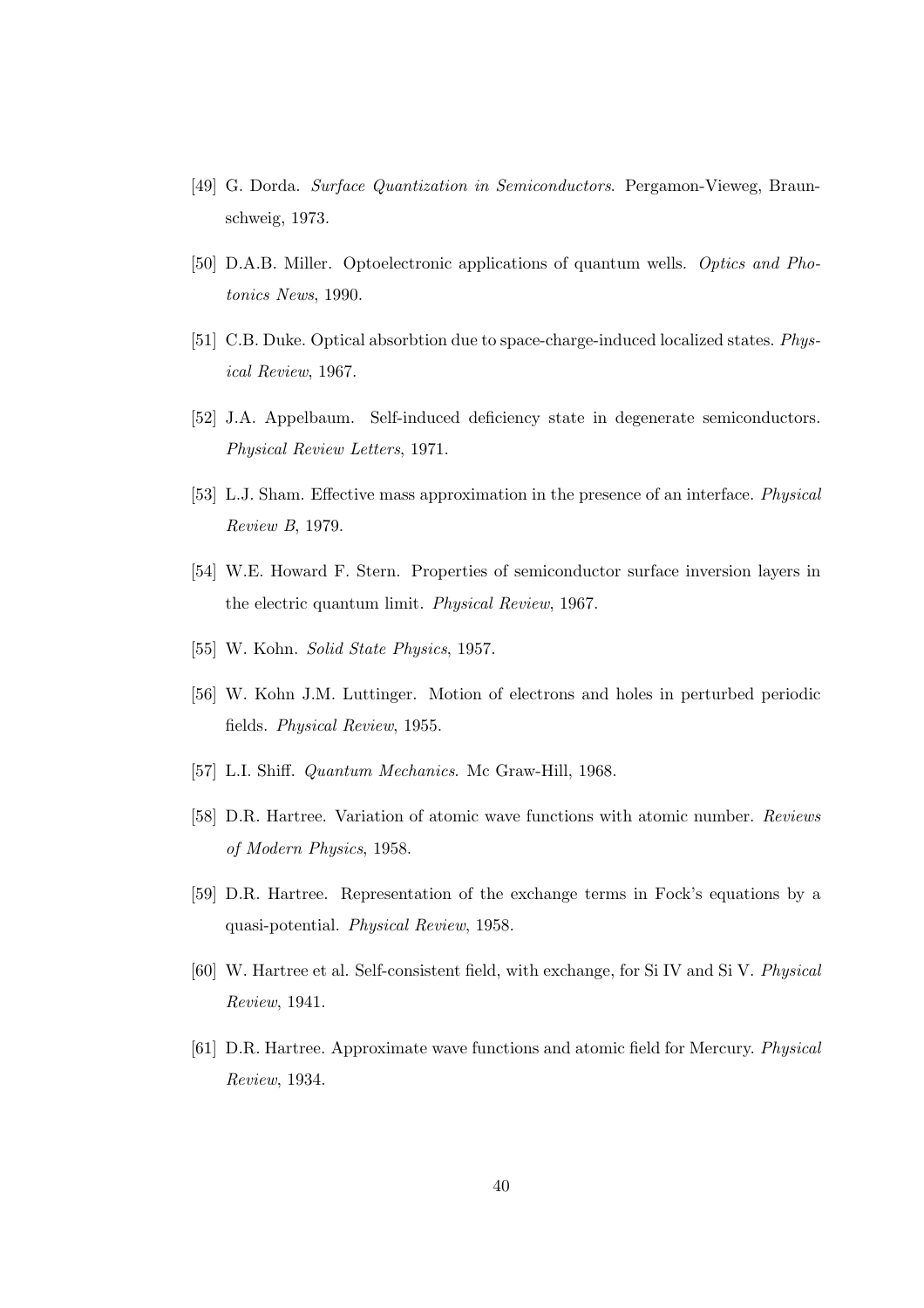- [62] G.D. Mahan. Many-Particle Physics. Plenum Press, 2000.
- [63] F.F. Fang etal. Effects of a tilted magnetic field on a two-dimensional electron gas. Physical Review, 1968.
- [64] J.L. Smith et al. Electron-electron interactions continuously variable in the range  $2.1 > r_s > 0.9$ . Physical Review Letters, 1972.
- [65] D. Ahn. Optical gain of a quantum-well laser with non-markovian relaxation and many-body effects. IEEE J. Quantum Electron.., 1996.
- [66] M. Lindberg and S. W. Koch. Effective Bloch equations for semiconductors. Physical Review B, 1988.
- [67] A. Knorr et al. Theory of ultrafast spatio-temporal effects in semiconductor heterostructures. Solid State Commun., 1996.
- [68] W.W. Chow et al. Carrier correlation effects in a quantum-well semiconductor laser medium. *IEEE Journal of Quantum Electronics*, 1997.
- [69] T. Rappen et al. Polarization dependence of dephasing processes: A probe for many-body effects,. Physical Review B, 1994.
- [70] G.W.F. Drake. Handbook of Atomic, Molecular, and Optical Physics. Springer, 2006.
- [71] W.W. Chow et al. Many-body effects in the temperature dependence of threshold in a vertical-cavity surface-emitting laser. Applied Physics Letters, 1995.
- [72] M.F. Pereira. Controlling many-body effects in the midinfrared gain and terahertz absorption of quantum cascade structures. Physical Review B, 2004.
- [73] T. Unuma et al. Intersubband absorption linewidth in GaAs quantum wells due to scattering by interface roughness, phonons, ally disorder, and impurities. Applied Physics Letters, 2003.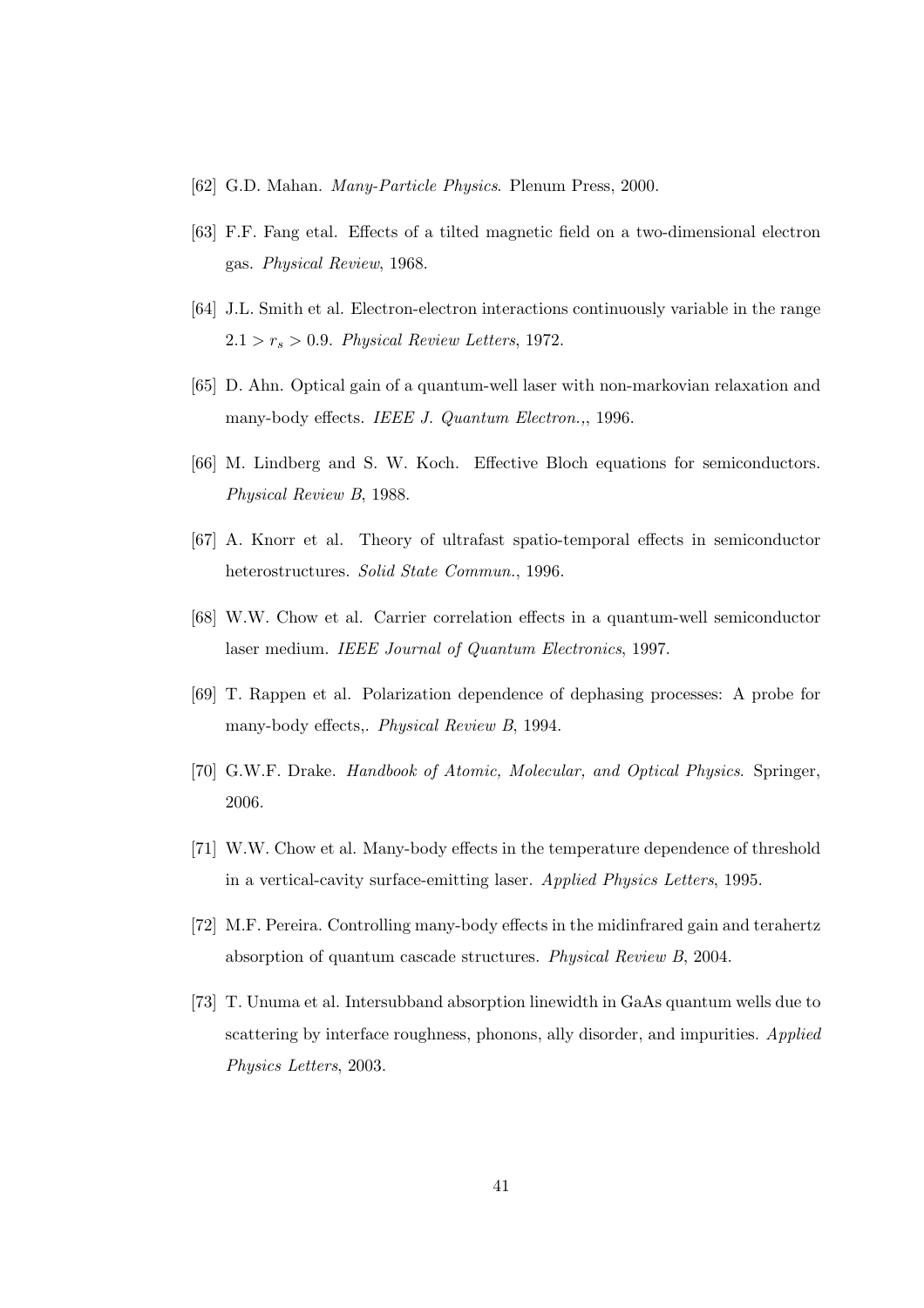- [74] A.A. Batista et al. Subharmonic generation in a driven asymmetric quantum well. Physical Review B, 2000.
- [75] S.D. Gunapala and S.V. Bandara. Quantum well infrared photodetector (QWIP) focal plane arrays. Semiconductors and Semimetals, 1999.
- [76] G. Scamarcio et al. Tunable interminiband infrared emission in superlattice electron transport. Applied Physics Letters, 1997.
- [77] L. Friedman et al. Quantum parallel laser: A unipolar superlattice interminiband laser. IEEE Photonics Technology Letters, 1997.
- [78] H.C. Liu and F. Capasso, editors. Intersubband Transitions in Quantum Wells: Physics and Device Applications I. Academic Press, 2000.
- [79] K.K. Choi. The Physics of Quantum Well Infrared Photodetectors. World Scientific, 1997.
- [80] K.F. Ilaiwi and M. Tomak. Polarizabilities of shallow donors in finite-barrier quantum wells. Physical Review B, 1990.
- [81] U. Ekenberg. Nonparabolicity effects in a quantum well: Sublevel shift, parallel mass and Landau levels. Physical Review B, 1989.
- [82] H.C. Liu et al. Regular periodic intersubband photocurrent peaks in a multiple double-well structure. Physical Review B, 1993.
- [83] F. Capasso et al. Enhancement of electron impact ionization in a superlattice: A new avalanche photodiode with a large ionization rate ratio. Applied Physics Letters, 1982.
- [84] H. Cruz et al. Resonant tunneling of electrons through parabolic quantum wells: an analytical calculation of the transmission coefficient. Semiconductor Science and Technology, 1991.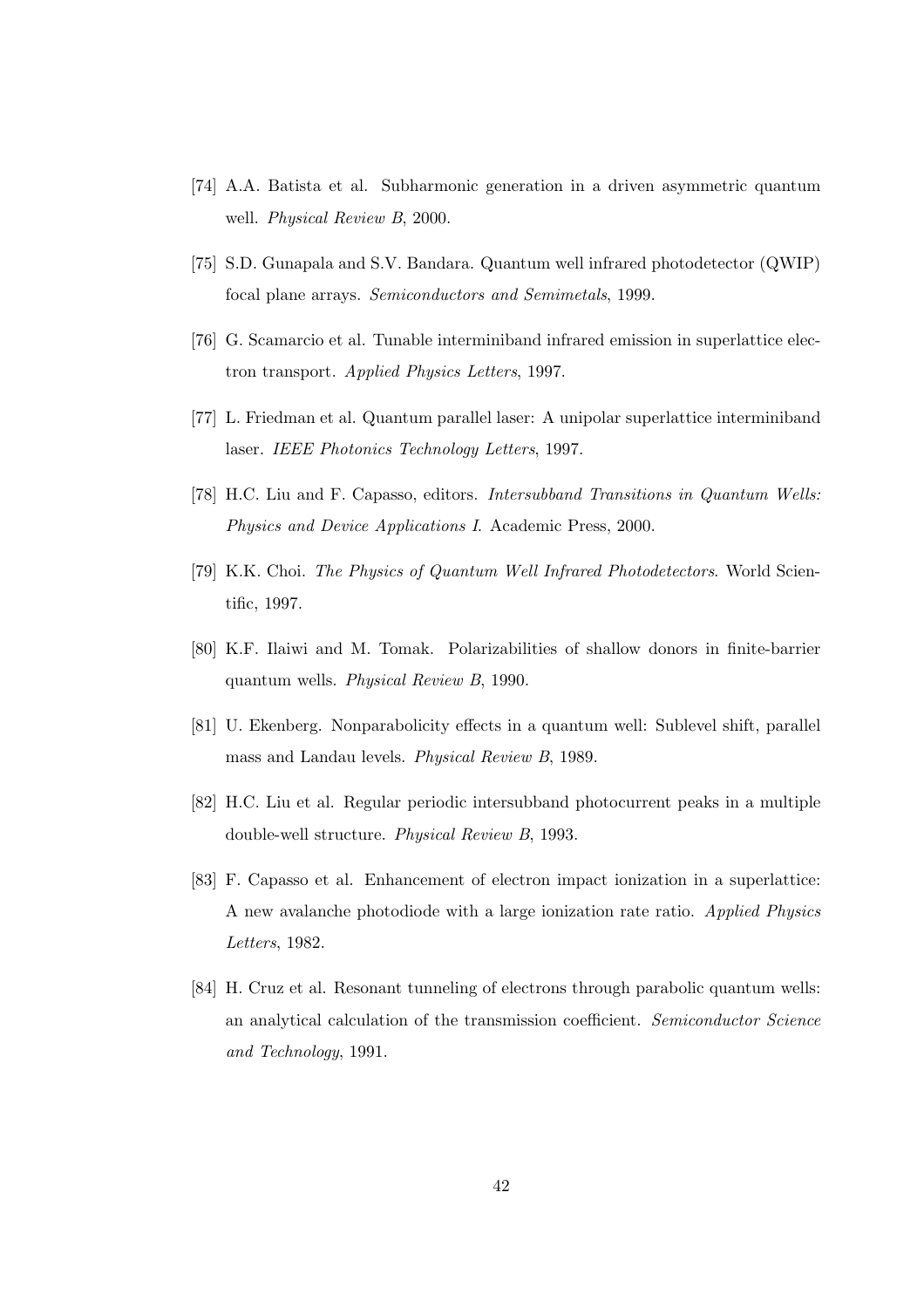- [85] F.F. Fang and W.E. Howard. Negative field-effect mobility on (100) Si surfaces. Physical Review Letters, 1966.
- [86] G.E.W. Bauer and T. Ando. Electronic structure of free carriers in quantum wells calculated by density-functional theory. Physical Review B, 1986.
- [87] P. Hohenberg and W. Kohn. Inhomogeneous electron gas. Physical Review, 1964.
- [88] J. Sanchez-Dehesa et al. Self-consistent calculation of the electronic properties of a selectively doped AlxGa1-xAs-GaAs quantum well under high magnetic fields. Physical Review B, 1987.
- [89] G.J. Brown and F. Szmulowicz. Long Wavelength Infrared Detectors. Gordon and Breach, 1996.
- [90] J.E. Midwinter F. Zernike. Applied Nonlinear Optics. John Wiley and Sons, 1973.
- [91] P.A. Franken et al. Generation of optical harmonics. Physical Review Letters, 1961.
- [92] J.A. Armstrong et al. Interactions between light waves in a nonlinear dielectric. Physical Review, 1962.
- [93] C.K. Chen et al. Surface enhanced second-harmonic generation. Physical Review Letters, 1981.
- [94] F. Brown et al. Effect of adsorbed layers on second harmonic light from silver. Physical Review, 1969.
- [95] L. Landau and E. Lifschitz. Electrodynamics of Continuous Media. Pergamon, 1960.
- [96] J. Hamrle et al. Theory of second harmonic generation from multilayer systems based on electric point-dipole radiation: Application to magnetic multilayers. Physical Review B, 2003.